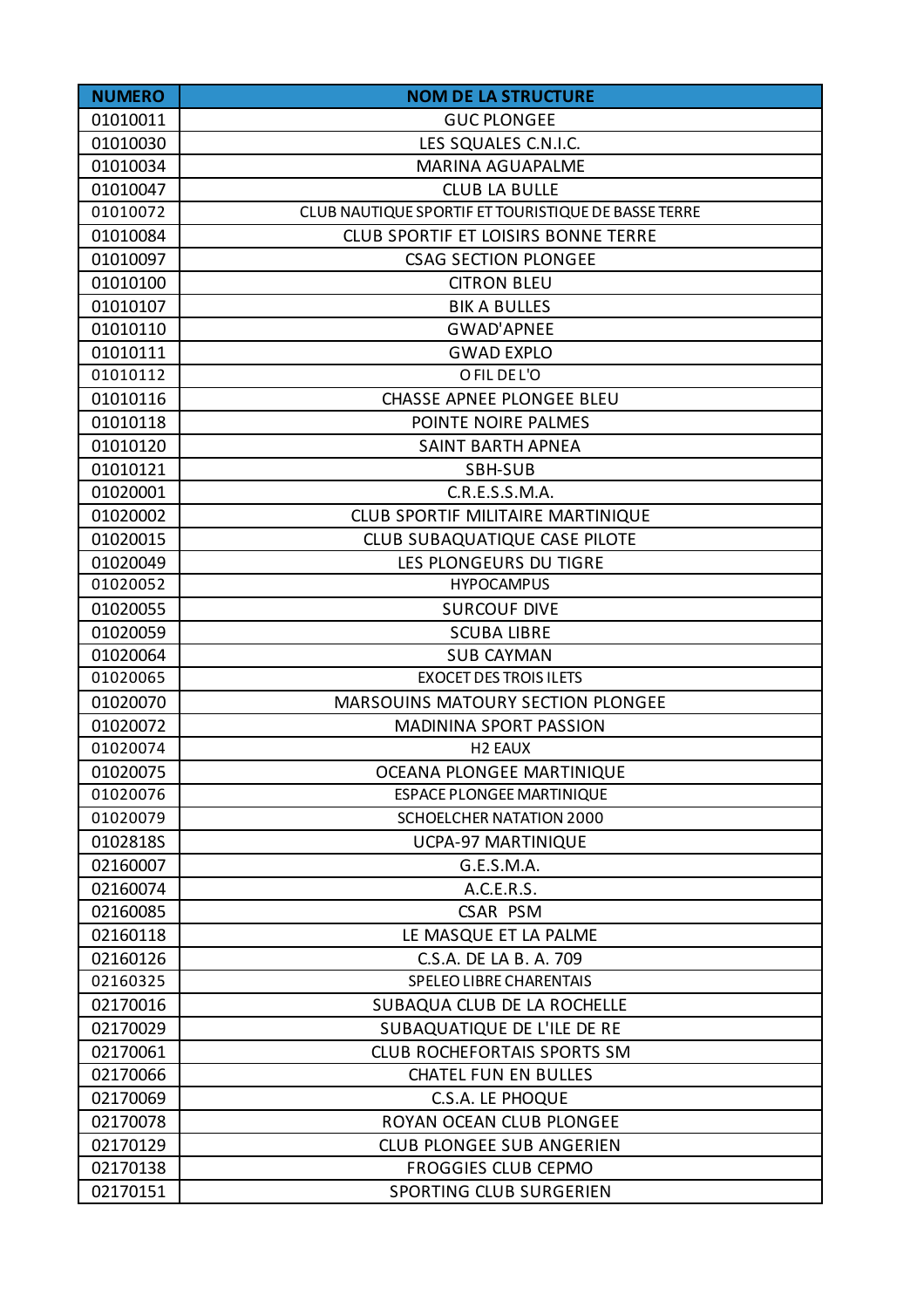| 02170174 | <b>GAZELEC SPORTS PLONGEE</b>                       |
|----------|-----------------------------------------------------|
| 02170179 | A.S.C. DU LYCEE DE LA MER ET ACTIVITES SOUS MARINES |
| 02170189 | C.S.A. PLONGEE MANTA 722                            |
| 02170231 | <b>CHATEL APNEE</b>                                 |
| 02170255 | LES PLONGEURS UNIVERSITAIRES ROCHELAIS              |
| 02170257 | <b>ADANAC</b>                                       |
| 02170263 | CLUB AQUATIQUE DE HAUTE SAINTONGE                   |
| 02170277 | LES MILLE ET UNE BULLES                             |
| 02170281 | LES GRENOUILLES BLEUS                               |
| 02170293 | <b>OLERON SUBAQUA</b>                               |
| 02170294 | <b>SAINTES SUBAQUA</b>                              |
| 02170331 | <b>ASCR SECTION PLONGEE</b>                         |
| 02190020 | <b>CLUB SUBAQUATIQUE BRIVISTE</b>                   |
| 02190041 | <b>CLUB SUBAQUATIQUE TULLISTE</b>                   |
| 02190056 | <b>CLUB DE PLONGEE USSEL</b>                        |
| 02190300 | CLUB DE PLONGEE DU PAYS D EGLETONS                  |
| 02190327 | <b>BORT PLONGEE</b>                                 |
| 02230046 | CLUB DE PLONGEE DE GUERET                           |
| 02230253 | CLUB PLONGEE DE LA SOUTERRAINE                      |
| 02230304 | CLUB DE PLONGEE DU SUD CREUSOIS                     |
| 02240025 | PERIGUEUX PLONGEE S/MARINE                          |
| 02240093 | CLUB SUB. DU PERIGORD NOIR                          |
| 02240167 | JEUNESSE SPORT.ASTERIENNE SUB.                      |
| 02240171 | C.S.A. ST ASTIER                                    |
| 02240209 | <b>CYRANO PLONGEE</b>                               |
| 02330004 | CLUB EXPLORATION S/M AQUITAINE                      |
| 02330018 | SPUC PESSAC SECTION SUBAQUATIQUE                    |
| 02330019 | <b>CLUB SUBAQUATIQUE PAGURE</b>                     |
| 02330022 | <b>ASSOCIATION SPATIALE AQUITAINE</b>               |
| 02330023 | A.S.C.E.A. - C.E.S.T.A.                             |
| 02330027 | LES COQS ROUGES SECTION SUBAQUATIQUE                |
| 02330028 | <b>LIBOURNE PLONGEE</b>                             |
| 02330030 | DASSAULT BORDEAUX SPORTS                            |
| 02330037 | ASS. SPORTIVE AMBARESIENE                           |
| 02330042 | SPORT ATHLETIQUE MERIGNACAIS                        |
| 02330047 | <b>C.S. GAZELEC GIRONDIN</b>                        |
| 02330049 | UNIVERSITE CLUB BORDEAUX                            |
| 02330050 | U.S.C.R.D SUBAQUATIQUE                              |
| 02330053 | SUB AQUATIQUE CLUB DU SUD OUEST                     |
| 02330062 | CLUB ATHLETIQUE MUNICIPAL                           |
| 02330075 | CLUB EXPLORATION SUB. LORMONT                       |
| 02330090 | <b>ASAP</b>                                         |
| 02330092 | SECT. SUBAQUATIQUE BOUSCATAISE                      |
| 02330094 | SNECMA PROPULSION SOLIDE                            |
| 02330099 | C.H.U.S. SECTION PLONGEE                            |
| 02330104 | USTALENCE-PLONGEE                                   |
| 02330106 | A.S.B. LES EPONGES-C.E EDF/GDF                      |
| 02330109 | <b>STADE BORDELAIS</b>                              |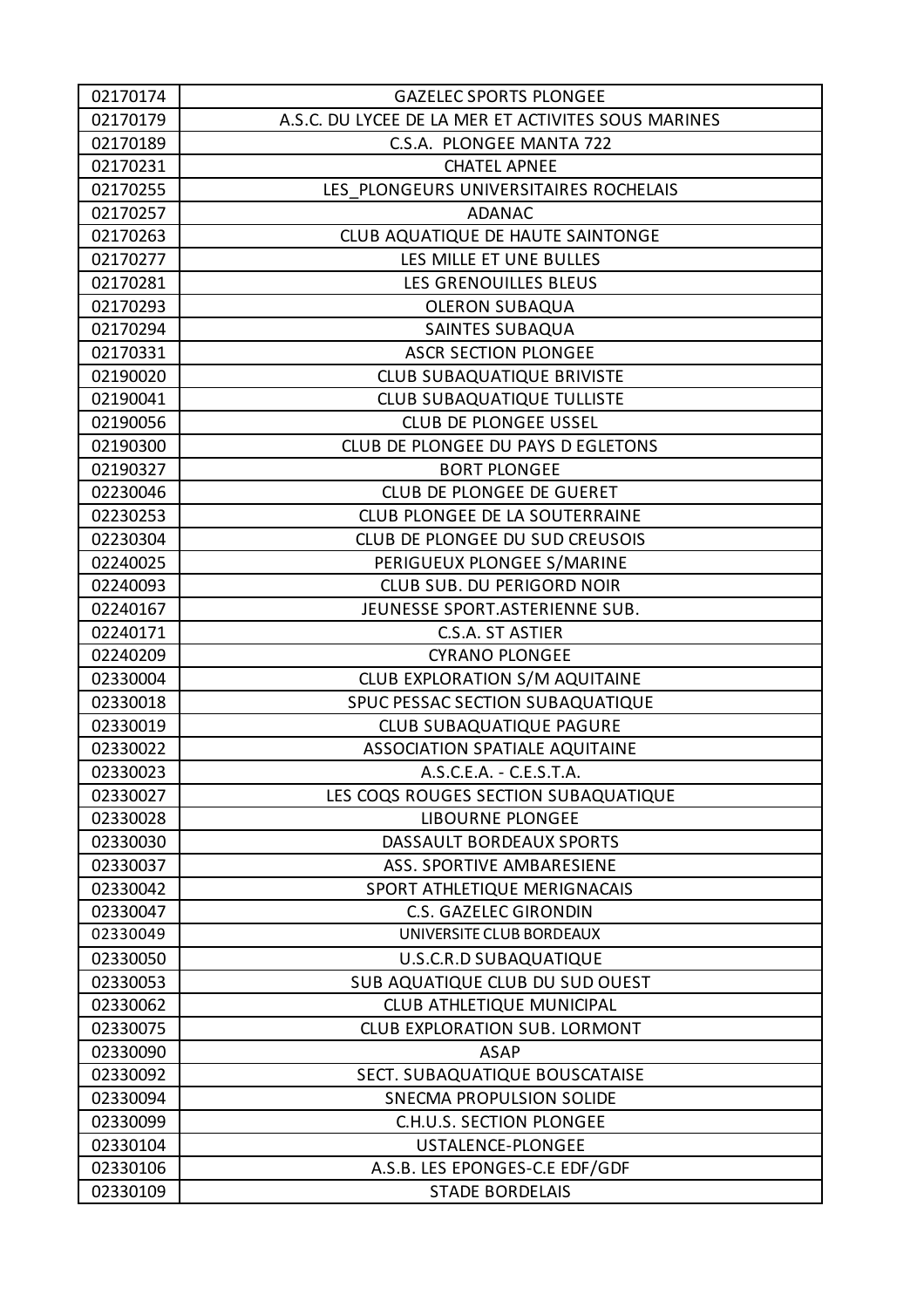| 02330136 | SAS CAZAUX POTAMOTOQUE                          |
|----------|-------------------------------------------------|
| 02330142 | SUBAQUATIQUE CLUB PRESQU ILE                    |
| 02330146 | SPORT ATHLET. GAZINET CESTAS-PLONGEE            |
| 02330153 | <b>BORDEAUX ETUDIANTS CLUB</b>                  |
| 02330155 | <b>CLUB DE PLONGEE ARCACHONNAIS</b>             |
| 02330162 | CLUB SUBAQUATIQUE D'EYSINES                     |
| 02330164 | PLONGEE PASSION                                 |
| 02330173 | CLUB SUB. NARVAL C.G.F.T.E                      |
| 02330183 | <b>STAB</b>                                     |
| 02330187 | <b>LOUBINE CLUB D'ANDERNOS</b>                  |
| 02330200 | CLUB SUBAQUATIQUE LE NAUTILE                    |
| 02330214 | PLONGEE CLUB HOMARD                             |
| 02330218 | <b>CRACOY</b>                                   |
| 02330223 | AQUATIC BORDEAUX CAUDERAN CLUB                  |
| 02330228 | <b>ABALONE CHASSE BORDEAUX</b>                  |
| 02330247 | <b>TOM PLOUF</b>                                |
| 02330260 | <b>PALMUS BAND</b>                              |
| 02330266 | <b>CLUB SUBAQUATIQUE NARVAL</b>                 |
| 02330267 | HOCKEY SUBAQUATIQUE USSAP                       |
| 02330284 | <b>MANTA PLONGEE</b>                            |
| 02330286 | <b>SAM-SECTION PLONGEE</b>                      |
| 02330295 | <b>TEK TONIQUE</b>                              |
| 02330299 | <b>BORDEAUX PALMES AVENTURE</b>                 |
| 02330301 | SUB LANGON - CENTRE DE PLONGEE                  |
| 02330305 | NEPTUNE AQUITAINE PLONGEE                       |
| 02330307 | <b>S2O PLONGEE</b>                              |
| 02330308 | <b>OCEANA PLONGEE</b>                           |
| 02330313 | ALASCA VO AQUATIQUE                             |
| 02330319 | <b>SAGC-NAGE AVEC PALMES</b>                    |
| 02330320 | <b>ASSO FRANCAISE DE RUGBY SUB</b>              |
| 02330322 | AQUANAUTES AUTONOMES ASSOCIES                   |
| 02330333 | NETTOYEURS SUBAQUATIQUES                        |
| 02330335 | <b>PINK SHARK</b>                               |
| 0233818L | UCPA-33                                         |
| 02400024 | LE COELACANTHE SECTION PLONGEE DE L E.S.C.A.L.L |
| 02400076 | CAPBRETON AQUATIQUE SCAPHANDRE                  |
| 02400117 | <b>NAUTILE MONTOIS</b>                          |
| 02400120 | DAX PLONGEE- SUB AQUATIQUE CLUB DACQUOIS        |
| 02400160 | <b>AQUALAT PLONGEE</b>                          |
| 02400184 | PALME DU BISCARROSSE OLYMPIQUE                  |
| 02400237 | <b>OCEANA</b>                                   |
| 02400240 | SCAPHANDRIERS DE LA COTE D'ARGENT               |
| 02400241 | LES DAUPHINS DACQUOIS                           |
| 02400265 | LES AQUANAUTES                                  |
| 02400280 | A L EAU PLONGEE                                 |
| 02400292 | LES GRENOUILLES DE LOSA                         |
| 02400298 | LA COMMUNAUTE DE POSEIDON                       |
| 02400315 | <b>MAHOURAT PLONGEE</b>                         |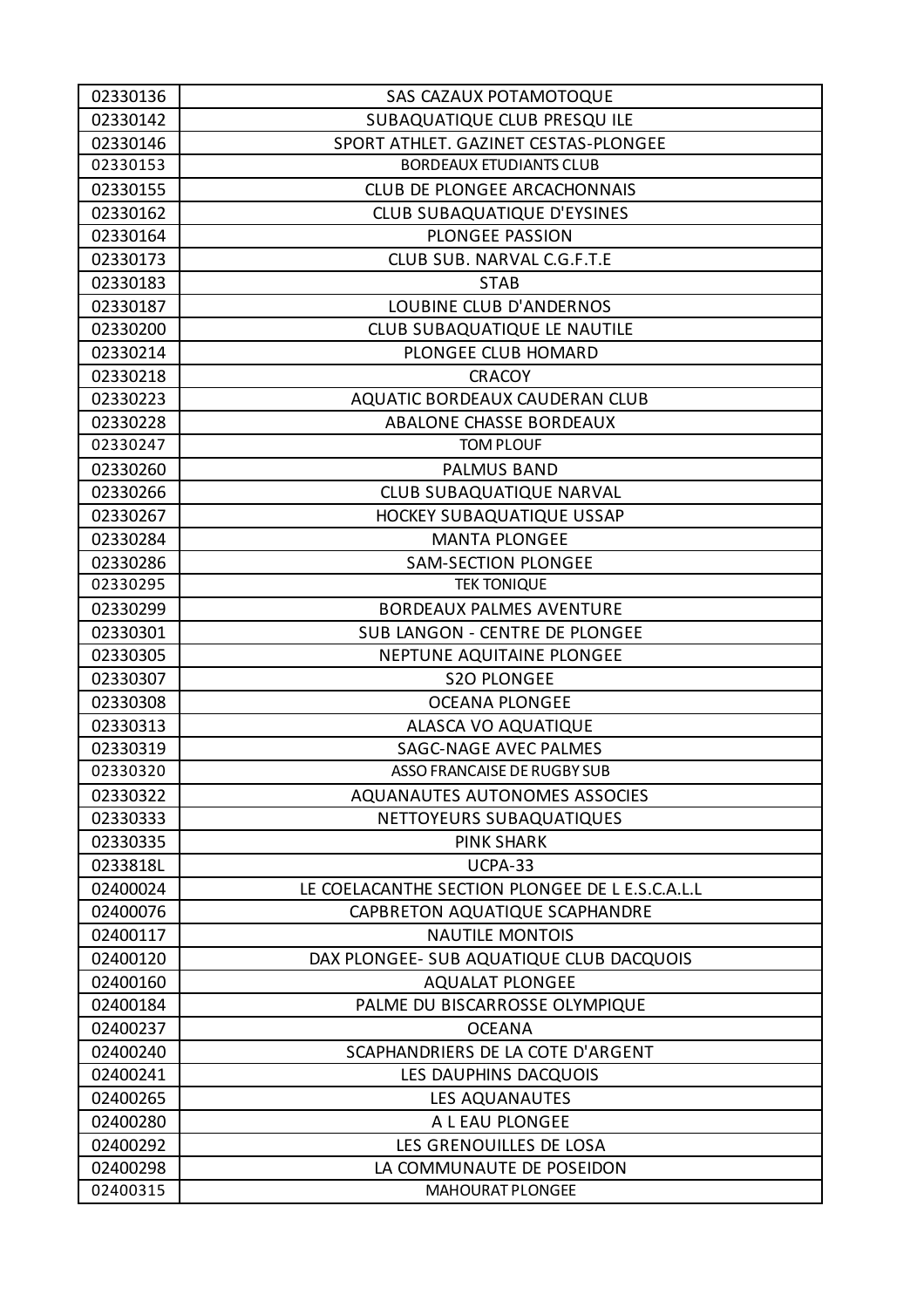| 02400321 | <b>API APNEE</b>                           |
|----------|--------------------------------------------|
| 02400324 | LA PALM                                    |
| 02400328 | <b>FREEDIVE SUD OUEST</b>                  |
| 02400334 | <b>CAP EXPLO</b>                           |
| 02470002 | <b>CLUB SUBAQUATIQUE FUMELOIS</b>          |
| 02470010 | E.P.A.V.                                   |
| 02470021 | <b>CLUB SUBAQUATIQUE AGENAIS</b>           |
| 02470087 | CLUB SUBAQUATIQUE MARMANDAIS               |
| 02470122 | SUBAQUATIQUE DE BOE BON ENCONTRE           |
| 02470303 | CERCLE AMICAL PLONGEURS AUTONOMES LAGENAIS |
| 02470312 | PLONGEURS DE LA VALLEE DU LOT              |
| 02640001 | CLUB S/M PAU OCEAN                         |
| 02640008 | UNION SPORTIVE DE BIARRITZ                 |
| 02640013 | SUBAQUATIQUE URPEAN HENDAYE                |
| 02640015 | A.S.C. DASSAULT BIARRITZ                   |
| 02640064 | A.S.C. TURBOMECA                           |
| 02640128 | <b>CLUB DE PLONGEE POTTORUA</b>            |
| 02640216 | CLUB PAU SUB-AQUA PALMES                   |
| 02640233 | LES VIEUX PLONGEURS                        |
| 02640248 | <b>IZKIRAK PLONGEE</b>                     |
| 02640261 | <b>ESPOIRS LONSOIS SECTION PLONGEE</b>     |
| 02640273 | <b>BAB SUBAQUATIQUE</b>                    |
| 02640275 | LES GOBIES PALOIS                          |
| 02640287 | <b>CLUB SUBAQUATIQUE NAYAIS</b>            |
| 02640326 | ANGLET PLONGEE OCEAN                       |
| 02640332 | DONIBANE URPEKO KIROLAK                    |
| 02790065 | CLUB SUBAQUATIQUE DE THOUARS               |
| 02790084 | <b>APNEE</b>                               |
| 02790107 | CLUB AQUA. REGION DE PARTHENAY             |
| 02790127 | <b>CLUB DE PLONGEE MELLOIS</b>             |
| 02790132 | <b>OCTOPUS CELLOIS</b>                     |
| 02790135 | <b>CLUB COMPAGNONS DE NEPTUNE</b>          |
| 02790140 | <b>MILLE BULLES</b>                        |
| 02790225 | C.R.E.N.S.O.A.                             |
| 02790329 | LES APNEISTES DES DEUX SEVRES              |
| 02860038 | SUBAQUA CLUB DU POITOU                     |
| 02860102 | <b>CLUB CAP - TAINE NEMO</b>               |
| 02860158 | <b>MANTAS CLUB</b>                         |
| 02860204 | <b>AQUARILLON</b>                          |
| 02860205 | <b>REMORA CLUB POITIERS</b>                |
| 02860249 | LA PLONGEE CHAUVINOISE                     |
| 02860318 | <b>OBJECTIFS MER</b>                       |
| 02860330 | POITIERS HOCKEY SUBAQUATIQUE               |
| 02870045 | ASS. SPORTIVE L'O.R.T.F. FRANCE 3 LIMOUSIN |
| 02870082 | CLUB SUBAQUATIQUE DE LIMOGES               |
| 02870083 | C.S. D'AIXE S/VIENNE                       |
| 02870125 | C.A.S. - EGF LIMOGES                       |
| 02870139 | <b>ASPTT LIMOGES</b>                       |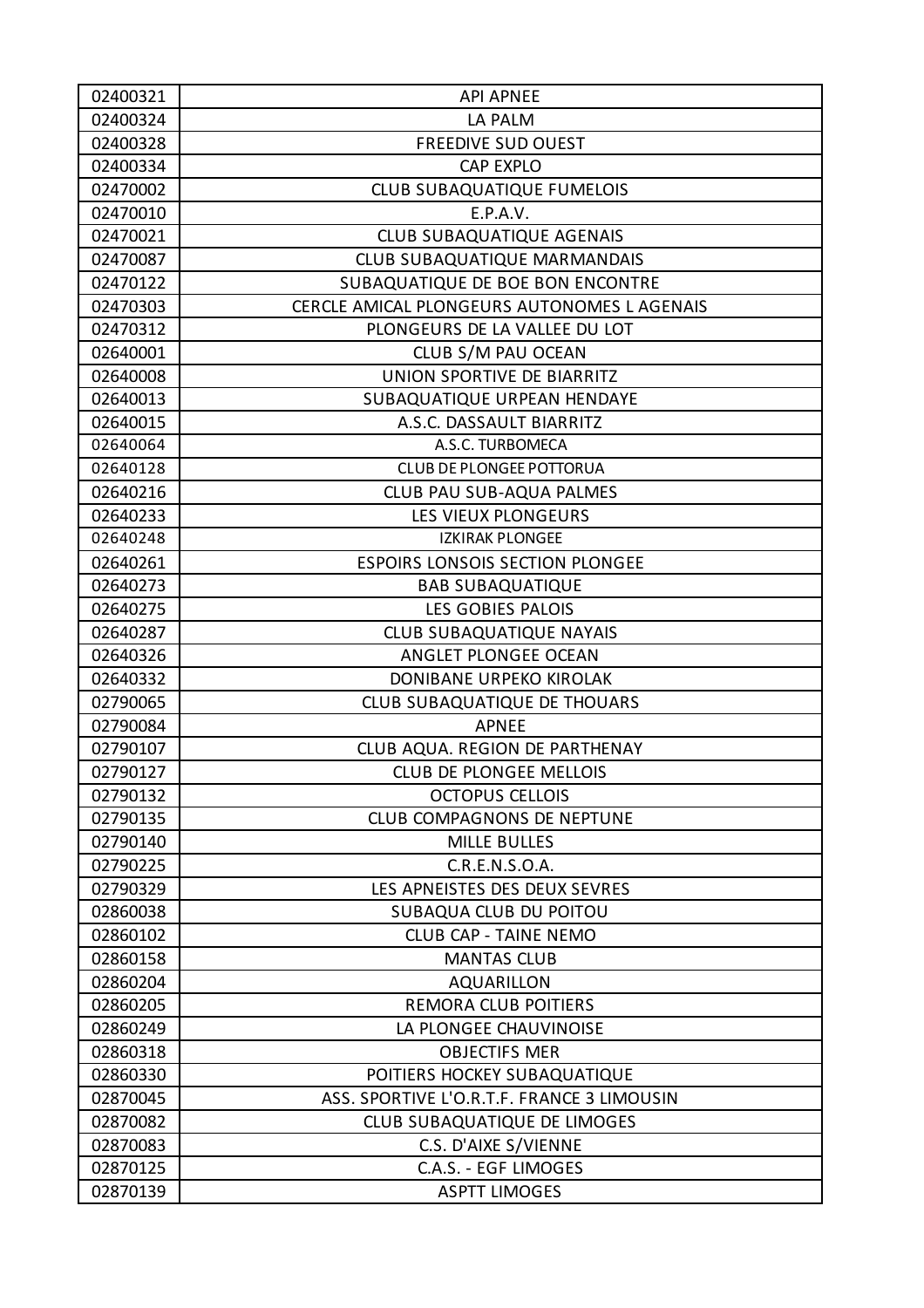| 02870190 | HOMMES GRENOUILLES DU C.A.P.O.                          |
|----------|---------------------------------------------------------|
| 02870221 | RACING CLUB SUBAQUAT. LIMOGES                           |
| 02870235 | <b>LIMOGES PLONGEES SS MARINE</b>                       |
| 02870245 | PLONGEE ECOLE EVASION LIMOGES                           |
| 02870264 | <b>ABYSSES CLUB</b>                                     |
| 02870290 | <b>TEAM EANX</b>                                        |
| 02870309 | AIGA BLUIA PLONGEE                                      |
| 02870323 | ABC PLONGEE 87                                          |
| 03220025 | G.I.S.S.A.C.G.                                          |
| 03220056 | <b>COB-SUB ARMOR</b>                                    |
| 03220062 | <b>SUB ALCATEL</b>                                      |
| 03220067 | <b>ENTRE 2 MERS</b>                                     |
| 03220083 | <b>SUBAQUATIC CLUB GUINGAMPAIS</b>                      |
| 03220119 | ASS SUBAQUATIQUE PAIMPOLAISE                            |
| 03220122 | <b>EPAVE</b>                                            |
| 03220135 | CENTRE ACTIVITES PLONGEE DE TREBEURDEN                  |
| 03220143 | <b>ASSOCIATION HISTOIRE D'EAU</b>                       |
| 03220205 | LOISIRS SUBAQUATIQUES DINAN-QUEVERT                     |
| 03220239 | SAINT CAST PLONGEE                                      |
| 03220263 | <b>NARCO CLUB</b>                                       |
| 03220307 | PENTHIEVRE PLONGEE                                      |
| 03220347 | <b>LES ALBATROS</b>                                     |
| 03220361 | LES BULLEURS DE PLOUHA                                  |
| 03220368 | <b>GOELO SUBMARINE</b>                                  |
| 03220380 | <b>TRIEUX SUBAQUA 22</b>                                |
| 03220413 | <b>AQUAPIXEL</b>                                        |
| 03220415 | PAIMPOL IMMERSION                                       |
| 03220431 | LES COPAINS A BORD DINAN PLONGEE RANCE EMERAUDE         |
| 03220435 | <b>REVES D APNEE</b>                                    |
| 03220447 | <b>TREGOR PLONGEE</b>                                   |
| 03220454 | <b>BREIZH BULLES PLONGEE</b>                            |
| 03220465 | PLONGEE CENTRE BRETAGNE LOUDEAC ACTIVITES SUBAQUATIQUES |
| 03290005 | <b>GPE MANCHE ATLANTIQUE PLONGEE</b>                    |
| 03290007 | C.I.P. GLENANS                                          |
| 03290017 | GPE SUBAQUATIQUE MORLAIX PLOUEZOC'H                     |
| 03290021 | CLUB DE PLONGEE DE CORNOUAILLE                          |
| 03290022 | GPE D'ACTIVITES S/M DE QUIMPER - GASM                   |
| 03290044 | DOUARNENEZ AQUA CLUB                                    |
| 03290048 | CLUB BIGOUDEN RANNIGED AR MOOR                          |
| 03290049 | LES PLONGEURS DU CAP                                    |
| 03290107 | <b>ADK-THALES</b>                                       |
| 03290141 | CLUB DE LOISIRS L. LAGRANGE                             |
| 03290154 | CENTRE DE PLONGEE I.S.A.                                |
| 03290167 | CLUB SUBAQUATIQUE L'ATLANTIDE                           |
| 03290181 | KEMPERLE ACTIV. SUBAQUATIQUES                           |
| 03290196 | A.S.E.B.                                                |
| 03290258 | <b>ACTISUB FOUESNANT</b>                                |
| 03290260 | <b>OUESSANT SUBAQUA</b>                                 |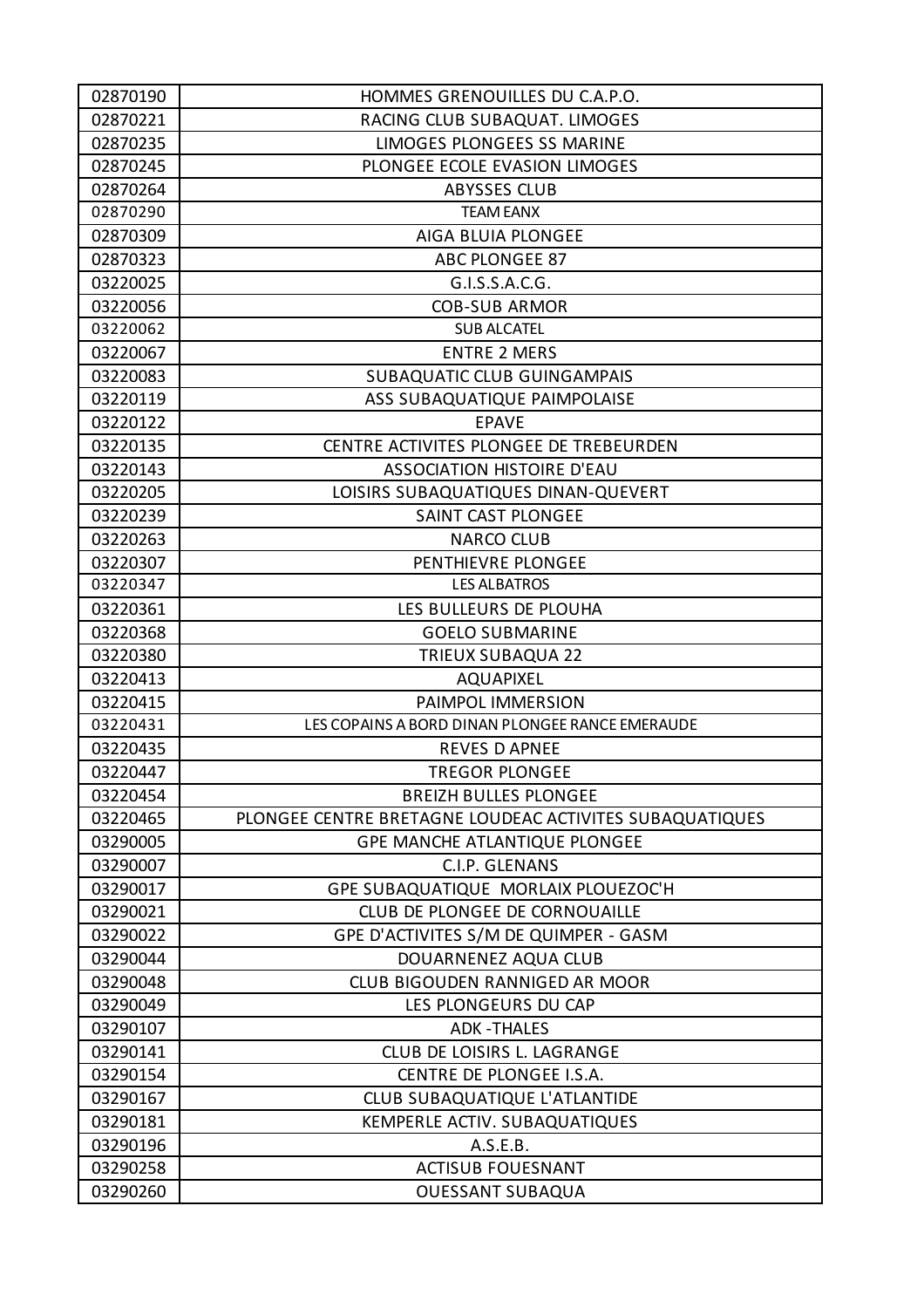| 03290280 | ATLANTIS BRETAGNE PLONGEE                    |
|----------|----------------------------------------------|
| 03290296 | ASS. PLONGEE ENFANT BRETAGNE                 |
| 03290336 | <b>KEMP'IUT</b>                              |
| 03290362 | CLUB SUBAQUATIQUE DE L'IROISE                |
| 03290367 | <b>LUMINA SPORTS</b>                         |
| 03290374 | <b>KASTELLIN PLONGEE</b>                     |
| 03290381 | <b>IROISE SPORTS SOUS MARINS - ISSM</b>      |
| 03290386 | CLUB SPORTIF ARTISTIQUE DE LA MARINE         |
| 03290400 | <b>ASSOCIATION DELLEC PLONGEE</b>            |
| 03290409 | <b>GLENAN APNEE</b>                          |
| 03290416 | PALMES EN CORNOUAILLE                        |
| 03290418 | LES COPAINS DU BORD                          |
| 03290419 | <b>DIAOULIGED BRO-GERNE</b>                  |
| 03290422 | <b>CLUB SUBAQUATIQUE BRESTOIS</b>            |
| 03290425 | HOCKEY SUBAQUATIQUE PAYS DE MORLAIX          |
| 03290434 | PLONGEE 29 - PAYS LEONARD                    |
| 03290436 | ATLANTIC CIVI DIVING CLUB                    |
| 03290437 | ASSOCIATION CARANTEC NAUTISME                |
| 03290441 | <b>ABYSSE PLONGEE BREST</b>                  |
| 03290443 | CONCARNEAU SUBAQUA                           |
| 03290451 | <b>SCAER KLOAR PLONGEE</b>                   |
| 03290456 | <b>BREST PASSION PLONGEE</b>                 |
| 03290458 | DOUARNENEZ HOCKEY SUBAQUATIQUE               |
| 03290468 | PLONGEE GRANIT ROSE                          |
| 03350013 | CLUB D'ACTIVITES SUB. AQUAT. RENNAIS-CASAR   |
| 03350023 | <b>SUBAQUATIQUE CLUB FOUGERES</b>            |
| 03350037 | C.S. DE LA COTE D'EMERAUDE                   |
| 03350065 | <b>CERCLE PAUL BERT RENNES</b>               |
| 03350085 | GPE ACTIVITE S/M DU PAYS REDON               |
| 03350104 | <b>HALIOTIS</b>                              |
| 03350123 | A.S. DES MUNICIPAUX DE RENNES                |
| 03350130 | CHARTRES ESPERANCE SUB. AQUAT.               |
| 03350131 | CLUB VITREEN D ACTIVITES SUB.                |
| 03350163 | <b>RENNES SPORTS S/M</b>                     |
| 03350175 | <b>ATHLETIC CLUB CITROEN</b>                 |
| 03350204 | <b>LES ZOMARDS</b>                           |
| 03350221 | CLUB LOISIRS AQUATIQUES DE RENNES - C.L.A.R. |
| 03350229 | <b>CLUB SUBAQUATIQUE DINARDAIS</b>           |
| 03350236 | <b>COMBOURG SUBA</b>                         |
| 03350237 | C.S. DE LA GARNISON DE RENNES                |
| 03350246 | CTRE PL. AQUA DETENTE SIRMER                 |
| 03350272 | <b>AQUA CLUB LA GUERCHE</b>                  |
| 03350275 | <b>AQUA PLONGEE LOISIRS</b>                  |
| 03350312 | <b>CLUB CELAR - SPORTS</b>                   |
| 03350335 | ST MALO PLONGEE EMERAUDE                     |
| 03350351 | <b>BULLES O</b>                              |
| 03350359 | REDON ATLANTIQUE PLONGEE                     |
| 03350370 | <b>OUEST PLONGEE DEVELOPPEMENT</b>           |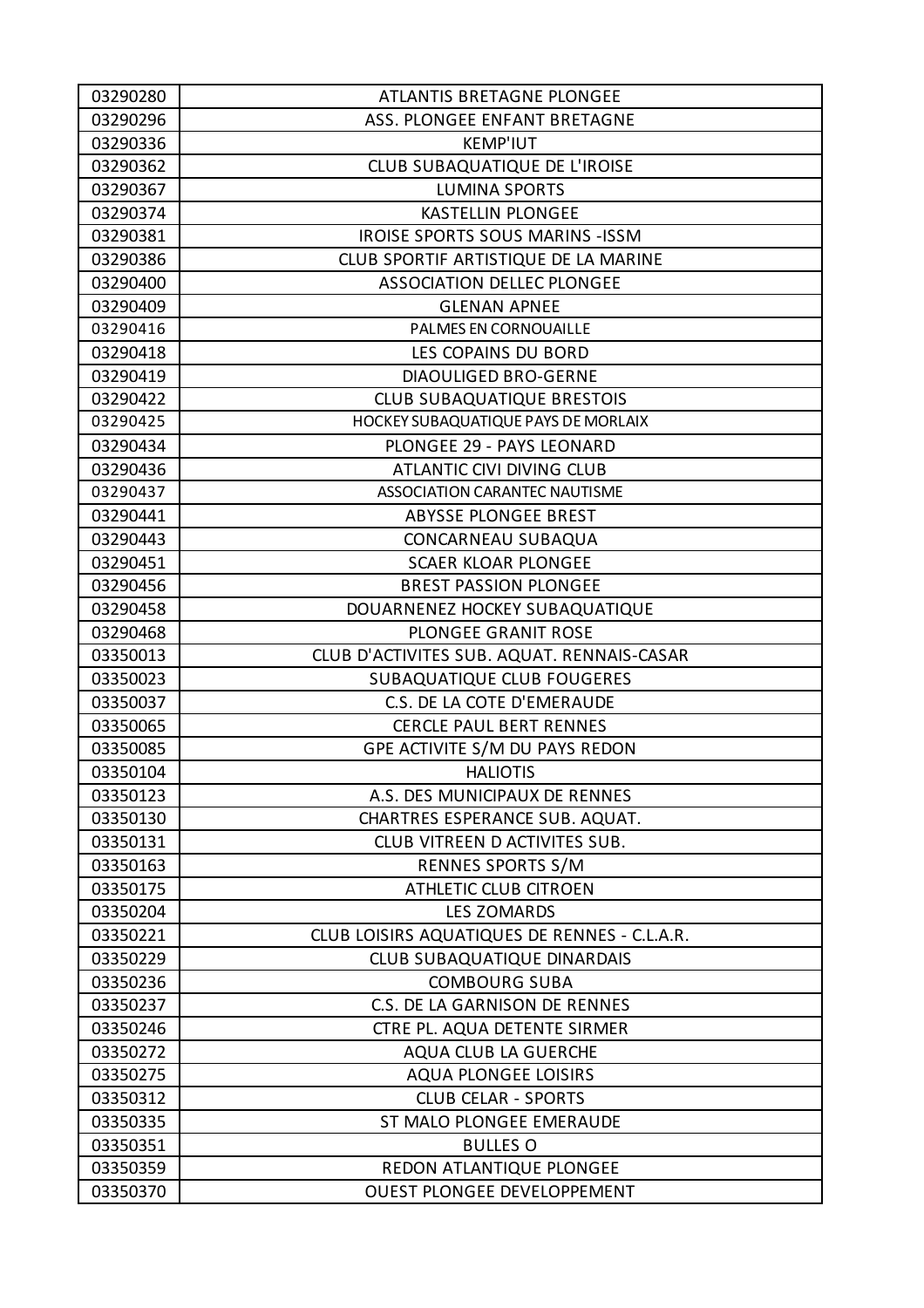| 03350388 | <b>BROCELIANDE SPORTS SUBAQUATIQUES</b>                 |
|----------|---------------------------------------------------------|
| 03350427 | <b>BIO TEK DIVING</b>                                   |
| 03350442 | <b>BREIZH NAP</b>                                       |
| 03440001 | <b>GROUPE ATLANTIQUE DE PLONGEE</b>                     |
| 03440031 | SUBAQUAVIA                                              |
| 03440034 | CENTRE SUBAQUATIQUE NANTAIS                             |
| 03440064 | A.S. BOUGUENAIS REZE                                    |
| 03440079 | CLUB SUBAQUATIQUE COTE DE JADE                          |
| 03440080 | <b>CASCA</b>                                            |
| 03440096 | LES BULL'EAU NANTAIS                                    |
| 03440100 | <b>CLUB NAUTIC DE RETZ - CNR</b>                        |
| 03440155 | A.S. MUNICIPAUX DE NANTES                               |
| 03440158 | GPE EXPLORATION ACTIVITES S/M                           |
| 03440176 | PLONGEE LOGNE ET BOULOGNE                               |
| 03440182 | <b>COPAINS PLONGEURS DE NANTES</b>                      |
| 03440214 | ST NAZAIRE SUBAQUATIQUE CLUB                            |
| 03440254 | CENTRE APPRENTISSAGE PLONGEE LOISIR ET EXPLORATION      |
| 03440261 | ASSO SPORTIVE INITIATIVE BRETAGNE PLONGEE               |
| 03440268 | PLONG. HERBLINOIS OCEANIDE CL.                          |
| 03440271 | PLONGEE KORNOG CARQUEFOU                                |
| 03440285 | CLUB DE PLONGEE LA COURONNEE                            |
| 03440313 | PAYS D ANCENIS CLUB SUBAQUATIQUE                        |
| 03440319 | C.A.P. PLONGEE                                          |
| 03440322 | <b>CLUB REVE BLEU</b>                                   |
| 03440324 | CERCLE NAUTIQUE DE LA TURBALLE                          |
| 03440358 | CLUB DE PLONGEE CASTELBRIANTAIS                         |
| 03440366 | DIVE 44                                                 |
| 03440373 | <b>EXOCET CLUB DE PLONGEE</b>                           |
| 03440375 | <b>AQUA REV PIRIAC</b>                                  |
| 03440385 | <b>O2N2</b>                                             |
| 03440390 | <b>GWENRANN FORMATION</b>                               |
| 03440406 | CLUB DE PLONGEE DU SILLON                               |
| 03440412 | ECOLE NANTAISE D APNEE-PLONGEE SUB                      |
| 03440417 | ASSOCIATION SUBAQUATIQUE AQUADIVER                      |
| 03440440 | OCEAN CLUB PLONGEE DE RETZ                              |
| 03440448 | LES OURSINS PALMES                                      |
| 03440452 | NANTES OMNISPORT SUBAQUATIQUE SECOURISME                |
| 03440455 | LES OCTOPODES                                           |
| 03440460 | COPAIN PLONGEUR NAZAIRIEN                               |
| 03490002 | <b>NDC ANGERS SUBAQUATIQUES</b>                         |
| 03490132 | <b>CLUB AQUATIQUE DES MAUGES</b>                        |
| 03490140 | A.S.I.C                                                 |
| 03490147 | A.S.A. SUBAQUATIQUE                                     |
| 03490185 | <b>SUBASUA</b>                                          |
| 03490188 | CLUB AQUATIQUE ET SUBAQUATIQUE DE ST BARTHELEMY D ANJOU |
| 03490219 | C.S.A. EG                                               |
| 03490257 | NEPTUNE VAILLANTE ANGERS                                |
| 03490299 | ANGERS CLUB DE PLONGEE CARRIERE                         |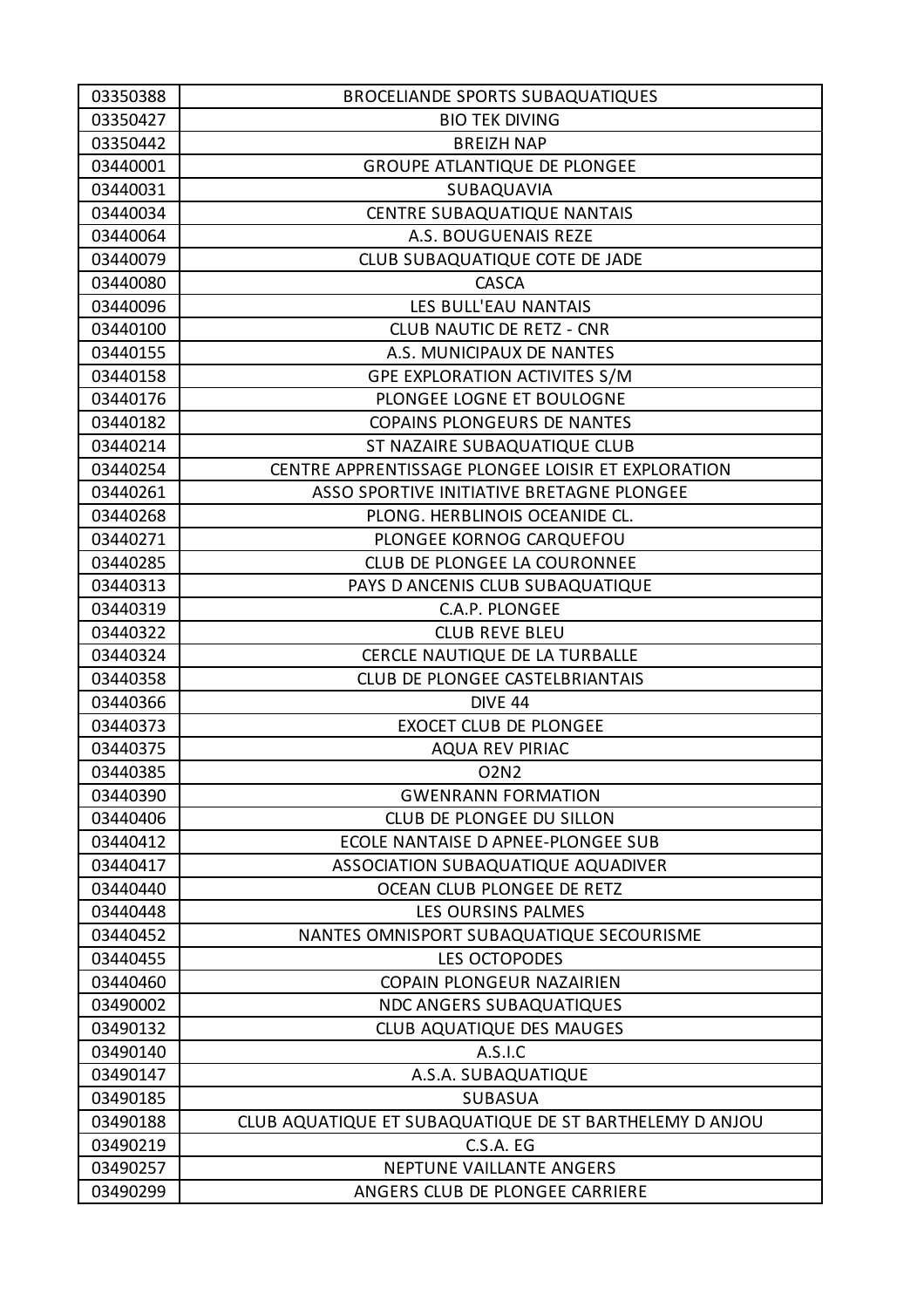| 03490305 | LES SCAPHANDRIERS DE L'OUDON                  |
|----------|-----------------------------------------------|
| 03490309 | SPORTING CLUB DE L'OUEST                      |
| 03490330 | PLONGEE TROIS PROVINCES CLUB                  |
| 03490342 | <b>AQUA BECON</b>                             |
| 03490382 | JEUNES DAUPHINS DU CHOLETAIS                  |
| 03490423 | DIVING TACTICAL TEAM CLUB                     |
| 03490461 | <b>JUST DIVE</b>                              |
| 03490463 | <b>AST-SECTION PLONGEE</b>                    |
| 03490470 | 49000 LIEUES SOUS LES MERS                    |
| 03530026 | CLUB SUBAQUATIQUE LAVALLOIS                   |
| 03530216 | <b>CLUB DE PLONGEE D'EVRON</b>                |
| 03530225 | HYDRO SPORTS MAYENNE ANGEVINE                 |
| 03530245 | CLUB SUBAQUATIQUE DE MAYENNE                  |
| 03530269 | <b>HIPPO CRAON'P ESC</b>                      |
| 03530337 | <b>CLUB SUBAQUATIQUE ERNEEN</b>               |
| 03560008 | <b>CLUB SUBAQUATIQUE LORIENTAIS</b>           |
| 03560012 | <b>CLUB SUBAQUATIQUE LES VENETES</b>          |
| 03560040 | CLUB SUBAQUATIQUE ALREEN                      |
| 03560041 | A.S.A. DES ECOLES COETQUIDAN                  |
| 03560060 | PONDI AQUASUB                                 |
| 03560063 | ASSOCIATION SPORTIVE ARTISTIQUE ET DE LOISIRS |
| 03560072 | <b>CLUB SUBAGREC</b>                          |
| 03560089 | C.S. DE LA BARRE D'ETEL                       |
| 03560102 | <b>AQUA CLUB BALDIVIEN</b>                    |
| 03560139 | NEPTUNE CLUB VANNETAIS                        |
| 03560177 | <b>NAUTILUS CLUB</b>                          |
| 03560226 | <b>CLUB ENTRE DEUX EAUX</b>                   |
| 03560253 | CLUB LES VIEUX DE LA VIEILLE                  |
| 03560315 | LES AMIS DE LA PLONGEE                        |
| 03560317 | CERCLE DES NAGEURS ET PALMEURS                |
| 03560326 | ASS. SUBAQUATIQUE DE RHUYS                    |
| 03560341 | <b>ATLANTIS CLUB PLOERMEL</b>                 |
| 03560344 | <b>DRENEK ARVOR</b>                           |
| 03560355 | LA PALM'AURAY CLUB                            |
| 03560411 | CERCLE NAUTIQUE DE LA RIA D ETEL              |
| 03560439 | PLOEMEUR APNEE PASSION                        |
| 03560453 | PONTIVY SPORTS SOUS MARINS                    |
| 03560467 | <b>BREIZH DIVING AUTONOMIE</b>                |
| 03720036 | SUBAQUA CLUB DU MANS                          |
| 03720078 | CLUB SUBAQUATIQUE SABOLIEN                    |
| 03720086 | LES PLONGEURS DU CARROI                       |
| 03720110 | L HIPPOCAMPE - C.S.E.P.N.M.                   |
| 03720111 | <b>CLUB SUBAQUATIQUE FERTOIS</b>              |
| 03720157 | <b>NAUTICA CLUB ALLONNAIS</b>                 |
| 03720180 | CLUB OLYMPIQUE DE PONTLIEUE                   |
| 03720262 | LE MANS EXPLORATION CLUB                      |
| 03720264 | <b>ACSAC SIP</b>                              |
| 03720378 | <b>BESSE SUBAQUA</b>                          |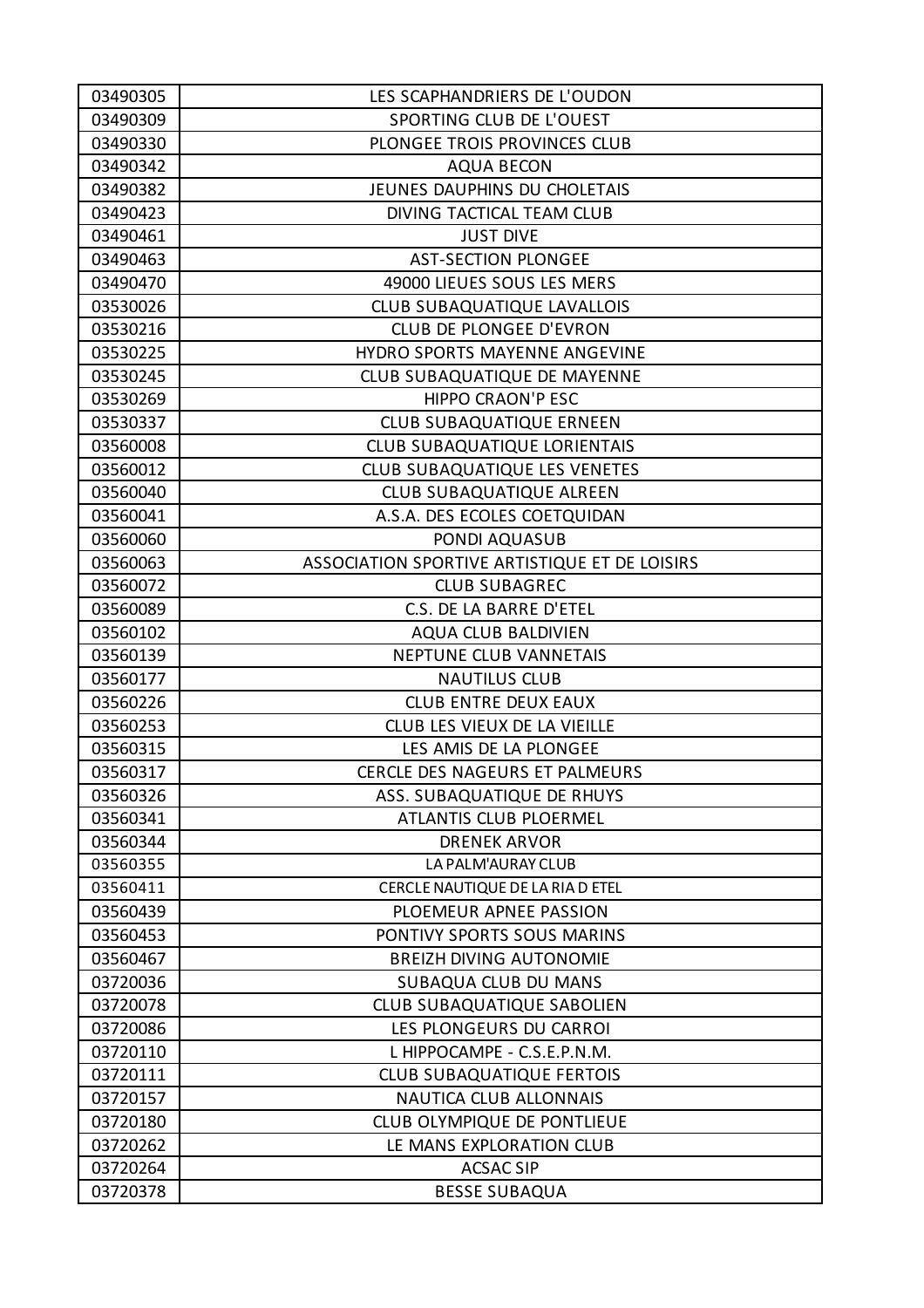| 03720387 | LES PLONGEURS DE L'ATLANTIDE-MANS 72     |
|----------|------------------------------------------|
| 03720394 | HANDISPORT MAULE 72                      |
| 03720462 | <b>CNS-APNEE</b>                         |
| 03720464 | PLONGE QUI VOEUX 72                      |
| 03850035 | <b>SCAPHANDRE CLUB YONNAIS</b>           |
| 03850109 | <b>SUB MARES CLUB</b>                    |
| 03850129 | <b>SUB ATLANTIQUE PLONGEE</b>            |
| 03850164 | POUZAUGES ATHLETIC CLUB                  |
| 03850184 | C.A.P.S.                                 |
| 03850193 | <b>CHALLANS AQUATIQUE CLUB</b>           |
| 03850215 | <b>SUB ATLANTIC CLUB</b>                 |
| 03850243 | EXPLO. CHALLANS PLONGEE S/M              |
| 03850283 | <b>SUB EVASION</b>                       |
| 03850300 | <b>CLUB EXPLORAT. SUB. OLONNES</b>       |
| 03850316 | EURO PLONGEE NOIRMOUTIER                 |
| 03850321 | <b>CLUB PLONGEE SUB VENDEE</b>           |
| 03850395 | <b>IMMER'SION</b>                        |
| 03850405 | PLONGEE LUCON SVL                        |
| 03850429 | <b>IMMERSYON 85</b>                      |
| 03850438 | <b>REV DE KRAKEN</b>                     |
| 03850457 | LES CHERCHEURS DO DU GOIS                |
| 03850466 | NO LIMITES SUBAQUATIQUES YONNAIS         |
| 04200014 | <b>NEPTUNE CLUB BASTIAIS</b>             |
| 04200021 | S.C. DE LA COTE DES NACRES               |
| 04200029 | <b>CSLG AJACCIO PLONGEE</b>              |
| 04200031 | ASSOCIATION SUBAQUATIQUE DU TARAVO       |
| 04200035 | POSIDONIA CLUB                           |
| 04200040 | <b>CLUB LEGION CALVI</b>                 |
| 04200042 | <b>G.F.C.A SUBAQUATIQUE</b>              |
| 04200048 | <b>ST FLORENT DAUPHIN CLUB</b>           |
| 04200059 | <b>CLUB PLONGEE BASTIAIS</b>             |
| 04200070 | C.E.S.M. ST FLORENT                      |
| 04200090 | <b>TYRRHENIA SUBAQUATIQUE CLUB</b>       |
| 04200111 | <b>ASSOCIATION OCTOPUS PLONGEE</b>       |
| 04200116 | <b>ECOLE DE PLONGEE DE ST FLORENT</b>    |
| 04200122 | <b>IMMERSION 2000</b>                    |
| 04200127 | L'AQUARIUM                               |
| 04200130 | <b>CABOCHARD PLONGEE</b>                 |
| 04200135 | <b>ISULA PLONGEE</b>                     |
| 04200137 | <b>OXYGENE</b>                           |
| 04200141 | L ARINAGHJOLA                            |
| 04200153 | <b>CORSICA APNEE</b>                     |
| 04200159 | <b>MASK</b>                              |
| 04200161 | LES BULLES BASTIAISES PLONGEE            |
| 04200162 | <b>BORGOSUB FREEDIVING</b>               |
| 04200164 | APNEA CLUB AJACCIEN                      |
| 04200165 | ECOLE PLONGEE INTERNATIONALE DE LA CORSE |
| 04200167 | LE KALLISTE                              |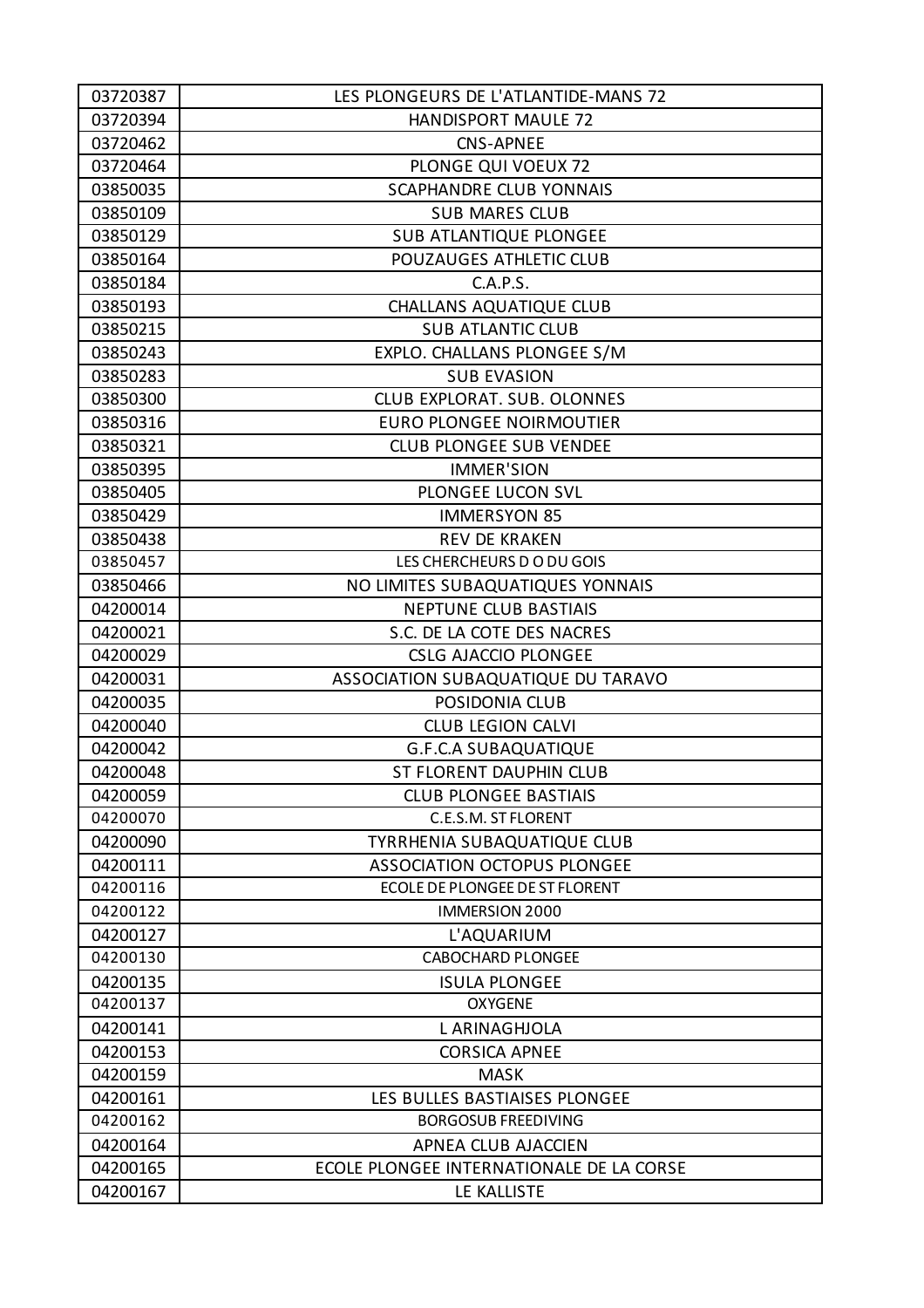| 04200168 | <b>OCEANS</b>                                                                 |
|----------|-------------------------------------------------------------------------------|
| 04200169 | <b>CORSICA SUB</b>                                                            |
| 04200170 | <b>PLONGEE PASSION</b>                                                        |
| 04200171 | CLUB DE PLONGEE LES DAUPHINS DE VALINCO                                       |
| 04200172 | LAVA PLONGEE                                                                  |
| 04200173 | <b>CORSICA FREE DIVING</b>                                                    |
| 06080023 | <b>AQUARIUM CLUB SEDANAIS</b>                                                 |
| 06080028 | S.C. DE CHARLEVILLE MEZIERES                                                  |
| 06080084 | LES BULLES REVINOISES                                                         |
| 06080156 | LA PALANQUEE GIVETOISE                                                        |
| 06080260 | ASPTT SECTION PLONGEE L AUTONOME                                              |
| 06080283 | L AQUANAUTE CLUB DE CHOOZ                                                     |
| 06100048 | <b>SUBA TROYES</b>                                                            |
| 06100052 | <b>RS 10 PLONGEE</b>                                                          |
| 06100074 | <b>NEPTUNE CLUB NOGENTAIS</b>                                                 |
| 06100078 | C. N. MUNICIPAL BARALBIN                                                      |
| 06100184 | E S M 10                                                                      |
| 06100200 | PROFOND 10                                                                    |
| 06100250 | CLUB DE PLONGEE DE L'ASSOCIATION DES SERVICES ELETRIQUES ET GAZIERS DE L'AUBE |
| 06510036 | <b>GPE ACTIVITES SUB. MARNAIS</b>                                             |
| 06510046 | <b>CLUB DE PLONGEE LA BULLE</b>                                               |
| 06510061 | <b>ARCHIMEDE CLUB</b>                                                         |
| 06510243 | <b>EUROPE CLUB PLONGEE</b>                                                    |
| 06510259 | REIMS PALMES APNEE                                                            |
| 06510274 | HOMMES GRENOUILLES CHAMPAGNE-REIMS                                            |
| 06510275 | HOMMES GRENOUILLES CHAMPAGNE EPERNAY                                          |
| 06510276 | HOMMES GRENOUILLES CHALONS EN CHAMPAGNE                                       |
| 06510287 | <b>DIVEMANIA REIMS</b>                                                        |
| 06520073 | LES MURENES - PLONG.CHAUMONTAISE                                              |
| 06520145 | <b>LES BULLES LANGROISES</b>                                                  |
| 06520177 | <b>GPE RECHERCHE ET EXPLORATION SUB</b>                                       |
| 06520219 | CSA BA 113 LA POCHE DER                                                       |
| 06520245 | LES DAUPHINS BRAGARDS BERNARD HYEULLE                                         |
| 06520290 | HIPPOCAMPE CLUB PLONGEE 52                                                    |
| 06540018 | <b>CLUB SUBAQUATIQUE LUNEVILLOIS</b>                                          |
| 06540019 | C. S. DU BASSIN DE LONGWY                                                     |
| 06540026 | CLUB PLONGEE DE PONT A MOUSSON                                                |
| 06540041 | A. S. DES SAPEURS POMPIERS                                                    |
| 06540053 | <b>SUB AQUA CLUB JOVICIEN</b>                                                 |
| 06540071 | <b>CLUB SUBAQUATIQUE DE BRIEY</b>                                             |
| 06540077 | <b>CLUB NAUTIQUE DE LONGUYON</b>                                              |
| 06540082 | M.J.C. ST EPVRE LILLEBONNE                                                    |
| 06540086 | G.A.S.A.V.A.                                                                  |
| 06540122 | HOMMES GRENOUILLES HERSERANGE                                                 |
| 06540130 | <b>TOURING PLONGEE NANCY</b>                                                  |
| 06540137 | PLONGE ET T'ES TOI                                                            |
| 06540140 | PLONGEE UNIVERSITE CLUB                                                       |
| 06540154 | A.S.S.A.N. PLONGEE                                                            |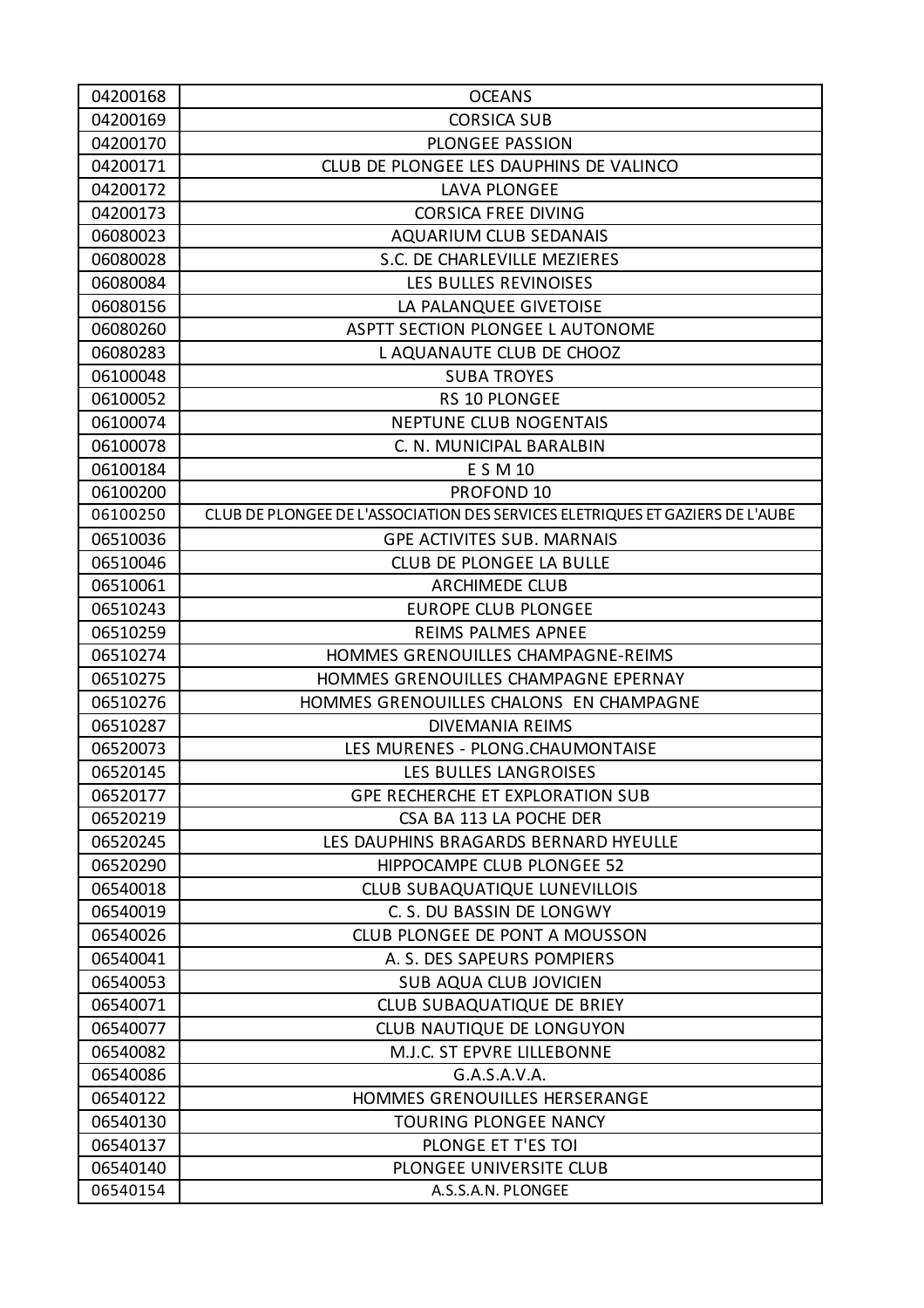| 06540159 | ACTIONS DEVELOPEMENT PLONGEE DE TOUL          |
|----------|-----------------------------------------------|
| 06540160 | LE CINCLE PLONGEUR                            |
| 06540161 | OFP AVENTURE PLONGEE                          |
| 06540162 | <b>CLUB LES HYDRONAUTES</b>                   |
| 06540165 | <b>LES PATAPLOUFS</b>                         |
| 06540171 | ASN-ASSOCIATION SUBAQUATIQUE NANCEIENNE       |
| 06540194 | <b>NANCY SPORTS SUBAQUATIQUES</b>             |
| 06540224 | <b>ACCRO PLONGEE NANCY</b>                    |
| 06540229 | <b>MARINE CLUB</b>                            |
| 06540249 | <b>BUBBLE AND TECH DIVE</b>                   |
| 06540265 | <b>BACCARAT PLONGEE</b>                       |
| 06540268 | CSA BA 133                                    |
| 06540273 | ABYSS 54                                      |
| 06540281 | LES BUL'EAUX                                  |
| 06540286 | LONGWY APNEE NAGE AVEC PALME                  |
| 06550017 | <b>CLUB SUBAQUATIQUE VERDUNOIS</b>            |
| 06550022 | CENTRE DE PLONGEE DU BARROIS                  |
| 06550221 | PALMES BARISIENNES                            |
| 06550279 | <b>LES BAR'BOTEURS</b>                        |
| 06550284 | ASSO PLONGEURS AUTONOMES DE MADINE            |
| 06570001 | C.P.R.S.M. DE METZ                            |
| 06570003 | PLONGEE - NATURE - VTT                        |
| 06570005 | <b>METZ PLONGEE LOISIRS</b>                   |
| 06570015 | CLUB DE PLONGEE DE THIONVILLE                 |
| 06570024 | ARGONAUTE                                     |
| 06570045 | A. S. SAPEURS POMPIERS                        |
| 06570059 | CLUB DE PLONGEE DE SARREBOURG                 |
| 06570062 | <b>SPORTS ET LOISIRS AQUATIQUES</b>           |
| 06570067 | SUBAQUATIC CLUB DE L'AGGLOMERATION DE FORBACH |
| 06570072 | <b>CREUTZWALD PLONGEE</b>                     |
| 06570075 | <b>NAUTILUS CLUB DE METZ</b>                  |
| 06570085 | <b>CORAIL CLUB 57</b>                         |
| 06570089 | C.S. DE LA GARNISON DE METZ                   |
| 06570091 | LES DAUPHINS D'ARS                            |
| 06570097 | UNION SPORTIVE DU TOURNEBRIDE HAYANGE         |
| 06570100 | CENTRE ACTIVITES SUBAQUATIQUES DE SEREMANGE   |
| 06570105 | LES PALMES DE LA SEILLE                       |
| 06570147 | <b>SUB MARIN'S</b>                            |
| 06570169 | CLUB SUBAQUATIQUE DE FLORANGE                 |
| 06570180 | <b>SIRENIA CLUB</b>                           |
| 06570182 | CLUB SUBAQUATIQUE DE NILVANGE                 |
| 06570201 | <b>CLUB LA PALANQUEE</b>                      |
| 06570202 | ASSOCIATION AQUA SPORTS PLONGEE               |
| 06570225 | <b>OXYGENE</b>                                |
| 06570234 | <b>CAP VERT PLONGEE</b>                       |
| 06570238 | <b>AQUALOISIRS BOULAY</b>                     |
| 06570248 | <b>UCKANGE EVOLUTION PALMES</b>               |
| 06570253 | PLONGEURS MASQUES                             |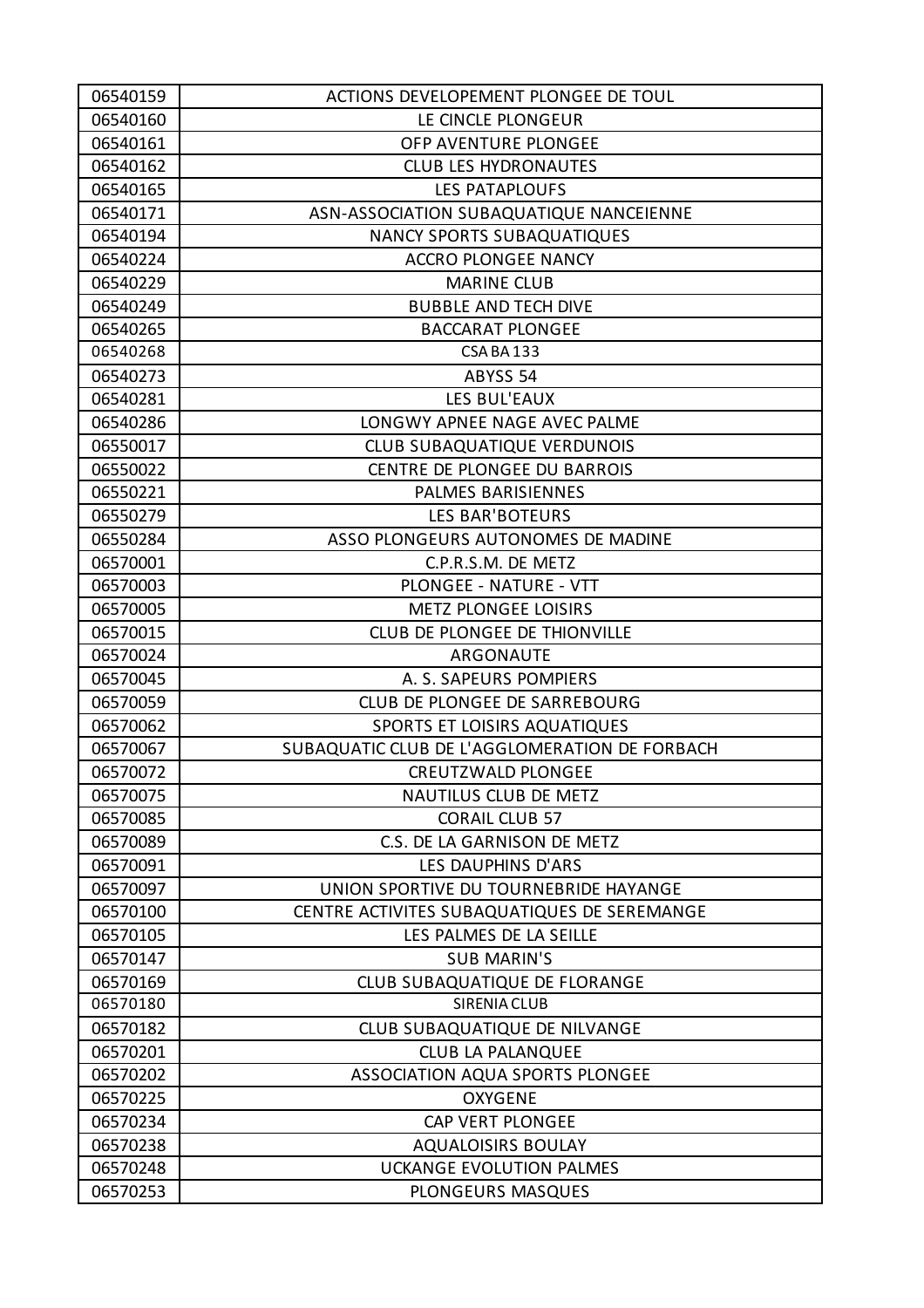| 06570278 | MANTA 128                                       |
|----------|-------------------------------------------------|
| 06570294 | PLONGEE PASSION MOSELLANE                       |
| 06670004 | <b>ASOR</b>                                     |
| 06670006 | <b>AQUATIC CLUB ALSACE LORRAINE</b>             |
| 06670012 | CLUB D'ACTIVITES DES MAITRES NAGEURS SAUVETEURS |
| 06670025 | GAZ. ELEC. DE STRASBOURG                        |
| 06670063 | CLUB DE PLONGEE DE SELESTAT                     |
| 06670068 | CENTRE DE PLONGEE D ILLKIRCH                    |
| 06670069 | SUBAQUATIQUE CLUB STRASBOURG                    |
| 06670106 | PLONGEE AQUATIQUE CLUB DE STRASBOURG            |
| 06670111 | <b>SAVERNE NAUTIC CLUB</b>                      |
| 06670117 | CLUB DE PLONGEE DE BENFELD                      |
| 06670119 | A.S.C. MESSIER HISPANO BUGATTI                  |
| 06670129 | TOURING PLONGEE STRASBOURG                      |
| 06670134 | <b>DIODON CLUB</b>                              |
| 06670136 | SUBAQUATIQUE CLUB DE HAGUENAU                   |
| 06670148 | <b>CALYPSO PLONGEE CLUB</b>                     |
| 06670155 | LES PLONGEURS DE L'AMITIE LINGOLSHEIM           |
| 06670178 | LES PLONGEURS DE L'OUTRE FORET                  |
| 06670185 | ARDEPE                                          |
| 06670188 | LE GRAIN DE SABLE                               |
| 06670209 | <b>CLUB PASSION PLONGEE NIEDERBRONN</b>         |
| 06670217 | SUBAQUATIQUES PASSIONS HOLTZHEIM                |
| 06670227 | <b>AQUA PASSION</b>                             |
| 06670232 | <b>MARCK'EAU</b>                                |
| 06670236 | <b>ALSACE NAUTILE CLUB</b>                      |
| 06670257 | <b>ASPA PLONGEE</b>                             |
| 06670267 | LE CLUB DES AUTONOMES                           |
| 06670277 | ATLANTES SUBAQUA CLUB ALSACE                    |
| 06670285 | <b>HOMOPALMUS PASSION SUB</b>                   |
| 06670288 | RED FISH 67                                     |
| 06670289 | <b>CPA DIVING</b>                               |
| 06670292 | <b>EVASION BLEUE ECOLE DE PLONGEE</b>           |
| 06670295 | <b>ZEN ATTITUDE PLONGEE</b>                     |
| 06670296 | ARCHEOLOGIE SUBAQUATIQUE EN ALSACE              |
| 06680010 | AQUATIC CLUB D'ALSACE COLMAR                    |
| 06680027 | A.C.S. PEUGEOT SECTION PLONGEE                  |
| 06680032 | LES PLONGEURS DU FLORIVAL G I S                 |
| 06680049 | <b>SUBA PLONGEE ST LOUIS</b>                    |
| 06680092 | CLUB PLONG. S/M DE CERNAY9                      |
| 06680093 | <b>CLUB DE PLONGEE SPORTIVE</b>                 |
| 06680096 | AQUA TEAM KAYSERSBERG                           |
| 06680098 | <b>EPSM-GUEBWILLER</b>                          |
| 06680114 | DAUPHINS D'ENSISHEIM                            |
| 06680131 | <b>TOURING PLONGEE MULHOUSE</b>                 |
| 06680139 | LA NOUVELLE VAGUE                               |
| 06680153 | PLONGEURS DU LAC DE KRUTH                       |
| 06680167 | A.S. MULHOUSIENNE PLONGEE                       |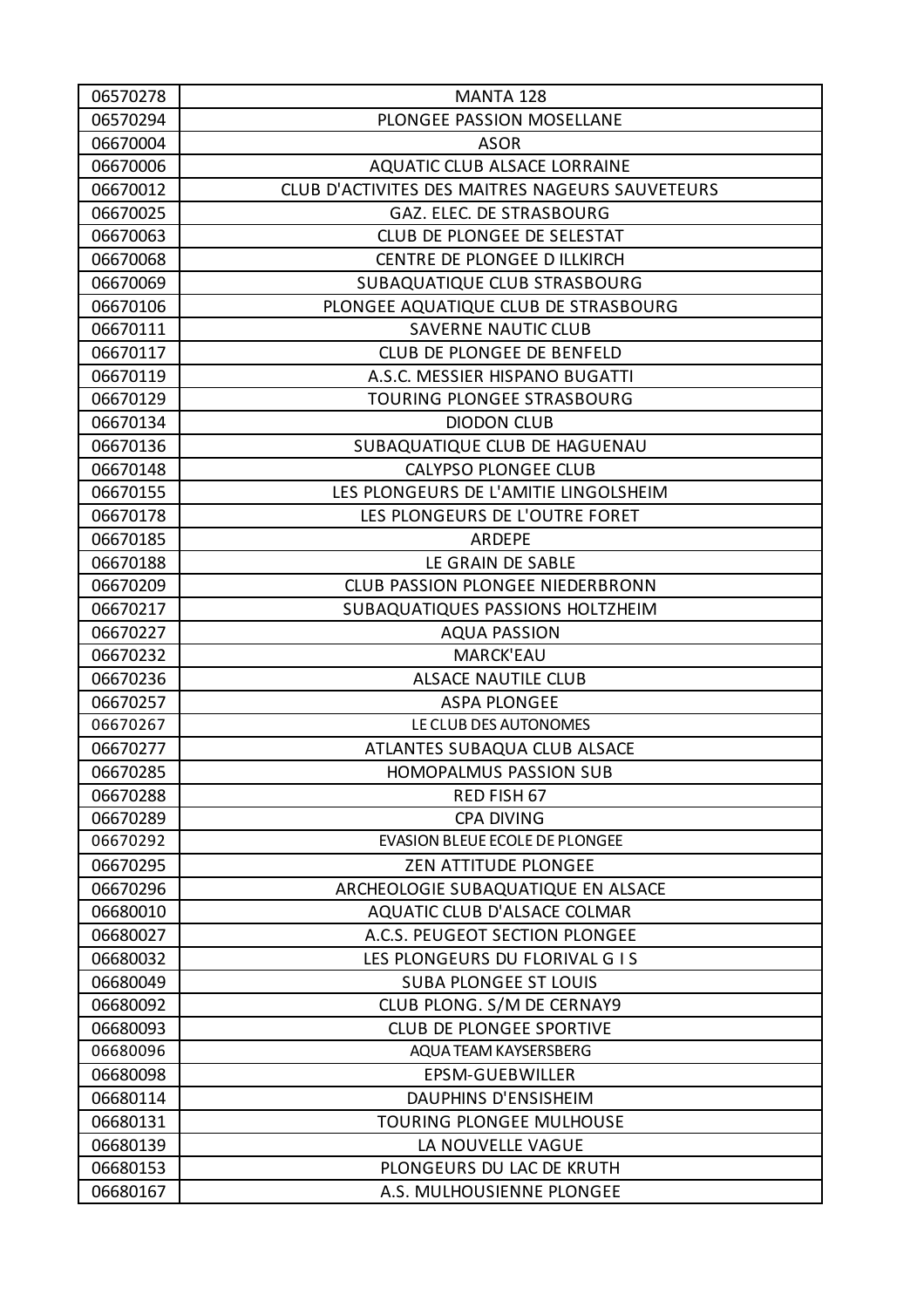| 06680193 | <b>COLMAR EVASION PLONGEE</b>                        |
|----------|------------------------------------------------------|
| 06680206 | RHIN EAU CLUB-ECOLE DE PLONGEE SM VOGELGRUN          |
| 06680241 | PASSION PLONGEE DE SAUSHEIM                          |
| 06680242 | PLONGEE DES 3 FRONTIERES                             |
| 06680258 | <b>COULEUR PLONGEE 68</b>                            |
| 06680291 | THUR PALMES NAGE SPORTIVE                            |
| 06680293 | LES PLONGEURS DE LILL                                |
| 06880009 | ST DIE PLONGEE                                       |
| 06880035 | <b>CLUB NEO PLONGEE</b>                              |
| 06880039 | <b>VITTEL SUBAQUA CLUB</b>                           |
| 06880070 | <b>SPIRROCLUB</b>                                    |
| 06880107 | ASG PLONGEE-LES JOYEUX TETARDS                       |
| 06880115 | RAMBUVETAIS AQUATIC CLUB                             |
| 06880121 | CLUB DE PLONGEE SUB. D'EPINAL                        |
| 06880297 | <b>GERARDMER NAGE AVEC PALMES</b>                    |
| 06970240 | <b>CLUB EUROPEEN DE PLONGEE</b>                      |
| 07750001 | C.C.E.S.M.F                                          |
| 07750019 | <b>SUBAQUA CLUB DE PARIS</b>                         |
| 07750020 | CENTRE SUBAQUATIQUE FRANCAIS                         |
| 07750027 | AS AFI ORLY                                          |
| 07750035 | <b>LEO MARE</b>                                      |
| 07750038 | A.S. UNIVERS. PARIS 6                                |
| 07750043 | PLONGEURS CINEASTES PARISIENS                        |
| 07750051 | <b>CLUB ECOLE MOLITOR</b>                            |
| 07750082 | <b>NAUTENA SECTION PLONGEE</b>                       |
| 07750093 | US GAZELEC IDF EDF/GDF                               |
| 07750095 | C. S. PREFECTURE POLICE                              |
| 07750110 | <b>US NATIXIS</b>                                    |
| 07750126 | <b>CLUB SPORTIF IBM SECTION PLONGEE</b>              |
| 07750145 | <b>CLUB DEFENSE BALARD ARCUEIL</b>                   |
| 07750185 | A.S.A.S.P.P.                                         |
| 07750207 | COEFF.13                                             |
| 07750226 | SCUBA CLUB D. V. OFFSHORE                            |
| 07750261 | U. ATHLET. DE LA STE GENERALE                        |
| 07750290 | A.S. HOMMES GRENOUILLES PARIS                        |
| 07750293 | <b>GPE PLONGEURS AUTONOMES DU 13E</b>                |
| 07750333 | LOISIRS PLONGEE                                      |
| 07750335 | CLUB DE PLONGEE DU 5EME                              |
| 07750352 | CLUB PLONG CREDIT AGRICOLE CORPORATE INVESTMENT BANK |
| 07750357 | ASCPS COOL AQUA CLUB                                 |
| 07750367 | DAUPHIN SUBAQUATIQUE CLUB                            |
| 07750372 | ASS. SPORT. DIDEROT 12 PLONGEE                       |
| 07750389 | LES AQUANAUTES DE PARIS                              |
| 07750391 | TOURING PLONGEE ILE DE FRANCE                        |
| 07750397 | <b>CLUB LE MASQUE ET L'IMAGE</b>                     |
| 07750400 | <b>SUBAQUATIQUE PIRATE CLUB</b>                      |
| 07750409 | <b>GROUPE SUBAQUATIQUE DE PASSY</b>                  |
| 07750420 | A.S.C. - B.N.P.                                      |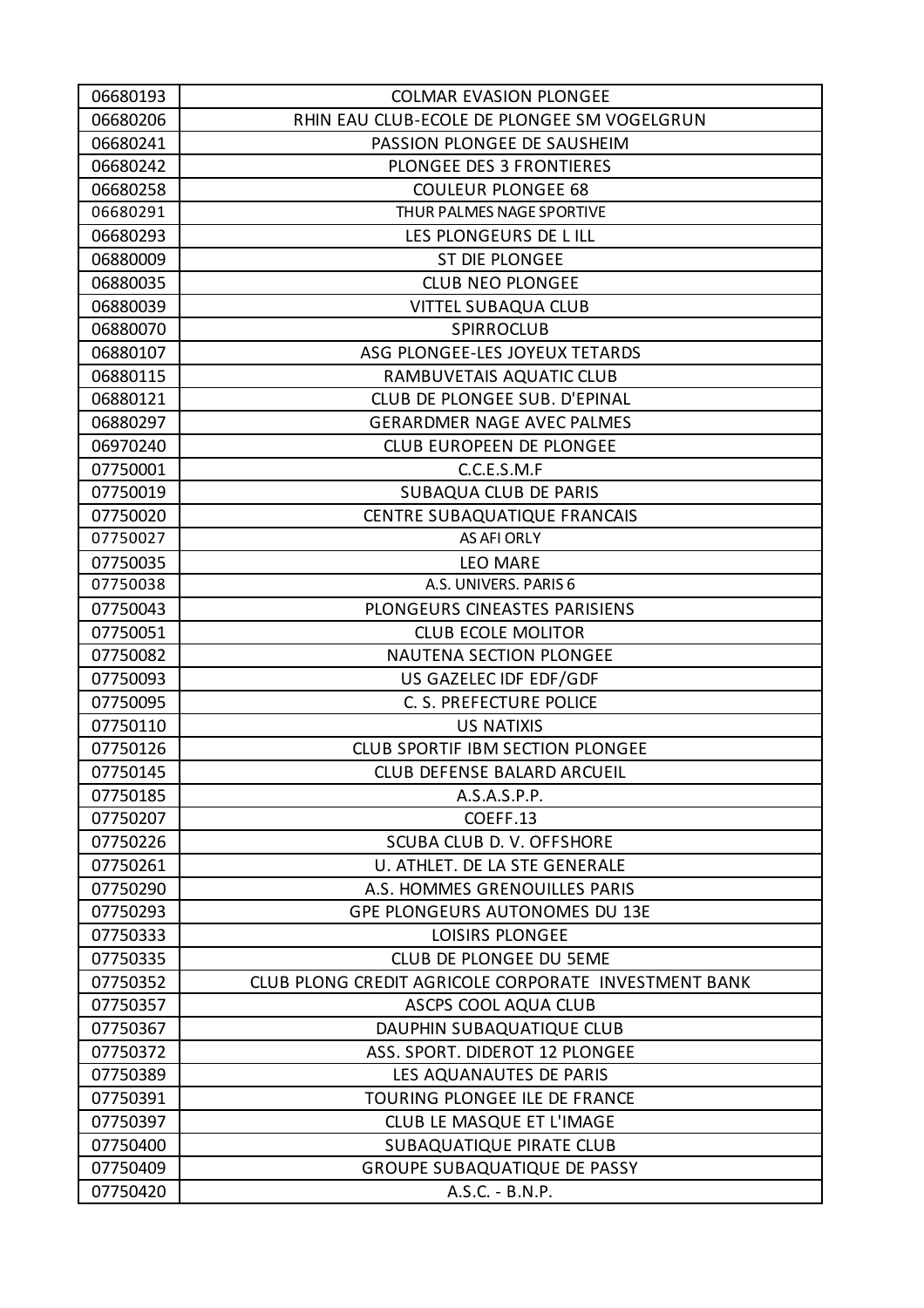| 07750431 | MISTRAL CLUB DE PLONGEE                            |
|----------|----------------------------------------------------|
| 07750438 | <b>NEMO CLUB</b>                                   |
| 07750443 | PARIS BULLES PLONGEE                               |
| 07750473 | <b>ASCE IFSTTAR</b>                                |
| 07750477 | A.S.C. OCTOPUS                                     |
| 07750486 | A.P.S.A.P.V.P.                                     |
| 07750492 | <b>USMT PLONGEE RATP</b>                           |
| 07750548 | SEPTIEME COMPAGNIE                                 |
| 07750574 | ARCHIMEDE-IMAGINE                                  |
| 07750592 | SECT. PLONGEE DE T.F.1. SPORTS                     |
| 07750593 | <b>OKEANOS PLONGEE</b>                             |
| 07750599 | <b>CLUB BLEU PASSION</b>                           |
| 07750607 | <b>AQUA 13 PLONGEE</b>                             |
| 07750651 | <b>CLUB BLEU VERT</b>                              |
| 07750658 | AMICALE DES SECOURS NAUTIQUES DE LA PLONGEE CIVILE |
| 07750677 | LE CLUB DE LA GRANDE CHASSE SOUS MARINE            |
| 07750692 | <b>DOLPHIN CLUB 10EME</b>                          |
| 07750694 | <b>ACTUEL XV</b>                                   |
| 07750708 | <b>COQUE EN STOCK</b>                              |
| 07750719 | <b>APNEA CAFE</b>                                  |
| 07750721 | CLUB PARISIEN DE PLONGEE                           |
| 07750723 | PARIS PALMES OLYMPIQUE                             |
| 07750729 | <b>SUBAQUA COOL CLUB</b>                           |
| 07750730 | PLONGEE ARC EN CIEL                                |
| 07750745 | <b>HOPE</b>                                        |
| 07750752 | <b>OBJECTIF BULLES</b>                             |
| 07750805 | AQUACAILLES - LES PLONGEURS DE LA BUTTE            |
| 07750830 | AQUADEMIE PARIS PLONGEE                            |
| 07750833 | <b>CLUB SUBAQUATIQUE FRANCAIS</b>                  |
| 07750847 | <b>NAUTILUS PLONGEE</b>                            |
| 07750853 | <b>AQUABSD</b>                                     |
| 07750858 | <b>7E APNEE</b>                                    |
| 07750879 | <b>SENSATIONS PARIS PLONGEE</b>                    |
| 07750882 | <b>ASSOCIATION SCUBACAILLES</b>                    |
| 07750883 | ASSO PARIS DIVING CLUB DE PLONGEE PARISIEN         |
| 07750893 | <b>AQUA PARIS PLONGEE</b>                          |
| 07750899 | ASSOCIATION SPORTIVE ALÉSIA PLONGEE                |
| 07750902 | ASSO PARISIENNE DE RUGBY SUBAQUATIQUE              |
| 07750914 | <b>DEEP BRAIN DIVE</b>                             |
| 07758180 | UNION NATIONALE DES CENTRES DE PLEIN AIR-UCPA      |
| 07758760 | <b>UCPA SPORT LOISIRS</b>                          |
| 07770040 | SAFRAN SPORTS VILLAROCHE                           |
| 07770050 | UNION SPORTIVE DE MELUN                            |
| 07770075 | CLUB SPORTIF DE CANNES-ECLUSE PLONGEE              |
| 07770076 | <b>CSA CNDS SECTION PLONGEE</b>                    |
| 07770105 | A.S.S.A.B.                                         |
| 07770113 | CTRE INITIATION PLONG. DE LAGNY                    |
| 07770157 | C P S CHELLES ET CHAMPS MARNE                      |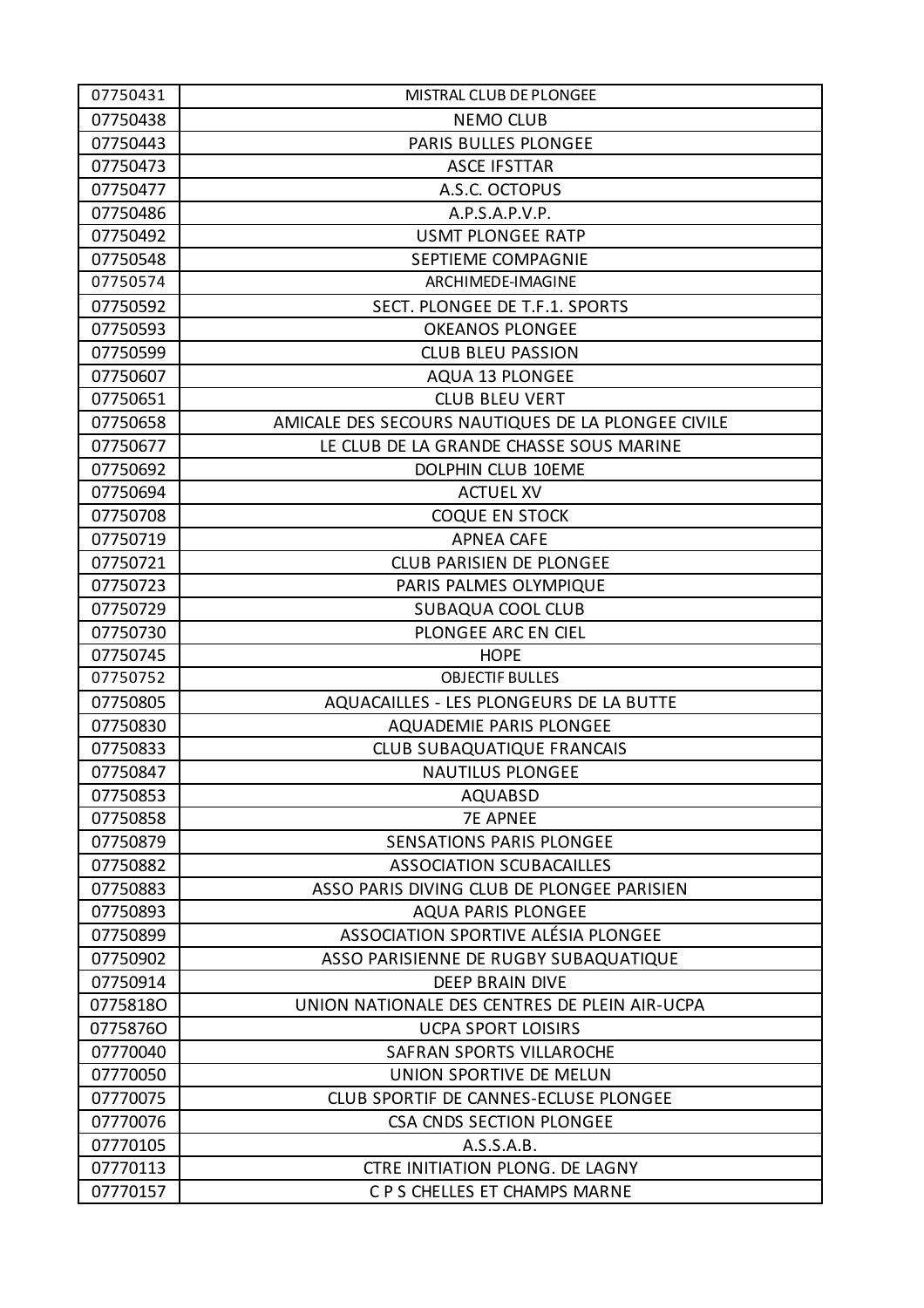| 07770209 | <b>C.A.S. DE PONTHIERRY</b>                                    |
|----------|----------------------------------------------------------------|
| 07770230 | SUBAQUATIQUE CLUB BRIARD                                       |
| 07770295 | <b>BALORY SUBAQUA CLUB</b>                                     |
| 07770300 | CERCLE SUB. DE CLAYE MITRY                                     |
| 07770309 | ORCA CLUB DE TORCY                                             |
| 07770360 | CLUB SUB. COMBS LA VILLAIS                                     |
| 07770371 | ASS. SPORT. SUB. DE PROVINS                                    |
| 07770382 | C.S.M.B.                                                       |
| 07770383 | <b>CLUB DE LA BULLE</b>                                        |
| 07770385 | A.S. SAP. POMP. SEINE ET MARNE                                 |
| 07770386 | L'ASTERINA - C.P. SUB DE MEAUX                                 |
| 07770406 | MILIEU AQUATIQUE DE CHAMPAGNE                                  |
| 07770429 | UNION SPORTIVE MOISSY CRAMAYEL                                 |
| 07770491 | ETOILE SPORT. DE DAMMARIE                                      |
| 07770525 | <b>ATTITUDE PLONGEE</b>                                        |
| 07770553 | ODYSSEE 77                                                     |
| 07770561 | <b>OZOIR PLONGÉE</b>                                           |
| 07770590 | CLUB DE PLONGEE SS MARINE DU PAYS FERTOIS                      |
| 07770610 | HOCKEY SUB. CLUB DE LAGNY                                      |
| 07770644 | CLUB LA PALME DE LOING MORETAIN                                |
| 07770681 | ASSOCIATION SPORTIVE PLESSIS SAVIGNY LE TEMPLE                 |
| 07770699 | <b>COSEG ABYSS CLUB</b>                                        |
| 07770717 | AMICALE SPORTIVE AVONNAISE DE PLONGEE                          |
| 07770725 | LES PLONGEURS D ANCOEUR                                        |
| 07770753 | <b>HOCKEYSUB CHELLES</b>                                       |
| 07770761 | <b>CAMB</b>                                                    |
| 07770784 | <b>DIVERS-PLONGEE</b>                                          |
| 07770807 | O.C.E.A.N.S                                                    |
| 07770834 | <b>CSM PLONGEE</b>                                             |
| 07770841 | <b>BULLES ET EAU</b>                                           |
| 07770855 | <b>VAL D EUROPE PLONGEE</b>                                    |
| 07770864 | <b>AVENIR PLONGEE</b>                                          |
| 07770867 | <b>APNEE LIBRE 77</b>                                          |
| 07770869 | LES GORGONES DE VILLEPARISIS                                   |
| 07770881 | <b>ENPRASUB</b>                                                |
| 07770901 | SCUBA DIVING CLUB MARNE ET GONDOIRE                            |
| 0777818L | UCPA-77                                                        |
| 07780048 | <b>CLUB DE PLONGEE DE CHATOU</b>                               |
| 07780078 | ASSOCIATION SPORTS LOISIRS DE THALES AIRBORNE SYSTEM NUNGESSER |
| 07780092 | U.S.M.L SUBAQUATIQUE                                           |
| 07780098 | HOMMES GRENOUILLES DE CONFLANS                                 |
| 07780100 | CLUB HIPPOCAMPE LES MUREAUX                                    |
| 07780137 | <b>CERCLE NAUTIQUE DE POISSY</b>                               |
| 07780139 | AQUADOME SAINT-GERMAIN                                         |
| 07780159 | <b>ASS. SPORTIVE MANTAISE</b>                                  |
| 07780172 | LA PALME PLAISIROISE                                           |
| 07780201 | ASSO PLONGEE RENAULT FLINS                                     |
| 07780243 | C.P. DE ST QUENTIN EN YVELINES                                 |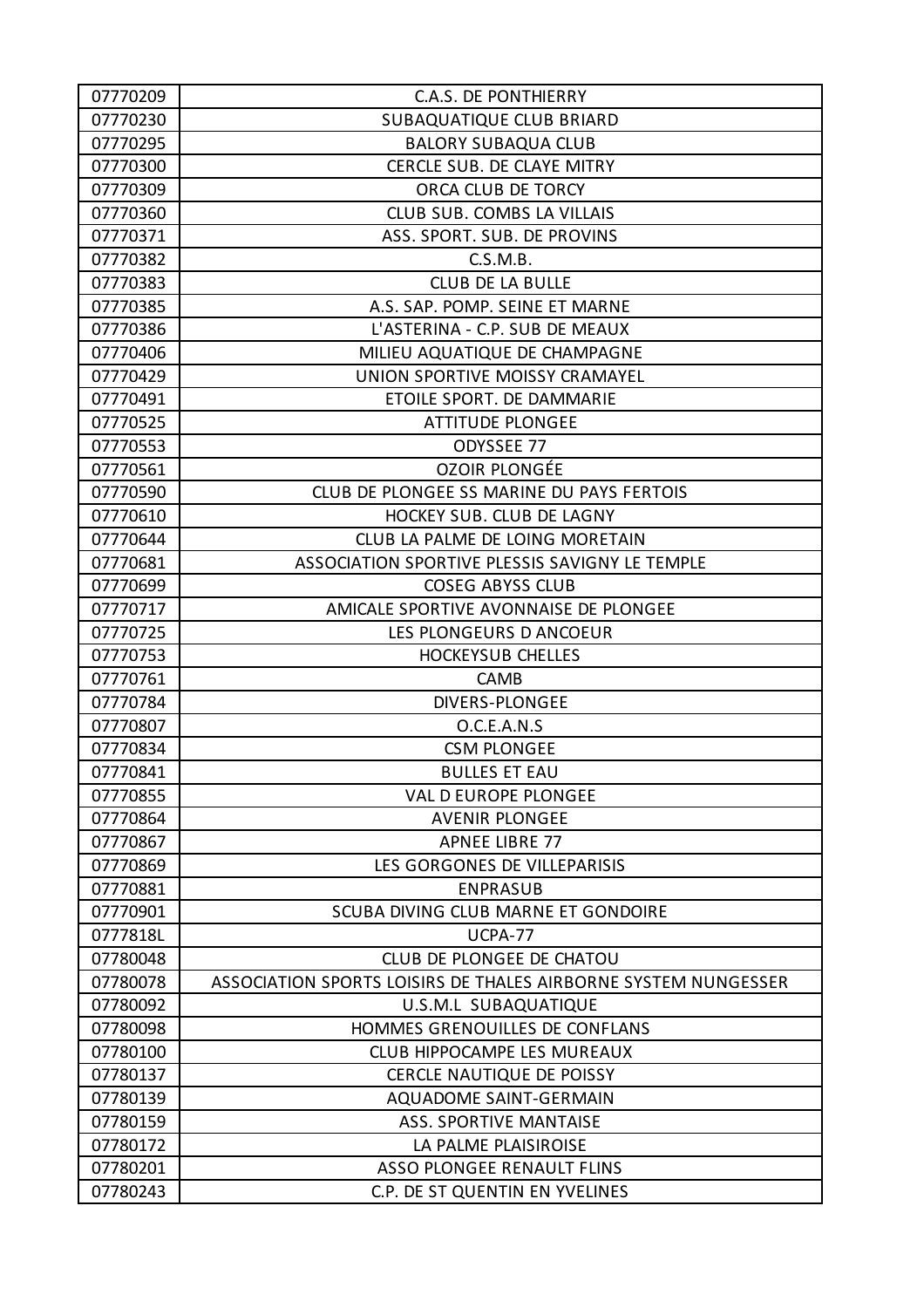| 07780252 | <b>CNHC</b>                                               |
|----------|-----------------------------------------------------------|
| 07780301 | <b>CLUB SPORTIF CELLOIS</b>                               |
| 07780308 | <b>SUB GALATEE LE CHESNAY</b>                             |
| 07780313 | <b>ARTS ET SPORTS NEXTER</b>                              |
| 07780416 | CTRE ACTIV. SUB. DE VERSAILLES                            |
| 07780435 | <b>CLUB BLEU MARINE COMPAGNIE</b>                         |
| 07780457 | CLUB SPORTIF ELECTRONIQUE CE THALES TED VELIZY            |
| 07780485 | LA BULLE SAINT CYRIENNE                                   |
| 07780487 | U.S.M. DE VIROFLAY                                        |
| 07780516 | <b>ANDRESY PLONGEE</b>                                    |
| 07780529 | LE NAUTILE VAL DE SEINE PLONGEE                           |
| 07780550 | <b>TEAM BLUE OCEAN</b>                                    |
| 07780636 | AGE QUOD AGIS - A.Q.A.                                    |
| 07780641 | <b>OXYGENE PSA</b>                                        |
| 07780653 | C.A.M.V. - OCTOPUS                                        |
| 07780667 | <b>VELIZY VILLACOUBLAY PLONGEE</b>                        |
| 07780736 | <b>FUN DIVING CLUB</b>                                    |
| 07780764 | <b>AQUA FORMATION</b>                                     |
| 07780787 | <b>TEK ET FORMATIONS</b>                                  |
| 07780801 | <b>AFMS</b>                                               |
| 07780802 | CLUB PLONGEE LOISIRS DU SUD YVELINES                      |
| 07780812 | SARTROUVILLE PLONGEE                                      |
| 07780823 | <b>FREE SUB DIVERS</b>                                    |
| 07780827 | LE BALISTE                                                |
| 07780845 | <b>AQUASUB 78</b>                                         |
| 07780859 | <b>AQUAMUNDO</b>                                          |
| 07780877 | CLUB D'APNEE DE MEULAN EN YVELINES                        |
| 07780895 | <b>AQUA SUB RAMBOUILLET</b>                               |
| 07780904 | <b>SUBDIVE</b>                                            |
| 07780906 | ENTENTE SPORTIVE AEROSPATIALE LES MUREAUX                 |
| 07780911 | APNEE IMMERSION DES YVELINES                              |
| 07910016 | A.S.C.E.A. - SACLAY SECTION PLONGEE                       |
| 07910021 | LATONICCIA CLUB CHEVRY 2                                  |
| 07910028 | <b>CLUB NAUTIQUE VIRY CHATILLON</b>                       |
| 07910030 | <b>ASS. SPORTIVE RIS ORANGIS</b>                          |
| 07910044 | P.O.L. - SECTION PLONGEE S/M                              |
| 07910059 | $A.S.C.E.A. - G.R.$                                       |
| 07910061 | UNION SPORTIVE DE PALAISEAU                               |
| 07910077 | <b>PSUC PLONGEE</b>                                       |
| 07910123 | ASS. LE POULPE DE MONTGERON                               |
| 07910154 | S.N.E.C.M.A. SPORTS CORBEIL                               |
| 07910165 | HIPPOCAMPE CL. ENT.SPORT MASSY                            |
| 07910199 | CLUB NAUTIQUE DE L ARPAJONNAIS                            |
| 07910211 | AMICALE P-A PANTHEON SORBONNE                             |
| 07910229 | SCA 2000 PLONGEE                                          |
| 07910267 | ASSOCIATION SPORTIVE DE VIGNEUX SUR SEINE BILLARD/PLONGEE |
| 07910292 | <b>ETAMPES PLONGEE</b>                                    |
| 07910319 | DAUPHIN CLUB CHIROQUOIS                                   |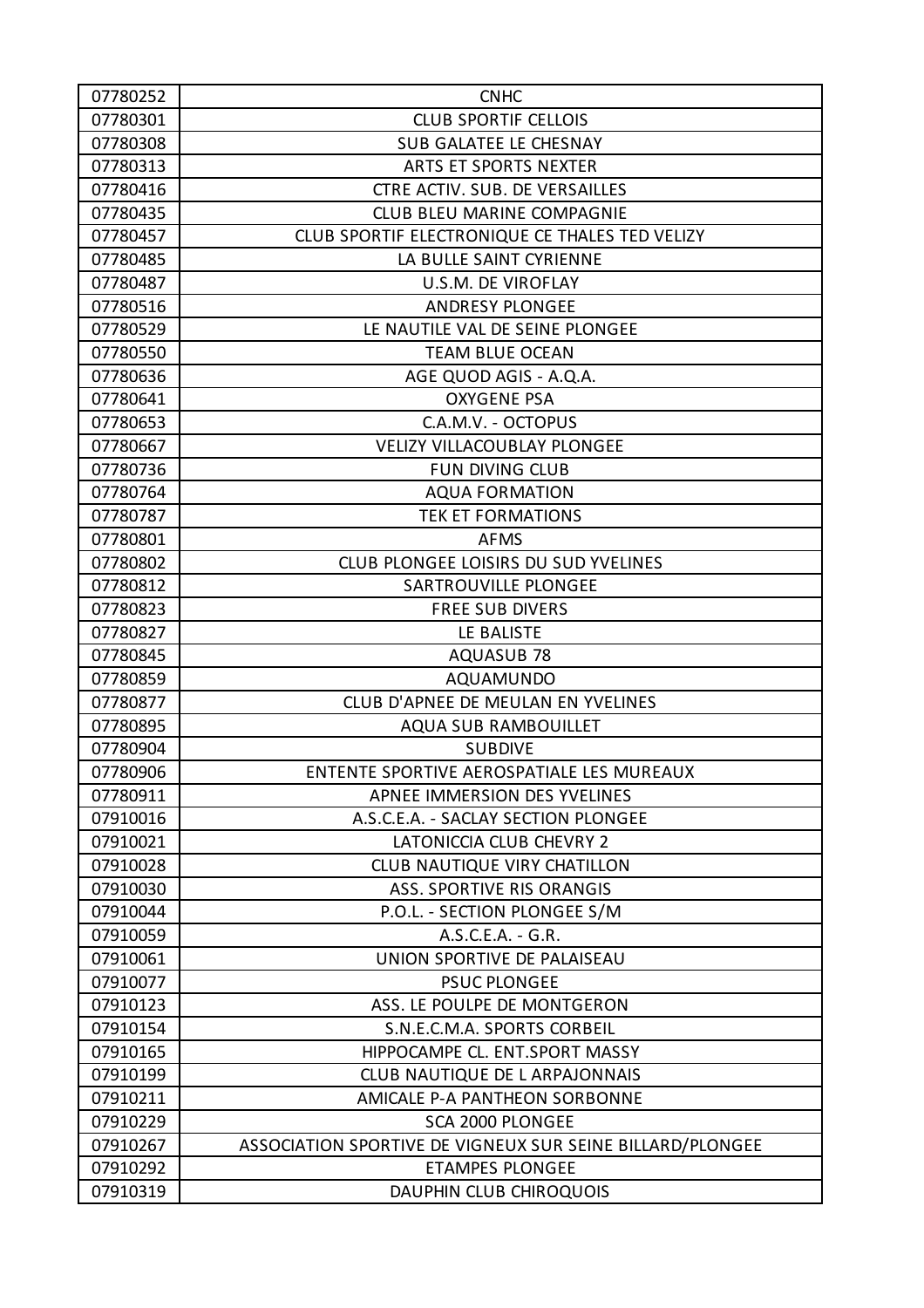| 07910328 | CLUB DE PLONGEE DE MONTLHERY                  |
|----------|-----------------------------------------------|
| 07910344 | <b>AQUA SENART PLONGEE</b>                    |
| 07910345 | <b>BONDOUFLE AMICAL CLUB</b>                  |
| 07910365 | L'ORCA DE YERRES                              |
| 07910403 | LE SPIROGRAPHE                                |
| 07910421 | UNION SPORTIVE DE GRIGNY                      |
| 07910467 | <b>BARABULLES</b>                             |
| 07910493 | ASSOCIATION SUBAQUACLUB DE VILLEBON           |
| 07910503 | A.S.C.S. - R.A.I.D.                           |
| 07910505 | CLUB SPORT ECOLE POLYTECHNIQUE                |
| 07910510 | LA PALME DE LA VALLEE                         |
| 07910581 | A.S.V.L.B. SECTION PLONGEE                    |
| 07910589 | LES DIABLOTINS AQUATIQUES                     |
| 07910594 | LES PLONGEURS DU DONJON                       |
| 07910604 | A.S.C.E PLONGEE - LA TORTUE MARINE            |
| 07910611 | GPE RECHERCHES ARCHEO. SUB.                   |
| 07910634 | NEPTUNE CLUB DE BRUNOY                        |
| 07910657 | ORQUOISE PLONGEE                              |
| 07910706 | LES MOUSQUETAIRES DES MERS                    |
| 07910746 | <b>LES OURSINS</b>                            |
| 07910763 | <b>CYANA</b>                                  |
| 07910767 | <b>APNEE ATTITUDE</b>                         |
| 07910769 | CLUB DE PLONGEE SEINE ESSONNE                 |
| 07910772 | <b>BULLES REBELLES</b>                        |
| 07910777 | SCA 2000 APNEE                                |
| 07910796 | <b>ACCROBULLES</b>                            |
| 07910804 | LE GANG DES PLONGEURS                         |
| 07910811 | <b>PLONGEE NATURE</b>                         |
| 07910813 | <b>ULISEO</b>                                 |
| 07910865 | <b>ONCYMERGE PLONGEE</b>                      |
| 07910875 | NAGE AVEC PALMES D ETAMPES                    |
| 07910886 | ASSOCIATION SPORTIVE FAUX POUMONS ET CANISTER |
| 07910889 | LE GORFOU DRAVEIL PLONGEE                     |
| 07910910 | APNÉE G'LISSES                                |
| 0791818B | UCPA <sub>91</sub>                            |
| 07920004 | A.S. THALES CRISTAL - SECTION PLONGEE         |
| 0792001P | CENTRE AQUATIQUE PAJEAUD ESPACE PLONGEE       |
| 0792002P | <b>SAFRAN SPORTS GENNEVILLIERS</b>            |
| 07920031 | ASS. ANTONY SUBAQUATIQUE                      |
| 07920041 | A.S.I.P.                                      |
| 07920052 | <b>PUTEAUX PLONGEE</b>                        |
| 07920056 | ATHLETIC BOULOGNE BILLANCOURT                 |
| 07920058 | CL. OLYMP. MULTISPORTS BAGNEUX                |
| 07920079 | <b>ASNIERES SUB PLONGEE</b>                   |
| 07920094 | <b>CLUB DE PLONGEE GALATEE</b>                |
| 07920107 | <b>GROUPE DE PLONGEE DE ST CLOUD</b>          |
| 07920115 | A.S.P.N.                                      |
| 07920116 | SUBAQUA CLUB DE COLOMBES                      |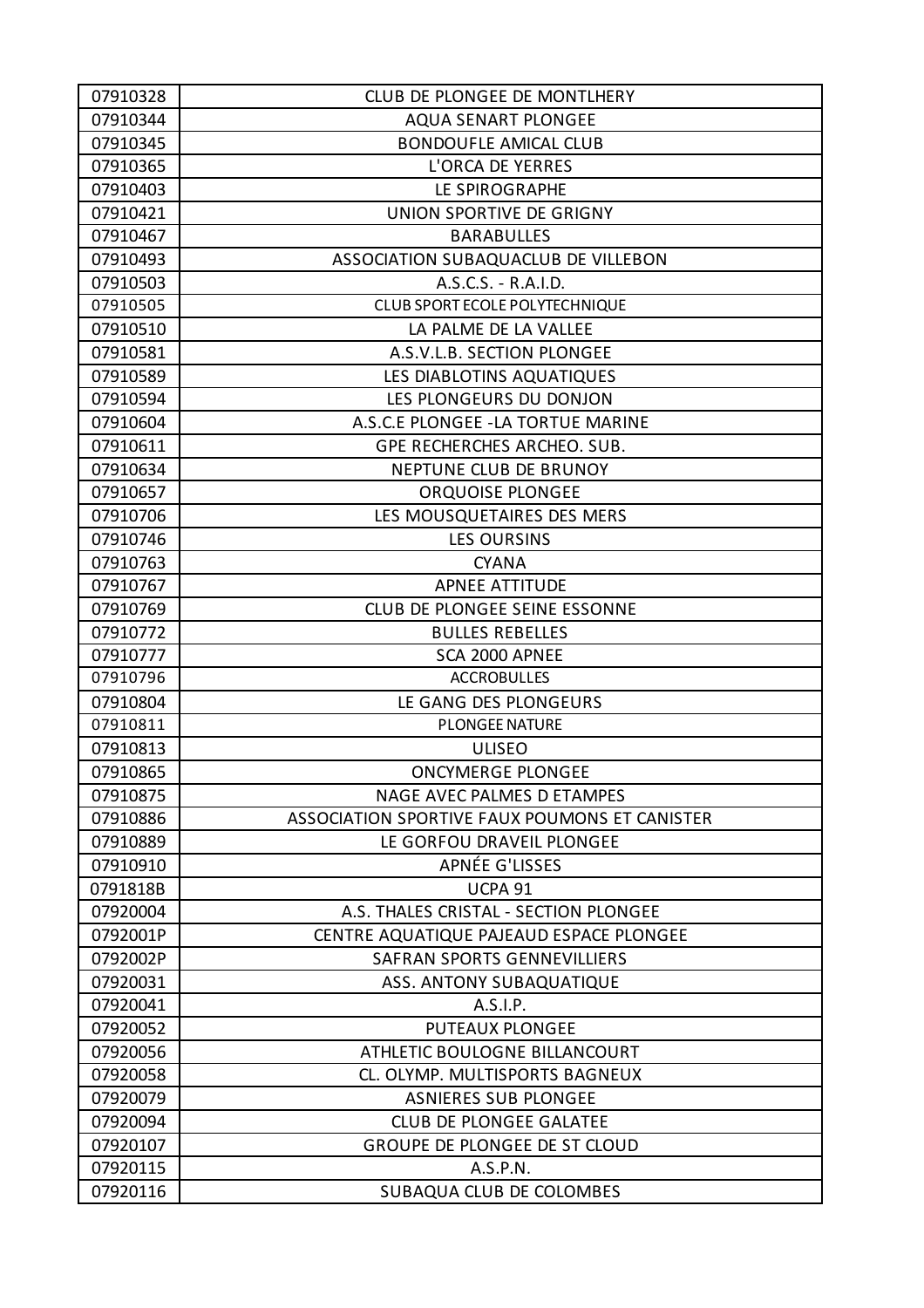| 07920125 | <b>ACTINIA CLUB</b>                            |
|----------|------------------------------------------------|
| 07920138 | CENTRE FEDERAL DE PLONGEE LE NAUTILE           |
| 07920146 | <b>ESN PALMER'S CLUB</b>                       |
| 07920161 | <b>CLUB OCEANAUTE DE COURBEVOIE</b>            |
| 07920168 | <b>STADE DE VANVES</b>                         |
| 07920196 | <b>C.S. DE RUEIL MALMAISON</b>                 |
| 07920210 | DASSAULT SPORTS SECTION PLONGEE                |
| 07920264 | CLUB PLONG. DE GENNEVILLIERS                   |
| 07920270 | CLUB A.S.C.O. SUB.                             |
| 07920274 | AMICALE VILLENEUVE LA GARENNE                  |
| 07920354 | ASBR LE BELUGA                                 |
| 07920388 | <b>C.A.S. CHATILLONNAIS</b>                    |
| 07920393 | <b>OLYMPIC GARENNOIS NATATION</b>              |
| 07920401 | <b>VOYAGES PLONGEE</b>                         |
| 07920474 | <b>SUB HIBOUX CLUB</b>                         |
| 07920476 | <b>CLUB CLICHY PLONGEE</b>                     |
| 07920523 | C.O.S. PLONGEE                                 |
| 07920526 | LEVALLOIS SPORTING CLUB PLONGEE                |
| 07920613 | <b>ENTENTE SPORTIVE RENAULT</b>                |
| 07920628 | ASSO SPORTIVE TOTAL-TOTAL SCUBA CLUB           |
| 07920637 | <b>FONTENAY AQUA RIVAGE</b>                    |
| 07920679 | <b>CLUB DES AMIS PLONGEURS</b>                 |
| 07920689 | <b>CLUB DE PLONGEE STE MARIE</b>               |
| 07920728 | CLUB92CMCAS                                    |
| 07920740 | <b>SCUBASSCO</b>                               |
| 07920742 | CLUB DE PLONGEE DE BOULOGNE                    |
| 07920762 | <b>GOBIE CLUB PLONGEE</b>                      |
| 07920824 | NANTERRE CLUB UNIVERSITAIRE-SECTION PLONGEE    |
| 07920826 | AS SPORTIVE NEW SFR--SECTION PLONGEE           |
| 07920829 | MONTROUGE ACTIVITES SUB AQUATIQUES             |
| 07920835 | <b>MANTATEK CLUB</b>                           |
| 07920840 | DIVE'IN LA GARENNE                             |
| 07920851 | <b>ANTONY SPORTS HANDI-CLUB</b>                |
| 07920856 | <b>AZZURRA SUB</b>                             |
| 07920862 | LES JOYEUX PALMIPEDES                          |
| 07920890 | 3 2 1 PLONGEZ                                  |
| 07920898 | <b>ASNIERES APNEE</b>                          |
| 07920903 | <b>MBDA SPORT SECTION PLONGEE</b>              |
| 07920907 | ASSOCIATION DES APNEISTES ANONYMES             |
| 0792876V | UCPA SPORT LOISIRS AQUA HAUTS DE SEINE         |
| 07930054 | HYDRONAUTES DE FRANCE                          |
| 07930106 | CLUB MUNICIPAL D'AUBERVILLIERS ACTIVITES SUB   |
| 07930118 | <b>STADE OLYMPIQUE ROSNEEN</b>                 |
| 07930130 | M.J.C. DRANCY PLONGEE                          |
| 07930134 | <b>CMB SUBAQUATIQUE</b>                        |
| 07930144 | <b>CLUB DE PLONGEE TAMAYA</b>                  |
| 07930204 | C.S. MUNICIPAL EPINAY SUR SEINE                |
| 07930227 | CLUB DE PLONGEE ARCHIMEDE DE NEUILLY SUR MARNE |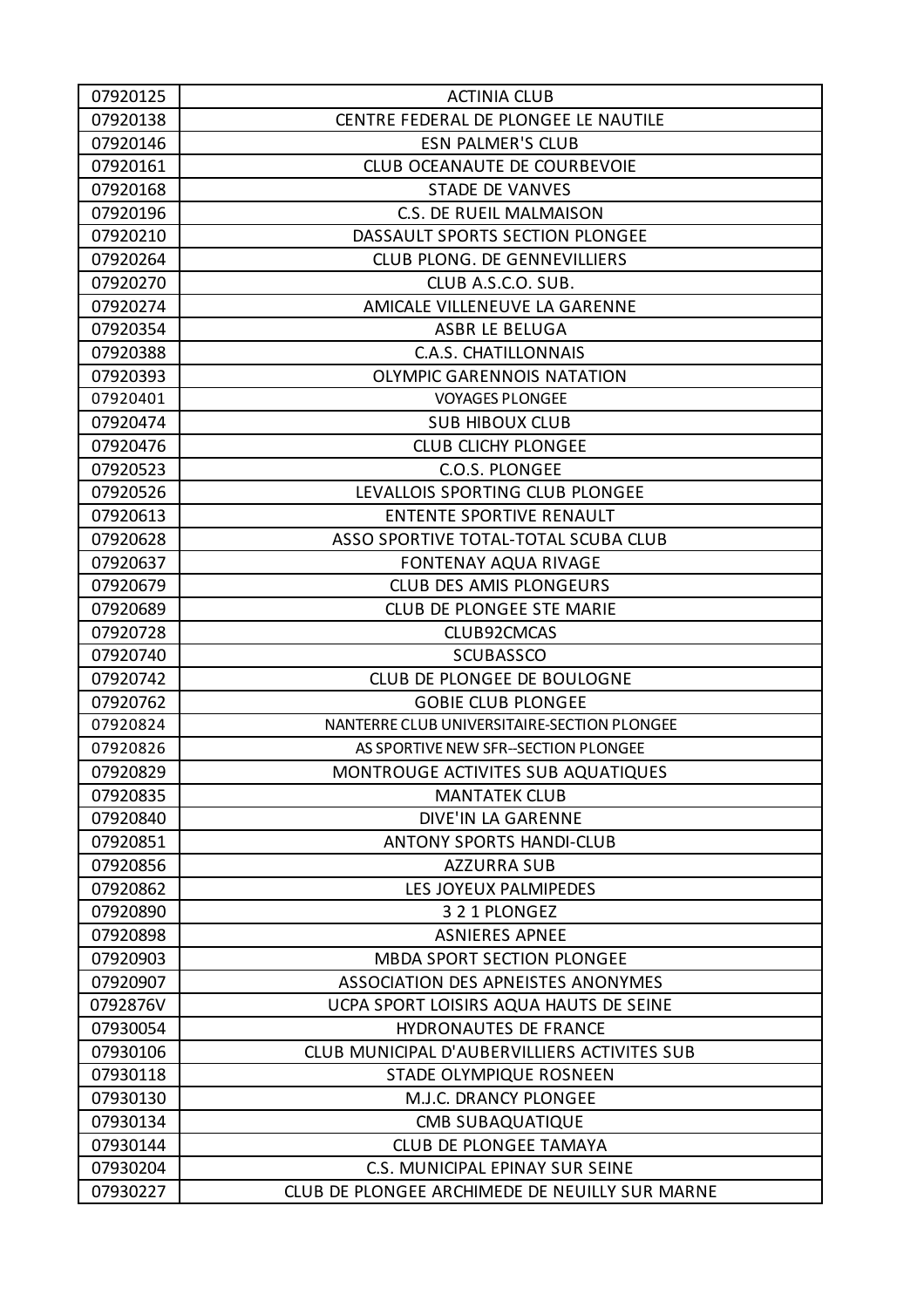| 07930250 | C.P SUBAQUATIQUE LA PALANQUEE DE ST DENIS   |
|----------|---------------------------------------------|
| 07930323 | SUB OCEAN 93                                |
| 07930336 | A. S. GYMNIQUE DE BAGNOLET                  |
| 07930353 | <b>CMCL GAGNY SECTION PLONGEE</b>           |
| 07930355 | ATHLETIC CLUB DE BOBIGNY                    |
| 07930363 | <b>ST DENIS UNION SPORTS</b>                |
| 07930381 | <b>CLUB SPORTIF DE VILLETANEUSE</b>         |
| 07930396 | LES COMPAGNONS DE TETHYS                    |
| 07930433 | CMS PANTIN PLONGEE                          |
| 07930450 | <b>VILLEMOMBLE SPORTS PLONGEE</b>           |
| 07930455 | <b>SEVRAN PLONGEE</b>                       |
| 07930470 | JEUNES AQUANAUTES MONTREUILLOIS             |
| 07930517 | LES PLONGEURS DE CEZEMBRE                   |
| 07930527 | <b>EXPLORA NOISY LE GRAND</b>               |
| 07930531 | U.S.M.A. - PLONGEE                          |
| 07930570 | <b>BMS BULLES PASSION</b>                   |
| 07930609 | <b>ASS. TETRAODON</b>                       |
| 07930632 | APSAD 93                                    |
| 07930696 | <b>NAUTILE PLONGEE</b>                      |
| 07930713 | <b>ESD PLONGEE</b>                          |
| 07930734 | <b>OCTOPUSSY</b>                            |
| 07930741 | CHS SQUALE TEAM                             |
| 07930751 | <b>APNEE PASSION</b>                        |
| 07930794 | <b>BULLES D'O</b>                           |
| 07930814 | ATHLETIC CLUB DE BOBIGNY-SECTION HOCKEY SUB |
| 07930825 | AS DES PLONGEURS DE BOBIGNY                 |
| 07930854 | AMIS PLONGEURS DU BLANC MESNIL              |
| 07930897 | RED STAR CLUB MONTREUILLOIS                 |
| 07930902 | ASSO PARISIENNE DE RUGBY SUBAQUATIQUE       |
| 07930909 | <b>DIVE FLEET</b>                           |
| 07940008 | RED STAR CLUB DE CHAMPIGNY                  |
| 07940018 | C.S.A. DU KREMLIN BICETRE                   |
| 07940070 | OCEANAUTES DU VAL DE MARNE                  |
| 07940104 | CLUB SUBAQUATIQUE DE CHARENTON              |
| 07940131 | CERCLE PLONGEURS VAL DE MARNE DE CHARENTON  |
| 07940135 | PLONGEURS DE ST MANDE                       |
| 07940150 | LES HOMMES GRENOUILLES D'ALFORTVILLE        |
| 07940166 | UNION SPORTIVE THOMSON RADAR                |
| 07940176 | LES HYDRONAUTES DU PERREUX                  |
| 07940179 | LA SAINT MANDEENNE                          |
| 07940183 | UNION SPORTIVE FONTENAYSIENNE               |
| 07940208 | CLUB SUBAQUATIQUE DE CACHAN                 |
| 07940213 | U.S.V. PLONGEE                              |
| 07940245 | <b>CLUB HIPPOCAMPE PLONGEE</b>              |
| 07940287 | LES DAUPHINS DE NOGENT                      |
| 07940304 | <b>CERCLE NAUTIQUE DES BORDES</b>           |
| 07940364 | ASSOCIATION CRETEIL SUBAQUATIQUES           |
| 07940377 | <b>VILLIERS SPORTS JEUNESSE</b>             |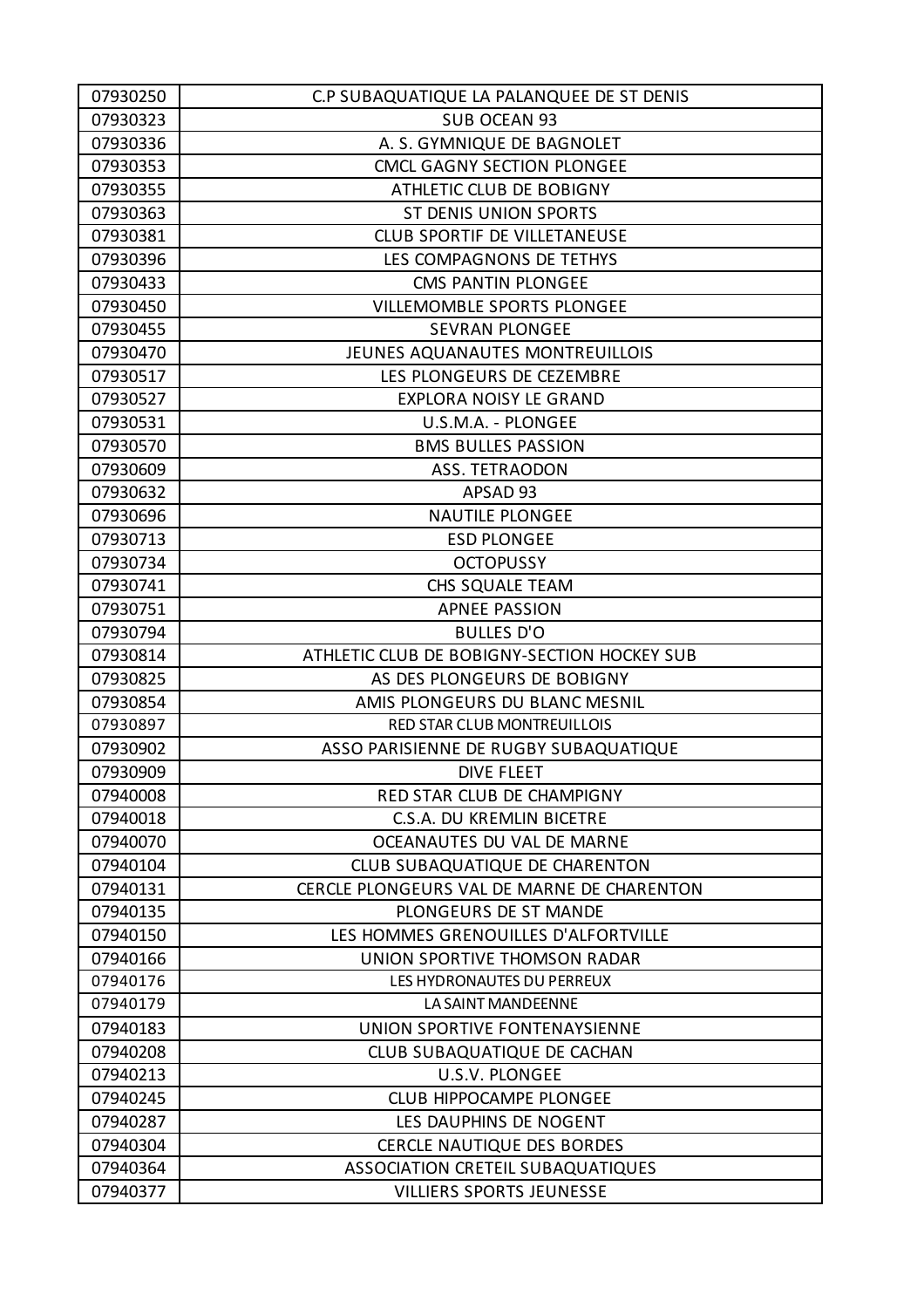| 07940423 | <b>AQUA CLUB D'ORLY</b>                                           |
|----------|-------------------------------------------------------------------|
| 07940424 | CLUB ATHLETIQUE HAY LES ROSES                                     |
| 07940428 | <b>CTRE SPORT. MUNICIPAL BONNEUIL</b>                             |
| 07940441 | LES GRANDS FONDS - C.O.C.A.S.                                     |
| 07940454 | LA PALME THIAISIENNE                                              |
| 07940460 | ELIT CLUB SUB MAISON ALFORT                                       |
| 07940544 | A. S. AMICALE MAISONS ALFORT                                      |
| 07940562 | ANAS NAUTIQUE                                                     |
| 07940617 | <b>CLUB TANGARMOR</b>                                             |
| 07940633 | THONTHONS PLONGEURS                                               |
| 07940652 | AMICALE DES PLONGEURS FRESNOIS                                    |
| 07940664 | <b>CLUB LA BULLE DE FONTENAY</b>                                  |
| 07940779 | <b>VINCENNES PLONGEE PASSION</b>                                  |
| 07940781 | <b>POTES BULLES</b>                                               |
| 07940785 | EQUIPE DES BON TETARD PLONGEURS DE L'ECOLE DU BATIMENT ET DES T.P |
| 07940790 | LE CLUB DES MARSOUINS                                             |
| 07940792 | <b>GOMBESSA PLONGEE SUBAQUATIQUE</b>                              |
| 07940798 | <b>VILLENEUVE LE ROI PLONGEE</b>                                  |
| 07940857 | <b>CLUB NAUTIQUE BREVANNAIS</b>                                   |
| 07940872 | <b>FUNKY FAMILY PLONGEE</b>                                       |
| 07940874 | MAXIMUM OUTDOORS DIVING                                           |
| 07940899 | ASSO SPORTIVE ALESIA PLONGEE                                      |
| 07950026 | C.N.C.S.A.M. - SECTION PLONGEE                                    |
| 07950057 | CLUB INTERCOMMUNAL PLONG. S/M                                     |
| 07950088 | U. SUB DES AVIONS DASSAULT                                        |
| 07950101 | A.P.S.A.V.O. CERGY PONTOISE                                       |
| 07950140 | C.O.M. D'ARGENTEUIL                                               |
| 07950153 | C.M.G. SUBAQUATIQUE                                               |
| 07950205 | GROUPE DE PLONGEE L ISLE ADAM                                     |
| 07950217 | <b>CPS</b>                                                        |
| 07950246 | U.S.O.B. SUBAQUA                                                  |
| 07950249 | SUBAQUA CLUB PERSAN BEAUMONT                                      |
| 07950263 | <b>SCAF</b>                                                       |
| 07950317 | OSNY CLUB NAUTIQUE MUNICIPAL                                      |
| 07950337 | C.I.P.S.M. - M.J. SUB.                                            |
| 07950341 | AMIS DE LA PLONGEE S/M                                            |
| 07950375 | SECT.PLONG. LIBRE ASS. SPORTIVE HERBLAYSIENNE                     |
| 07950390 | <b>CERCLE NAUTIQUE 95</b>                                         |
| 07950418 | AASS-SUB SARCELLES                                                |
| 07950427 | C. HOCKEY SUB PONTOISE CERGY                                      |
| 07950471 | CLUB SUB DE VILLIERS LE BEL                                       |
| 07950495 | C.P. POLICE JUSTICE VAL D'OISE                                    |
| 07950521 | ST OUEN L'AUMONE SUBAQUATIQUE SOA SUB.                            |
| 07950540 | PALIERS 95                                                        |
| 07950545 | C.A.S.A.V.O.                                                      |
| 07950600 | G.O.S.T.                                                          |
| 07950621 | <b>CLUB LA GALATHEE</b>                                           |
| 07950640 | <b>TAVERNY SPORTS NAUTIQUES 95</b>                                |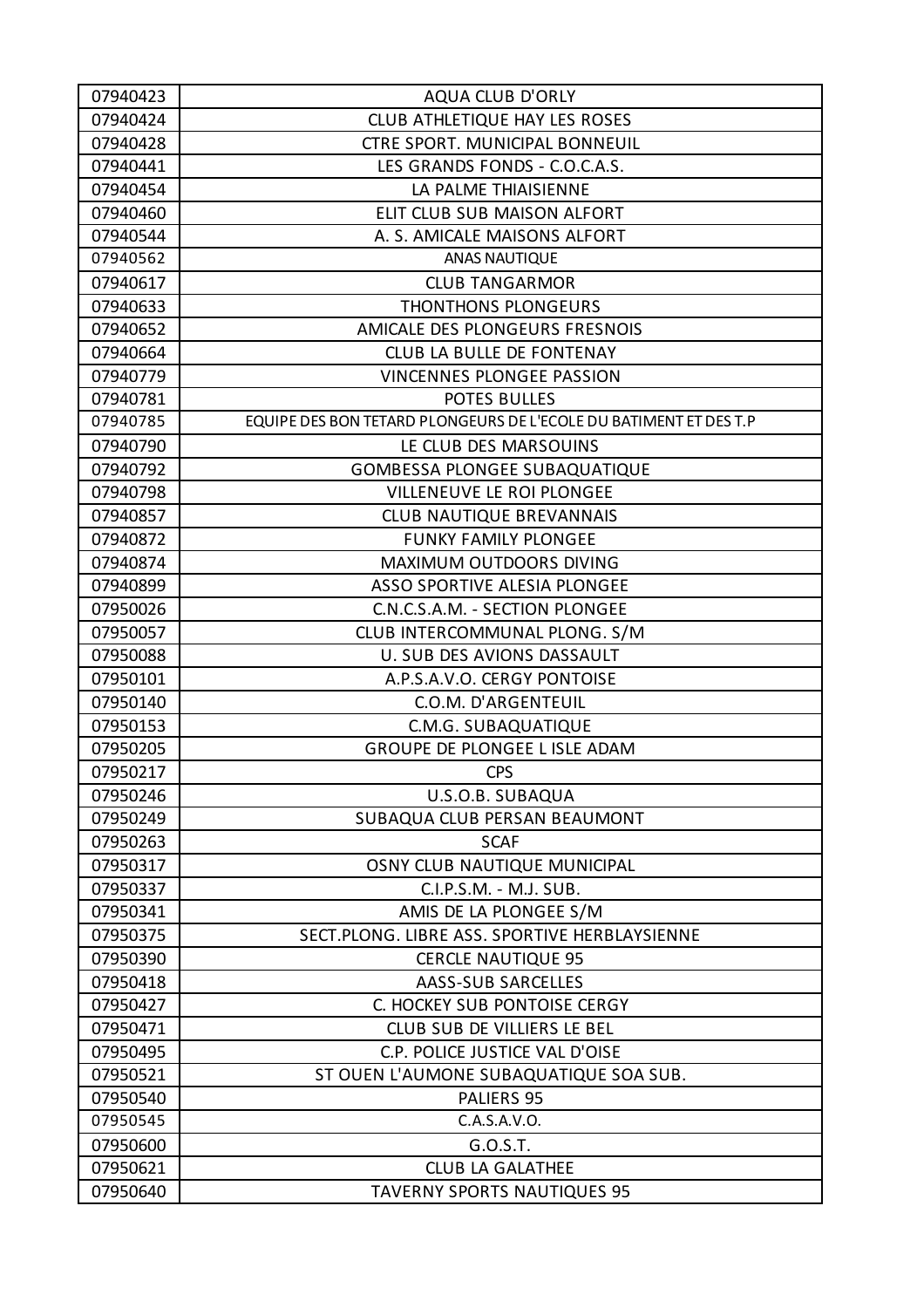| 07950673 | CLUB DES PETITS PLONGEURS DE LA POLICE        |
|----------|-----------------------------------------------|
| 07950683 | <b>CLUB PLONGEE DANS FOSSES</b>               |
| 07950686 | AMICALE SPORTIVE AIR FRANCE                   |
| 07950710 | <b>AQUA VITE</b>                              |
| 07950716 | <b>PLONGEE 95</b>                             |
| 07950744 | PONTOISE PLONGEE                              |
| 07950766 | LES PETITS CANARDS DE PARMAIN L'ISLE-ADAM     |
| 07950885 | LES PLONGEURS DU LAC                          |
| 07950900 | <b>MANTA L OXYGENE</b>                        |
| 07950912 | LES POTOS DE LA PLONGEE                       |
| 07950913 | <b>ADN PLONGEE</b>                            |
| 08090133 | CLUB SUB AQUATIQUE DE MIREPOIX                |
| 08090221 | <b>ASTREE CLUB DE PLONGEE</b>                 |
| 08090252 | <b>CLUB AQUAFUX</b>                           |
| 08090254 | <b>CLUB SUB. AQUATIQUE SAVERDUN</b>           |
| 08090352 | <b>HIPPOCAMPE</b>                             |
| 08090449 | <b>INSPYR APNEE</b>                           |
| 08090498 | CATATEAM                                      |
| 08090505 | <b>PASSION PLONGEE COUSERANS</b>              |
| 08110081 | <b>CLUB SUB. CARCASSONNAIS</b>                |
| 08110100 | CLUB L. LAGRANGE - PLONGEE                    |
| 08110107 | <b>GPE ACTIVITES PLONG. AUTONOME</b>          |
| 08110140 | <b>CLUB DE PLONGEE CHAURIEN</b>               |
| 08110146 | <b>HARPON CLUB AUDOIS</b>                     |
| 08110178 | <b>C.P.C. LES CARANGUES</b>                   |
| 08110189 | CARCASSONNE ASS. PLONGEE                      |
| 08110206 | <b>HIPPOCAMPE</b>                             |
| 08110229 | <b>GROUPE PLONGEE NARBONNAIS</b>              |
| 08110269 | <b>CLUB OMNISPORT CUXACOIS PLONGE</b>         |
| 08110293 | <b>AGACHON CLUB SIGEANNAIS</b>                |
| 08110348 | <b>FLEURY SUB 11</b>                          |
| 08110364 | CLUB DE PLONGEE CSA DU 4ME RE                 |
| 08110383 | <b>NOUVELLE VAGUE</b>                         |
| 08110389 | LES ARESMARINS                                |
| 08110452 | ECOLE DE PLONGEE DES CORBIERES                |
| 08110501 | LES DENTS DU BRIGANTI                         |
| 08110502 | LES VIEILLES PALMES SIGEANAISES               |
| 08120105 | CL. SUB. ROUQUAYROL DENAYROUZE                |
| 08120151 | <b>CLUB SUB. DU SUD AVEYRON</b>               |
| 08120153 | CLUB SUBAQUATIQUE RUTHENOIS CSR-RODEZ PLONGEE |
| 08120262 | UNION SPORTIVE E.G.F. RODEZ                   |
| 08120319 | <b>CLUB SUBAQUATIQUE CAPDENACOIS</b>          |
| 08120503 | CLUB SPORTIF ET ARTISTIQUE DU LARZAC          |
| 08300005 | <b>CLUB SPORTIF CHEMINOTS NIMOIS</b>          |
| 08300032 | <b>ASCCMB SECTION PLONGEE</b>                 |
| 08300053 | CLUB DE PLONGEE D'ALES                        |
| 08300145 | <b>NEMAUSUS PLONGEE</b>                       |
| 08300156 | <b>GAZELEC SPORTIF GARDOIS</b>                |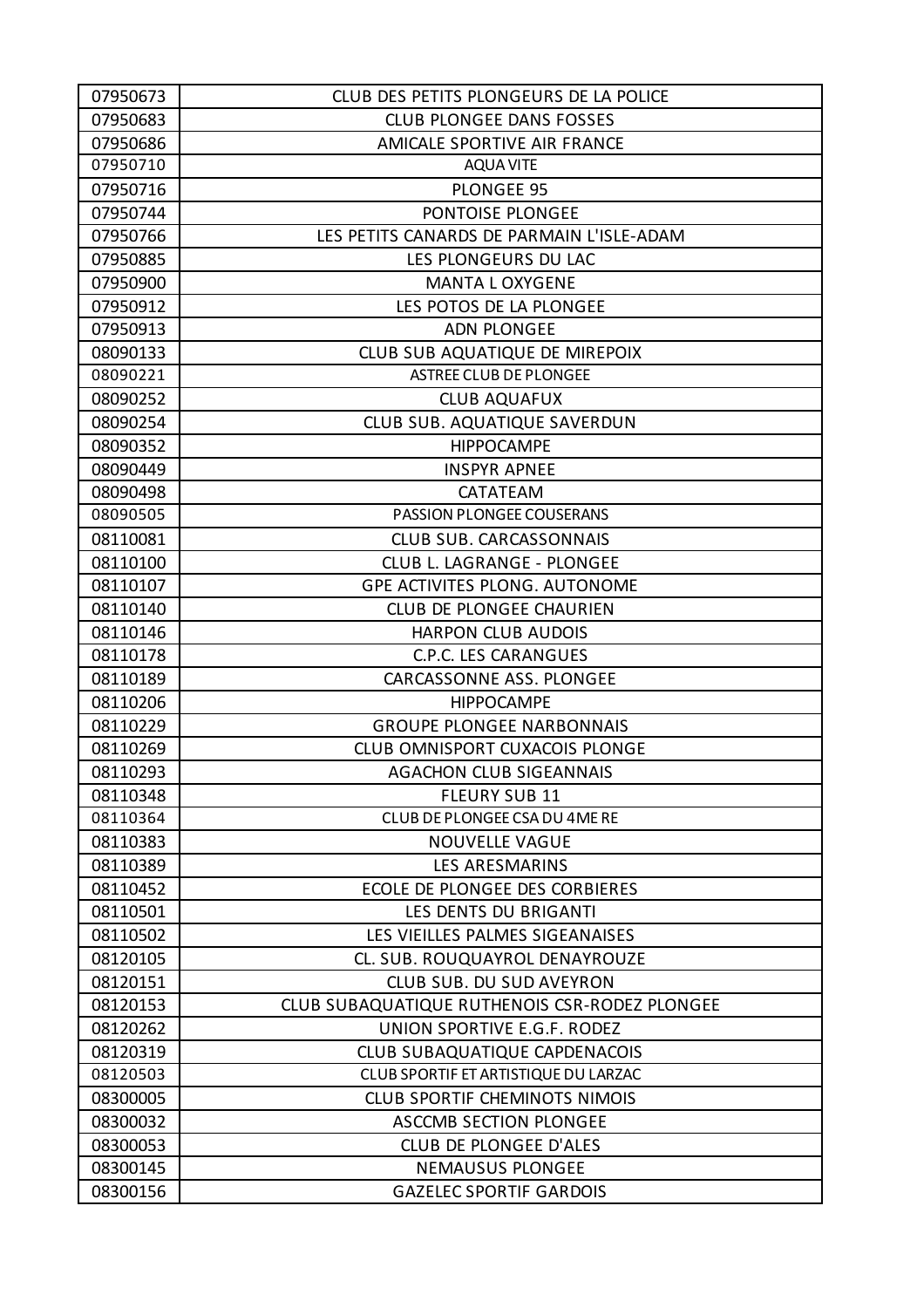| 08300160 | CLUB DE PLONGEE ET D ETUDES S/M THETYS           |
|----------|--------------------------------------------------|
| 08300171 | <b>CLUB LE NAUTILE</b>                           |
| 08300196 | CLUB SPORTIF ARTISTIQUE BASE MILITAIRE DE GARONS |
| 08300234 | <b>CLUB AQUA PASSION</b>                         |
| 08300244 | LES REQUINS DE LA CEZE                           |
| 08300278 | EXPLO ATLANTIDE E.P.O.A                          |
| 08300301 | SPORTING CLUB DES PLONGEURS LIBRES               |
| 08300346 | <b>CLUB MER ET COLLEGES</b>                      |
| 08300358 | CLUB SUB POMPIERS DU GARD ET AQUANATURE          |
| 08300366 | <b>SCUBA CAT PLONGEE</b>                         |
| 08300381 | L HIPPOCAMPE CLUB DE PLONGEE SAINT GILLOIS       |
| 08300440 | LES LAMANTINS BLEUS                              |
| 08300445 | LE NAUTILE                                       |
| 08300456 | LA PALANQUEE LAUDUNOISE                          |
| 08300473 | CLUB DE PLONGEE DE L AUDUN L ARDOISE             |
| 08300482 | <b>CEVEN PLONGEE</b>                             |
| 08300499 | <b>FREEDIVING PASSION</b>                        |
| 08310022 | CLUB SUB AQUATIQUE TOULOUSAIN                    |
| 08310023 | TOULOUSE ELECTROGAZ CLUB                         |
| 08310034 | CLUB ACTIVITES SUBAQUATIQUES AIRBUS              |
| 08310040 | <b>ASPTT GRAND TOULOUSE</b>                      |
| 08310049 | GPE D'ACTIVITES S/M                              |
| 08310059 | C.P. RECHERCHE SCIENTIFIQUE DE MIDI PYRENEES     |
| 08310080 | CLUB SUBAQUATIQUE DE BLAGNAC                     |
| 08310083 | <b>MAITAIROA CLUB</b>                            |
| 08310088 | CLUB SUBAQUATIQUE LA BULLE                       |
| 08310092 | <b>CLUB NAUTIQUE PORTESIEN</b>                   |
| 08310121 | <b>FERCHAUD'S CLUB</b>                           |
| 08310122 | <b>EVASION SOUS MARINE</b>                       |
| 08310135 | <b>GALATHEE CLUB MURET</b>                       |
| 08310139 | S.A.L.S.A. SECTION PLONGEE                       |
| 08310154 | <b>THALES INTER SPORTS</b>                       |
| 08310159 | CENTRE OCCITAN DES SPORTS SUB.                   |
| 08310179 | CLUB LES PALMES AQUADEMIQUES                     |
| 08310181 | AMICALE TOULOUSAINE D'ORIENTATION SUB.           |
| 08310184 | CLUB LES AMIS DE LA MER                          |
| 08310187 | ASSOCIATION SPORTIVE CLUB APNEA TOULOUSE         |
| 08310194 | <b>GALATHEA CLUB SUBAQUATIQUE</b>                |
| 08310211 | CHOKS - CLUB DE HOCKEY SUB.                      |
| 08310213 | SECTION AQUATIQUE DU C.N.E.S.                    |
| 08310223 | <b>CLUB DE PLONGEE OKEANOS</b>                   |
| 08310235 | ASSOCIATION SUBAQUATIQUE DE L UNION-PLONGEE      |
| 08310256 | C.S.A. DU 3EME RMAT DE MURET                     |
| 08310263 | U.S.C. PLONGEE SUBAQUATIQUE                      |
| 08310266 | AS MATRA TOULOUSE                                |
| 08310270 | <b>AMPHIPRION PLONGEE</b>                        |
| 08310280 | <b>INGENIEURS EN PLONGEE</b>                     |
| 08310292 | ECOLE DE PLONGEE NAPUKA                          |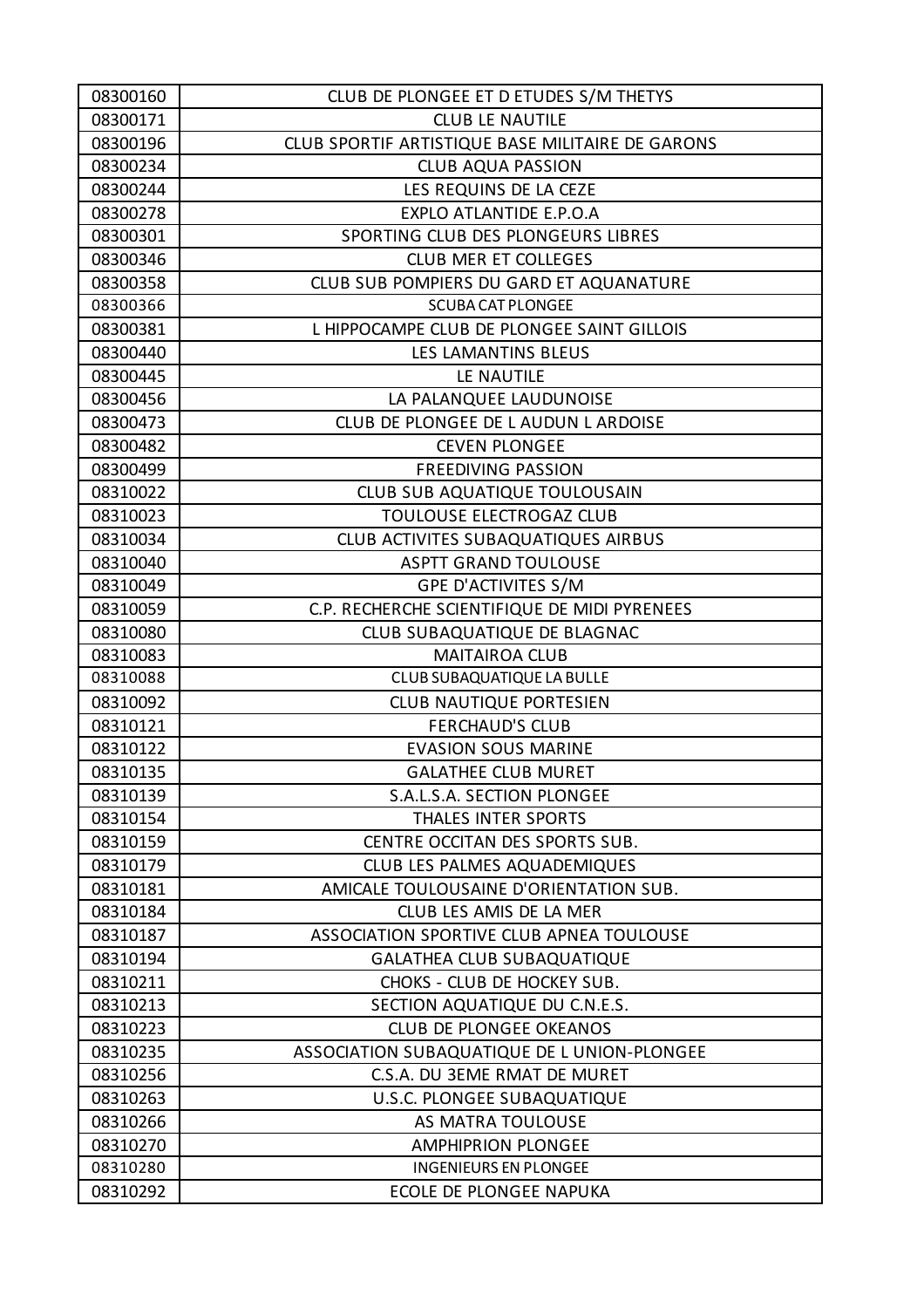| 08310307 | <b>PLONGEE POUR TOUS</b>                                     |
|----------|--------------------------------------------------------------|
| 08310308 | <b>U. S. AVIATION LATECOERE</b>                              |
| 08310318 | LE DIODON PLONGEE SUBAQUATIQUE                               |
| 08310320 | <b>ECOLE PLONGEE EVASION</b>                                 |
| 08310325 | <b>CLUB ATLANTIS PLONGEE</b>                                 |
| 08310357 | <b>PASSION LOISIRS</b>                                       |
| 08310386 | ECOLE DE PLONGEE COULEUR DO                                  |
| 08310390 | ECOLE DE PLONGEE TOULOUSAINE                                 |
| 08310398 | <b>COLOMIERS PLONGEE JEUNES</b>                              |
| 08310403 | <b>NO LIMIT</b>                                              |
| 08310409 | <b>MEDOC PAPILLON PLONGEE</b>                                |
| 08310410 | PLONGEE PASSION TOULOUSE                                     |
| 08310412 | ASSOCIATION SPORTIVE SUPAERO-SECTION PLONGEE                 |
| 08310415 | <b>IMMERSION LIBRE</b>                                       |
| 08310431 | <b>ESPRITS BULLES</b>                                        |
| 08310441 | AMICALE DES PLONGEURS EN CAVES                               |
| 08310446 | ECOLE FRANCAISE DE PLONGEE L'ARGONAUTE                       |
| 08310450 | AS ISAE - ONERA SECTION SUB                                  |
| 08310454 | <b>AQUATICA PLONGEE</b>                                      |
| 08310463 | TOULOUSE METROPOLE PALMES                                    |
| 08310464 | AIRBUS STAFF ASSO SECTION PLONGEE                            |
| 08310477 | L OCTOPUSSY                                                  |
| 08310491 | <b>ASCLUT SECTION PLONGEE</b>                                |
| 08310495 | <b>AS ACCENTURE</b>                                          |
| 08310496 | STADE TOULOUSAIN NATATION                                    |
| 08310506 | CERCLE DES PLONGEURS TOULOUSAINS                             |
| 08310514 | LE POMACANTHUS C.S.T.                                        |
| 08320044 | CLUB SUBAQUATIQUE AUSCITAIN                                  |
| 08320299 | <b>CLUB O'BULLES</b>                                         |
| 08340001 | GROUPEMENT PLONGEURS ET EXPLORATION S/M LANGUEDOC ROUSSILLON |
| 08340003 | A.S.S.S. CLUB DE LA MER                                      |
| 08340011 | A.S.C.S.                                                     |
| 08340015 | SUBAQUATIQUE CLUB MONTPELLIER                                |
| 08340017 | <b>ASSOCIATION MONTPELLIER PLONGEE</b>                       |
| 08340069 | C.A.P.E.S.                                                   |
| 08340071 | <b>OCTOPUS</b>                                               |
| 08340095 | CENTRE ETUDES ET RECHERCHES DE MARSEILLAN                    |
| 08340103 | GPE PEROLIEN D'ETUDES ET DE RECHERCHES SUB.                  |
| 08340117 | ARESQUIERS SUBAQUATIQUES                                     |
| 08340132 | A.S.P.T.T. DE MONTPELLIER                                    |
| 08340172 | <b>CLUB DE PLONGEE MAUGUIO CARNON</b>                        |
| 08340182 | <b>CLUB TRIDENT SETOIS</b>                                   |
| 08340198 | LA PALANQUEE ECOLE ET CLUB DE PLONGEE                        |
| 08340208 | <b>APNEA MONTPELLIER</b>                                     |
| 08340209 | <b>CLUB LA PALME SETOISE</b>                                 |
| 08340212 | <b>AQUAPALMES</b>                                            |
| 08340228 | <b>CLUB L'HIPPOCAMPE</b>                                     |
| 08340239 | <b>SRASSMF</b>                                               |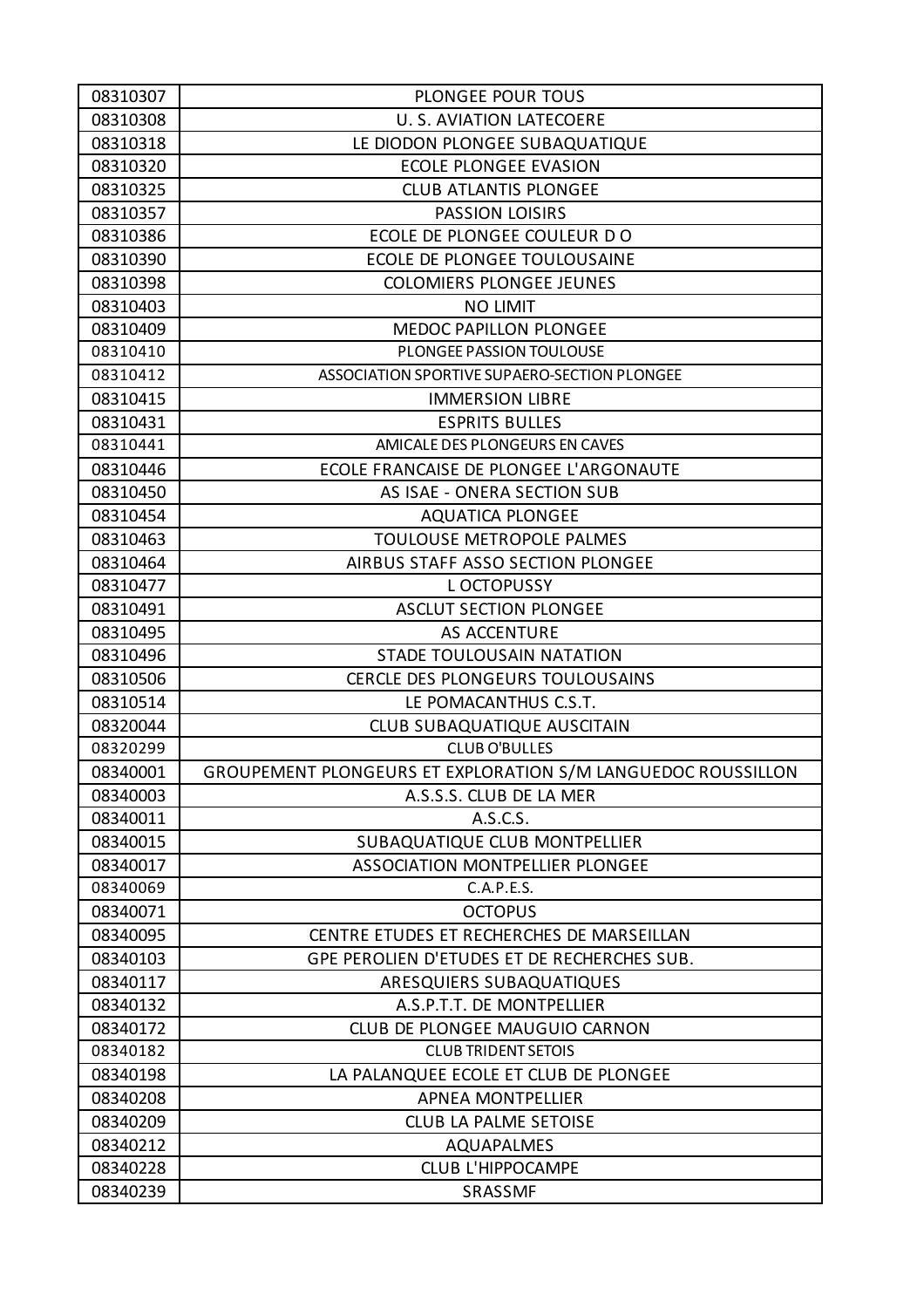| 08340250 | <b>LOS CABUSSAIRES</b>                                  |
|----------|---------------------------------------------------------|
| 08340253 | CLUB DE PLONGEE C.E.S.A.M.                              |
| 08340275 | CLUB ECOLE DE PLONGEE L'ODYSSEE                         |
| 08340283 | PLONGEZ HYDROSUB MAUGUIO                                |
| 08340284 | A.S. - C.I.P.S.                                         |
| 08340288 | <b>CLUB OBJECTIF BLEU</b>                               |
| 08340298 | <b>CLUB BLEU VERTIGE</b>                                |
| 08340360 | ARESQUIERS PLONGEE                                      |
| 08340392 | <b>GALATHEE PLONGEE</b>                                 |
| 08340399 | ASSOCIATION SPORTIVE ACTIVITES-GAZELEC-LOUS-CABUSSAIRES |
| 08340405 | APNEEAU                                                 |
| 08340434 | <b>BEZIERS IMMERSION</b>                                |
| 08340436 | MONTPELLIER MANCHOTS SUBAQUATIQUE                       |
| 08340437 | MONTPELLIER ASSOCIATION PLONGEE UNIVERSITE CLUB         |
| 08340438 | <b>CLUB D ACTIVITE SOUS MARINES</b>                     |
| 08340451 | CYANEAU                                                 |
| 08340457 | ASSOCIATION CLERMONTAISE DE PLONGEE                     |
| 08340461 | PPO <sub>2</sub>                                        |
| 08340466 | PLONGEE CLUB DU PAYS DE L'OR                            |
| 08340472 | <b>ILEO SPORTS PYRENEES MEDITERRANEE</b>                |
| 08340476 | GROUPE DE RECHERCHE ARCHEO LITTORAL LANGUEDOCIEN        |
| 08340479 | <b>L ATLANTIDE</b>                                      |
| 08340492 | <b>MURENA PLONGEE</b>                                   |
| 08340493 | <b>FLY DEEPER</b>                                       |
| 08340504 | <b>APNEE MONTPELLIER</b>                                |
| 08340509 | <b>CERIANTHE</b>                                        |
| 08460035 | <b>CLUB DE PLONGEE SUBQUERCY</b>                        |
| 08460115 | LES COMPAGNONS DE NEPTUNE                               |
| 08460167 | <b>SUBA CAUSSE</b>                                      |
| 08460460 | LA RAIE MARTEAU                                         |
| 08460513 | <b>AQUATERRA PLONGEE</b>                                |
| 08480349 | <b>CERCLE DES PLONGEURS D'ATLANTIE</b>                  |
| 08480424 | SOCIETE DES PLONGEURS LOZERIENS                         |
| 08650082 | <b>CLUB SUBAQUATIQUE TARBAIS</b>                        |
| 08650110 | <b>SUBAQUA CLUB LOURDAIS</b>                            |
| 08650236 | <b>CLUB LAMAILHERK TARBAIS</b>                          |
| 08660039 | <b>CLUB SUBAQUATIQUE CANETOIS</b>                       |
| 08660120 | HARPON CLUB CATALAN                                     |
| 08660143 | POULPE CLUB BARCARES STE MARIE                          |
| 08660163 | <b>GAZELEC CLUB CATALAN</b>                             |
| 08660201 | PERPIGNAN AQUATIQUE CLUB                                |
| 08660317 | C.S.A. GENDARMERIE PERPIGNAN                            |
| 08660323 | CLUB PERPIGNANAIS DE NAGE AVEC PALMES                   |
| 08660338 | LE DAULPHY CLUB                                         |
| 08660347 | SUBAQUATIQUES ACTIVITES ROUSSILLONNAISES                |
| 08660362 | ST ESTEVE - PLONGEE CATALANE                            |
| 08660363 | LE DAUPHIN CATALAN                                      |
| 08660374 | <b>GERSMA</b>                                           |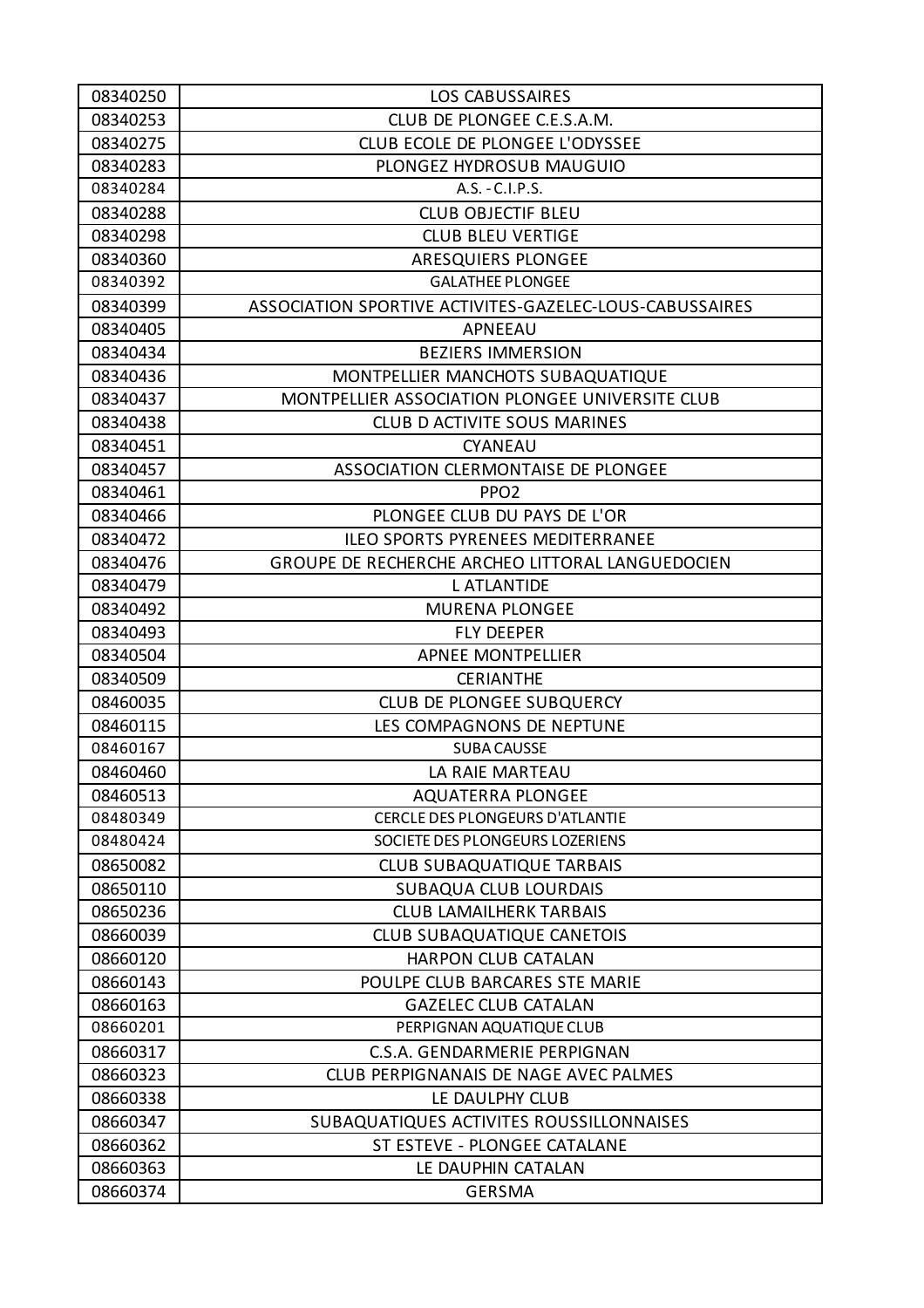| 08660416 | ASSOCIATION SUBAQUATIQUE CATALANE     |
|----------|---------------------------------------|
| 08660417 | LA PALME CATALANE                     |
| 08660430 | CLUB SUBAQUATIQUE SAPEURS POMPIERS 66 |
| 08660444 | EL TRANQUIL CLUB                      |
| 08660468 | CLUB SUBAQUATIQUE DE SAINT CYPRIEN    |
| 08660470 | <b>FLASHBELLINE</b>                   |
| 08660475 | CANIGOU SUBAQUATIQUE VERNETOIS        |
| 08660485 | <b>SCUB AMICS</b>                     |
| 08660486 | CSA CNEC 1 CHOC PLONGEE               |
| 08660489 | ASPTT PAYS CATALAN SECTION SUB        |
| 08660494 | <b>AIGUA MANYAC</b>                   |
| 08660500 | <b>NAUTILE PLONGEE 66</b>             |
| 08660510 | <b>TECHPLONGEE66</b>                  |
| 08660511 | ARESMAR                               |
| 08660515 | PORT VENDRES PLONGEE                  |
| 08660516 | REQUIN CLUB CATALAN                   |
| 0866818S | UCPA-66                               |
| 08810029 | <b>CLUB SUBAQUATIQUE ALBIGEOIS</b>    |
| 08810031 | <b>MAZAMET PLONGEE</b>                |
| 08810085 | CLUB SUBAQUATIQUE DE CASTRES          |
| 08810220 | CLUB SUBAQUATIQUE VAUREEN             |
| 08810226 | <b>CASTRES SPORTS NAUTIQUES</b>       |
| 08810251 | <b>ALBI SPORTS AQUATIQUES</b>         |
| 08810359 | LES GRENOUILLES CARMAUSINES           |
| 08810384 | <b>CLUB SUBAQUATIQUE GAILLACOIS</b>   |
| 08810414 | <b>GRAULHET AQUA PASSION</b>          |
| 08810427 | <b>LES MARIOTTES</b>                  |
| 08810462 | <b>BUBBLEDIVE</b>                     |
| 08810469 | ECOLE DE PLONGEE LES JOYEUX TOURTEAUX |
| 08810508 | <b>CAP PLONGEE 81</b>                 |
| 08810512 | <b>LAB DIVING</b>                     |
| 08820038 | <b>G.A.S.M. MONTAUBAN</b>             |
| 08820104 | C.A.N.O.M.                            |
| 08820193 | CORAIL CLUB VALENCIEN DES 2 RIVES     |
| 08820249 | COEG <sub>82</sub>                    |
| 08820387 | <b>HIPPOCAMPE</b>                     |
| 08820458 | <b>LAVIT APNEE CLUB</b>               |
| 09020123 | LES HIPPO'POTES                       |
| 09020152 | SUBAQUA CLUB DE ST QUENTIN            |
| 09020214 | PLONGEE SOUS MARINE SOISSONS          |
| 09020265 | GPE PLONGEE SUB-AQUATIQUE DE CHAUNY   |
| 09020305 | CLUB DE PLONGEE DE LAON               |
| 09020379 | HOMMES GRENOUILLES DE GAUCHY          |
| 09020447 | SUBAQUATIQUE CLUB COTTEREZIEN         |
| 09020560 | <b>CLUB SUB. DE CHATEAU THIERRY</b>   |
| 09020608 | SUBAQUA CLUB SAPEURS POMPIERS         |
| 09020795 | CLUB DES PLONGEURS DE ST QUENTIN      |
| 09020838 | PALANQUEE PLAISIR                     |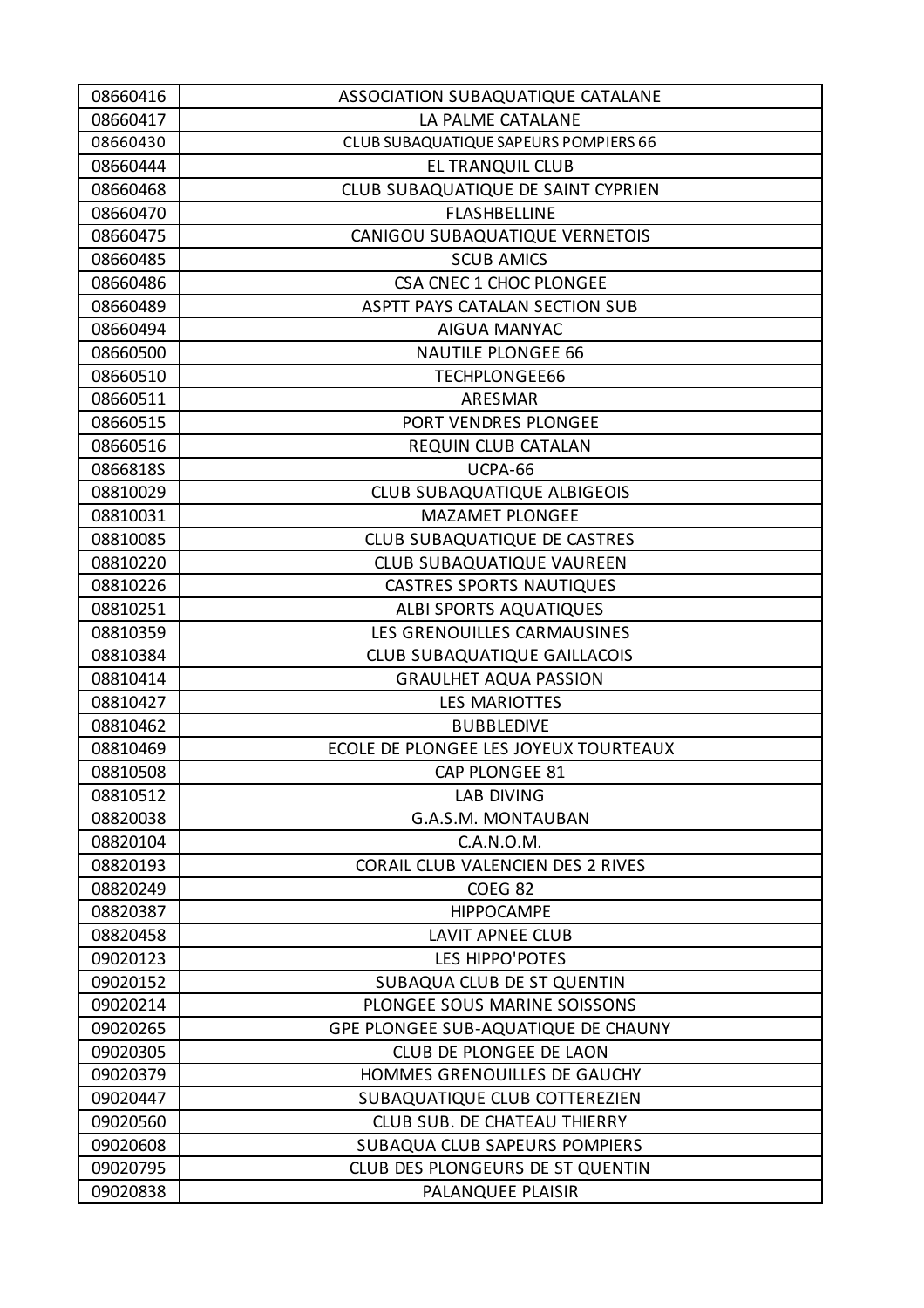| 09020849 | <b>MANTA SUB</b>                             |
|----------|----------------------------------------------|
| 09020873 | <b>HIPPOCAMPUS</b>                           |
| 09590001 | CLUB S/MARIN DU NORD                         |
| 09590003 | C.P.E.S.M.D.E                                |
| 09590004 | PLONGEE CLUB DE DOUAI                        |
| 09590006 | L.U.C. PLONGEE                               |
| 09590008 | CLUB SUBAQUATIQUE ARMENTIEROIS               |
| 09590009 | CLUB SUBAQUATIQUE D HAUTMONT                 |
| 09590010 | UNION SPORTIVE DE ST ANDRE                   |
| 09590014 | <b>CLUB NAGEURS CAMBRESIENS - SAS</b>        |
| 09590016 | CLUB PLONG. S/M VALENCIENNES                 |
| 09590019 | C.A. SUB DE FOURMIES                         |
| 0959001P | <b>VILLE DE DUNKERQUE</b>                    |
| 09590020 | <b>CLUB DE PLONGEE MAUBEUGEOIS</b>           |
| 09590021 | LES DAUPHINS WATTRELOSIENS                   |
| 09590023 | LA PALME SYNTHOISE                           |
| 09590024 | A.S.R.D. DOUAI RENAULT                       |
| 09590025 | <b>AVAN PLONGEE</b>                          |
| 09590027 | U.S.G. PLONGEE LES SMOGGLERS                 |
| 09590029 | LE HERISSON COUDEKERQUOIS                    |
| 09590034 | LES AMIS DE POSEIDON                         |
| 09590035 | LA PALANQUEE DE WASQUEHAL                    |
| 09590036 | ORCA - C.P. JEUMONTOIS                       |
| 09590038 | <b>SECLIN PLONGEE</b>                        |
| 09590042 | <b>MARCQ PLONGEE</b>                         |
| 09590044 | <b>SUB AQUATIC GROUP WATTIGNIES</b>          |
| 09590047 | PLONGEE S/M DE TRITH ST LEGER                |
| 09590051 | CLUB DE PLONGEE D'HORNAING                   |
| 09590054 | <b>CLUB DE PLONGEE ORCHIES</b>               |
| 09590055 | LA COULEE DOUCE D'AVESNES                    |
| 09590058 | PLONGEE S/M D'HALLUIN                        |
| 09590060 | O.S.M.L. - PLONGEE                           |
| 09590061 | ABYSSE                                       |
| 09590062 | CLUB DE PLONGEE DE L'AA GESLA                |
| 09590063 | APNEAQUATIR DUNKERQUE                        |
| 09590068 | <b>CALYPSO PLONGEE</b>                       |
| 09590073 | CLUB NAUTIQUE DE CROIX EQUIPE COOL           |
| 09590074 | LES BULLES BLEUES D'HAZEBROUCK               |
| 09590075 | LES P'TITS LOUPS                             |
| 09590079 | P.A.L.M.                                     |
| 09590080 | LILLE UNIVERSITE CLUB SUB COMPETITION        |
| 09590087 | ECOLE PLONGEE DU HAINAUT ET DU VALENCIENNOIS |
| 09590091 | <b>AUBY PLONGEE CLUB</b>                     |
| 09590092 | <b>AQUA-DIVE</b>                             |
| 09590094 | CPVS CLUB DE PLONGEE D AULNOYE AYMERIES      |
| 09590105 | <b>OPALE LONGE COTE</b>                      |
| 09590106 | <b>OCTOBULLES</b>                            |
| 09590108 | CLUB DE PLONGEE DE LA PEVELE                 |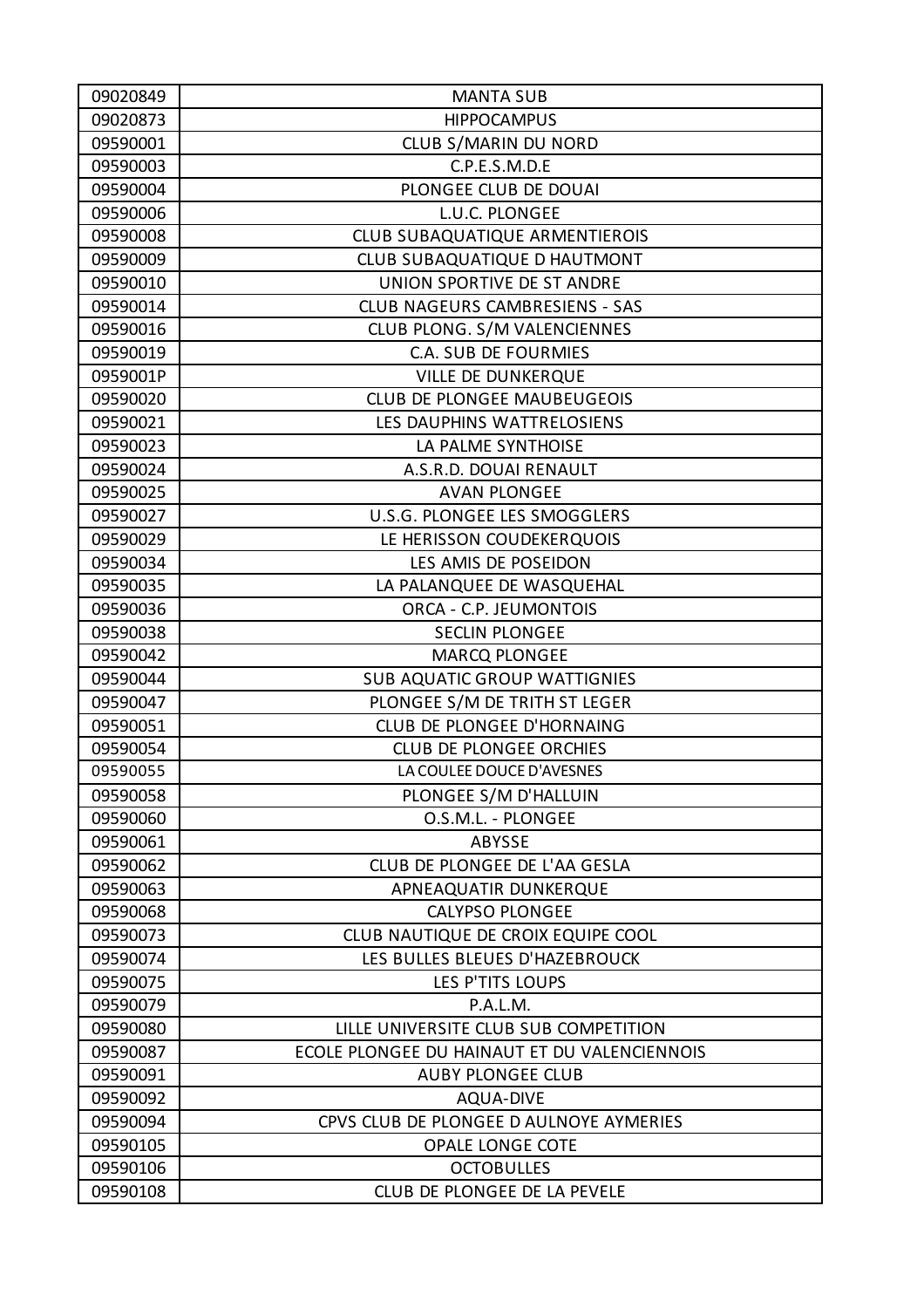| 09590110 | PAYS SOLESMOIS PALMES                   |
|----------|-----------------------------------------|
| 09590114 | RONCHIN SUBAQUATIC CLUB                 |
| 09590115 | PLONGEE CAPPELLOISE                     |
| 09590116 | PLONGEE CLUB MARTIN                     |
| 09590118 | <b>ACRO PLONGEE</b>                     |
| 09590121 | <b>ASSOCIATION PLONGEE 3 VILLES</b>     |
| 09590124 | PLONGEE PASSION PLAISIR                 |
| 09600067 | <b>CLUB SUBAQUATIQUE CREILLOIS</b>      |
| 09600096 | <b>GPE PLONG. SUB. THOUROTTE</b>        |
| 09600107 | CLUB DE PLONGEE DE LA PICARDIE VERTE    |
| 09600120 | LES HIPPOCAMPES ISARIENS                |
| 09600142 | CLUB DE PLONGEE COMPIEGNOIS             |
| 09600191 | HOMMES GRENOUILLES DE BEAUVAIS          |
| 09600258 | LIANCOURT AQUA CLUB                     |
| 09600359 | <b>GPE ACTIVITE SUBAQUATIQUE</b>        |
| 09600415 | PINGOUIN'S CLUB NOYON                   |
| 09600432 | <b>CLUB AMPHIBIA</b>                    |
| 09600489 | <b>USC PLONGEE</b>                      |
| 09600511 | L'ETOILE DE MER SENLISIENNE             |
| 09600586 | DAUPHIN CLUB CANTON D ATTICHY           |
| 09600684 | CLUB DE PLONGEE DE CHAUMONT EN VEXIN    |
| 09600702 | DES COPAINS ET DES BULLES               |
| 09600817 | CLUB DES AQUANAUTES MERUVIENS           |
| 09600850 | PALANQUEE CLUB INTERCOMMUNAL MONTATAIRE |
| 09620002 | CLUB S/M LA COTE D'OPALE                |
| 09620005 | LA PALME BERCKOISE                      |
| 09620011 | <b>BETHUNE SUBAQUATIQUE</b>             |
| 09620013 | CLUB DE PLONGEE DE CALAIS               |
| 09620018 | CLUB DE PLONGEE S/M D'ARRAS             |
| 09620022 | RC ARRAS SUBAQUATIQUE                   |
| 09620026 | C.P.S. LA VALLEE L'AA SUB'AA            |
| 09620028 | UNION SPORTIVE MONTREUILLOISE           |
| 09620033 | CLUB AMIS PLONGEE COTE D'OPALE          |
| 09620046 | <b>CLUB AVIONNAIS DE PLONGEE</b>        |
| 09620050 | <b>CLUB LIEVINOIS EVASION OCEANE</b>    |
| 09620053 | LE BELOUGA BLEU                         |
| 09620064 | CLUB SOUS MARIN DES TROIS VALLEES       |
| 09620065 | LES SUBAQUANAUTES                       |
| 09620069 | <b>OCE HARNES</b>                       |
| 09620077 | CENTRE DE PLONGEE DE CARVIN             |
| 09620078 | <b>DESVRES PLONGEE</b>                  |
| 09620084 | LES AMIS DE L'EAU DE HARNES             |
| 09620090 | ASSOCIATION SECURITE PLONGEE            |
| 09620095 | LES PLONGEURS AUDOMAROIS AUDOSUB        |
| 09620099 | <b>AUCHEL PLONGEE</b>                   |
| 09620104 | <b>FERETI PLONGEE CLUB</b>              |
| 09800112 | ABBEVILLE PLONGEE SCUB ABB              |
| 09800279 | A.U.C. - SECTION PLONGEE SM             |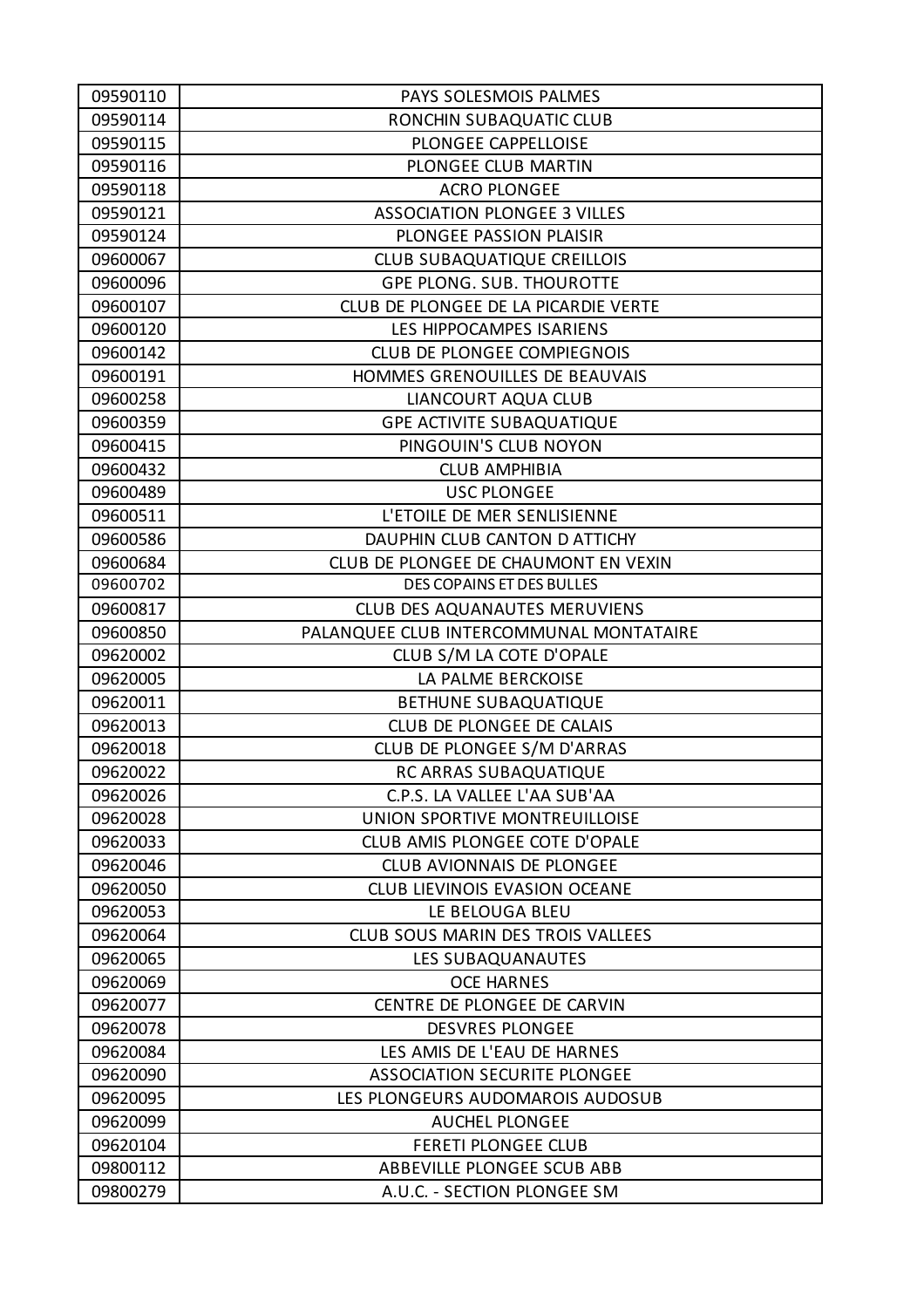| 09800343 | <b>CLUB DE PLONGEE DE PERONNE</b>                         |
|----------|-----------------------------------------------------------|
| 09800358 | <b>CLUB SUBAQUATIQUE DE CORBIE</b>                        |
| 09800361 | SUBAQUATIQUE CLUB DU SANTERRE                             |
| 09800407 | CL PLONGEE HYPOCOOL DOULLENS                              |
| 09800426 | LA GRENOUILLERE CLUB SUB                                  |
| 09800537 | <b>AMIENS SUB</b>                                         |
| 09800554 | DIVING CLUB DE MONTDIDIER                                 |
| 09800639 | LES PALMEURS PLONGEURS DU VAL D ANCRE                     |
| 09800733 | JEUX SUB DU CANTON DE CORBIE                              |
| 09800739 | LE LEO                                                    |
| 09800808 | AQUABYSSE PLONGEE MOREUIL                                 |
| 09800836 | AMIENS PLONGEE OCEAN                                      |
| 10010002 | <b>CLUB D'ACTIVITES SUBAQUATIQUES</b>                     |
| 10010005 | NOUMEA C.S.A.N.C. PLONGEE                                 |
| 10010016 | PLONGEURS OCEAN PACIFIQUE CLUB                            |
| 10010021 | LE LAGON CLUB DE KONE                                     |
| 10010025 | C.P.S. AKAWAN                                             |
| 10010026 | TOUTOUTE CLUB NOUMEA                                      |
| 10010028 | CLUB APNEA NOUVELLE CALEDONIE                             |
| 10010042 | <b>NOUMEA PACIFIQUE</b>                                   |
| 10010045 | <b>DEEP BLUE</b>                                          |
| 10010048 | ASSOCIATION FORTUNES DES MERS CALEDONIENNES               |
| 10010049 | A.S. WETRESIJ                                             |
| 10010053 | <b>ASSOCIATION SUD APNEA</b>                              |
| 10010055 | ECOLE CALEDONIENNE NAGE AVEC PALMES                       |
| 10010056 | ASS CALEDONIENNE POUR LA PROMOTION DE LAPNEE DANS LE NORD |
| 10010058 | PALA DALIK L ECHO DU RECIF                                |
| 10010059 | <b>SUBAOUEG</b>                                           |
| 10010062 | TU KOOHNE PLONGEE                                         |
| 10010063 | CMO LA FOA APNEE                                          |
| 10010064 | <b>KAUMEA PLONGEE</b>                                     |
| 10010065 | <b>CSANC PLONGEE PLUM</b>                                 |
| 11010003 | <b>CORAIL SUB</b>                                         |
| 11010005 | C.S.A. B.A. 190                                           |
| 11010020 | CSA U.S.C.A.N. DE TAHITI                                  |
| 11010031 | <b>MOOREA PLONGEE</b>                                     |
| 11010077 | CSLG / PF PLONGEE TAHITI                                  |
| 11010081 | LE LION DE MER                                            |
| 11010085 | FAFAPITI HAO AMANU DIVING CLUB                            |
| 11010086 | TAHITI ITI APNEE                                          |
| 13010005 | <b>GLORIA MARIS</b>                                       |
| 13010006 | A.R.S.P.A.L.                                              |
| 13010008 | CSA <sub>2</sub> D                                        |
| 13010009 | C.E.R.E.P.S.                                              |
| 13010010 | <b>GIRAS SUWAN MACHA</b>                                  |
| 13010014 | <b>CLUB SUBAQUATIQUE DE STE ROSE</b>                      |
| 13010015 | C.S.A.L. CACHALOT SUB AUSTRAL                             |
| 13010017 | C.S.A. NEPTUNE                                            |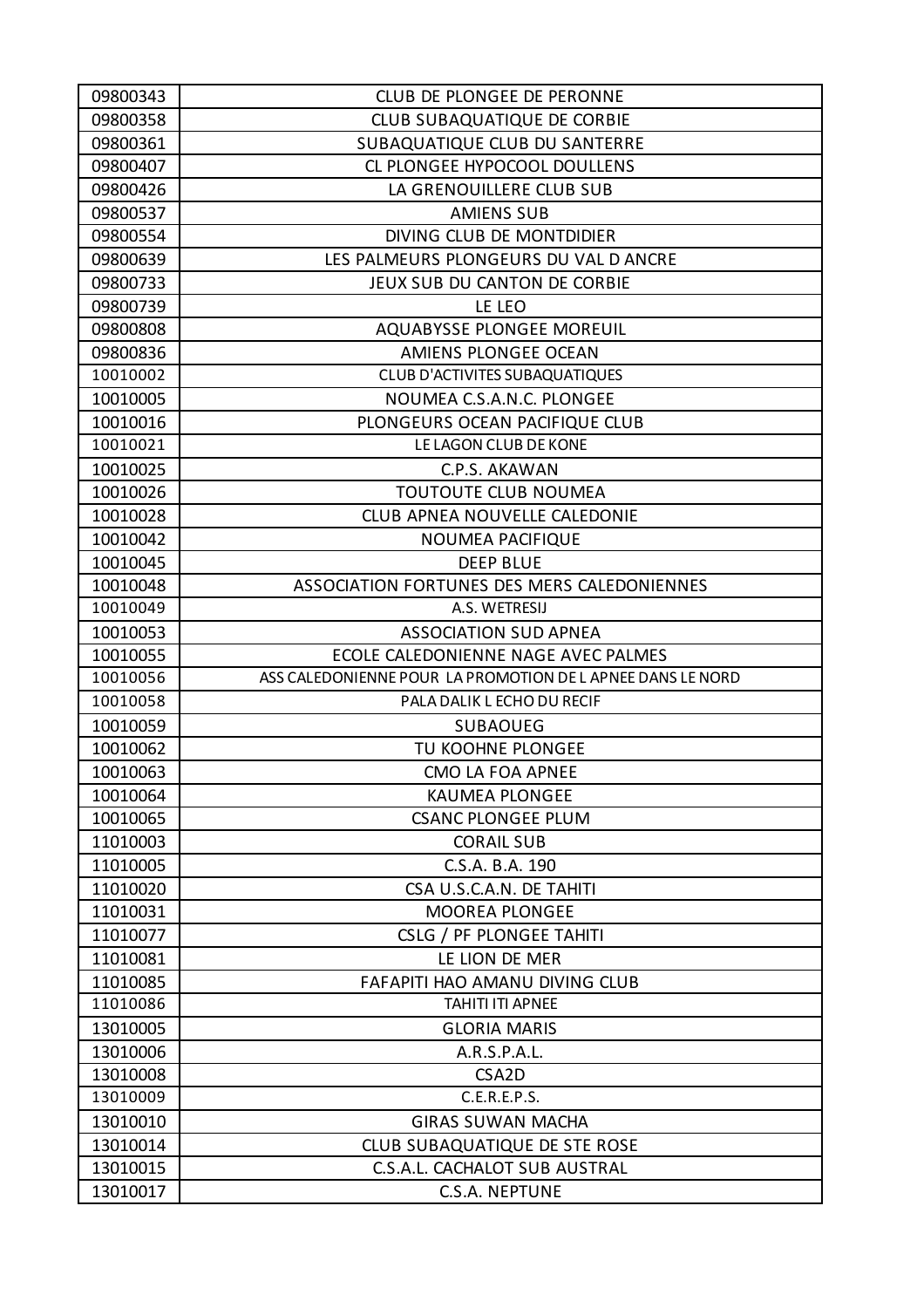| 13010018 | <b>CLUB DE PLONGEE SUWAN MACHA</b>                    |
|----------|-------------------------------------------------------|
| 13010024 | ASSOCIATION NAUTIQUE DE ST PIERRE                     |
| 13010026 | <b>MARINE ACTIVITES SPORTIVES</b>                     |
| 13010033 | <b>ASSOCIATION SUB EST</b>                            |
| 13010037 | <b>RUN SPORTS ASSOCIATION</b>                         |
| 13010040 | BASE NAUTIQUE DES MASCAREIGNES                        |
| 13010041 | <b>ECOLE REUNIONNAISE D'APNEE</b>                     |
| 13010042 | <b>OMNIBULLES</b>                                     |
| 13010046 | APNEE REUNION LOISIR                                  |
| 13010047 | <b>SPORT OCEAN</b>                                    |
| 13010052 | <b>DIONY BULLE</b>                                    |
| 13010055 | TI BUL KREOL                                          |
| 13010057 | <b>CLUB SUBAQUATIQUE REUNIONNAIS</b>                  |
| 13010058 | <b>ABYSS</b>                                          |
| 13010059 | LA COULEE DOUCE                                       |
| 13010061 | <b>LEFFET MER</b>                                     |
| 13010063 | ANDSOUD LO APNEE OCEAN INDIEN                         |
| 13010064 | PAPA CLUB                                             |
| 13010066 | LA DI L APNEE                                         |
| 14010048 | CLUB SUBAQUATIQUE D OYONNAX                           |
| 14010089 | <b>SQUALE CLUB</b>                                    |
| 14010115 | <b>CLUB SUBAQUATIQUE BRESSAN</b>                      |
| 14010136 | HOMMES GRENOUILLES DE DIVONNE                         |
| 14010145 | <b>SCAPH-CLUB</b>                                     |
| 14010148 | C.S. DU CERN ASSOCIATION DU PERSONNEL                 |
| 14010161 | C.A.S. D'AMBERIEU EN BUGEY                            |
| 14010183 | CLUB SUB. DE BELLEGARDE                               |
| 14010209 | <b>CLUB LOISIR INITIATION PLONGEE</b>                 |
| 14010225 | CSAGLV MAIALI PLONGEE                                 |
| 14010283 | CLUB SUBAQUATIQUE DE COLLONGES                        |
| 14010302 | AMBERIEU CLUB PASSIONS AQUATIQUES                     |
| 14010325 | CLUB LE PLONGEUR MASQUE DE TREVOUX                    |
| 14010327 | SUBAQUATIQUE EVOLUTION HYDROSPEED VALLEE OYONNAXIENNE |
| 14010348 | LE NAUTILE                                            |
| 14010375 | AQUAFUN CLUB DE MONOGLISSE                            |
| 14010441 | AMATEURS D AMBIANCES AZOTEES                          |
| 14010468 | <b>CLUB AMICAL DE PLONGEE</b>                         |
| 14010483 | LES FONDUS D EAU                                      |
| 14030077 | <b>CORAIL SUB MOULINS</b>                             |
| 14030186 | PLONGEE AGGLOMERATION MONTLUCON                       |
| 14030199 | <b>CLUB PLONGEE VICHY BELLERIVE</b>                   |
| 14030200 | ELECTRIC CLUB MONTLUCONNAIS SUBAQUATIQUE              |
| 14030212 | <b>SUBAQUA COMMENTRY NERIS</b>                        |
| 14030216 | CSL GENDARMERIE MONTLUCON                             |
| 14030400 | <b>GANNAT OLYMPIQUE NATATION</b>                      |
| 14030403 | SPORT LOISIR SUBAQUATIQUE                             |
| 14030411 | <b>MONTLUCON PLONGEE</b>                              |
| 14070102 | M.J.C. ANNONAY PLONGEE                                |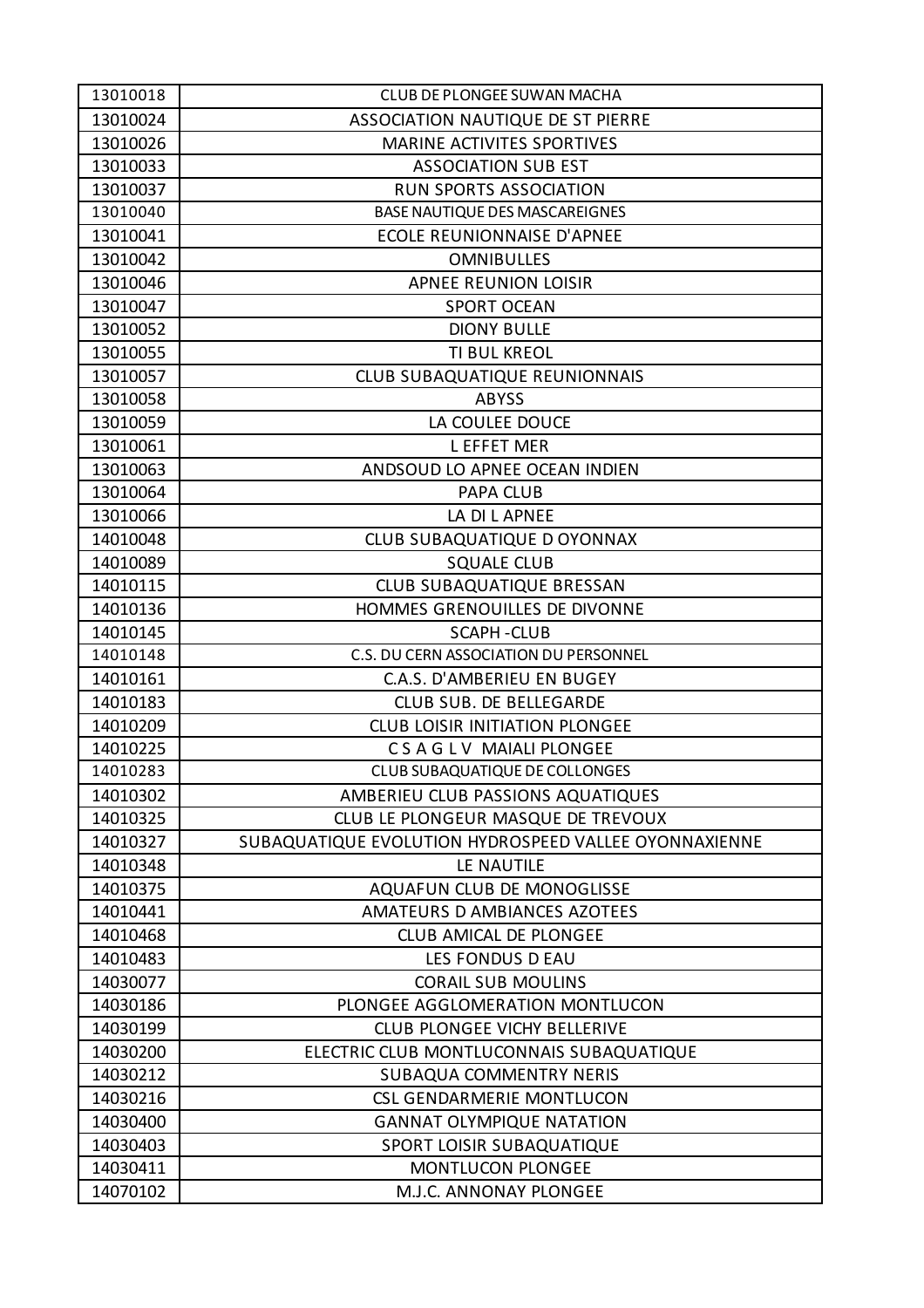| 14070121 | <b>CLUB SUB. BEAUCHASTELLOIS</b>               |
|----------|------------------------------------------------|
| 14070172 | C.P.D.A.                                       |
| 14070339 | <b>AQUA CLUB</b>                               |
| 14070390 | <b>TEAM NARVAL</b>                             |
| 14070464 | LES FLOTTEURS ARDECHOIS                        |
| 14070471 | CLUB DE PLONGEE DU VAL DE TOURNE               |
| 14070473 | ECREVISSESPLONGEE7                             |
| 14150015 | CLUB DE PLONGEE AURILLACOIS                    |
| 14150261 | <b>CLUB PLONGEE AMICALE LAIQUE</b>             |
| 14260029 | <b>CERCLE VALENCE PLONGEE</b>                  |
| 14260031 | LE POISSON SCIE                                |
| 14260094 | LES MARSOUINS DE VALENCE                       |
| 14260099 | TRICASTIN PLONGEE CLUB                         |
| 14260143 | HIPPOCAMPE-CLUB PLONGEE SOUS MARINE MONTELIMAR |
| 14260211 | PIERRELATTE CORAIL CLUB                        |
| 14260237 | CLUB AQUA DROME ROMANS BOURG DE PEAGE          |
| 14260253 | <b>COELACANTHE PLONGEE</b>                     |
| 14260285 | <b>CYPREA CLUB</b>                             |
| 14260288 | <b>GPE PLONG. SAPEURS POMPIERS DROMOIS</b>     |
| 14260290 | <b>CLUB SUBAQUATIQUE TAIN TOURNON</b>          |
| 14260321 | LE P'TIT BLEU                                  |
| 14260369 | <b>SUB VALENCE</b>                             |
| 14260402 | LA GOUTTE D EAU                                |
| 14260445 | SAUVETAGE ET SECOURISME EN DROME PROVENCALE    |
| 14380019 | <b>GROUPE D EXPLORATION SOUS MARINE</b>        |
| 14380022 | <b>ASCG PLONGEE</b>                            |
| 14380024 | <b>GRENOBLE UNIVERSITE CLUB</b>                |
| 14380027 | CLUB SUBAQUATIQUE DE GRENOBLE                  |
| 14380032 | <b>SUBATOMIC</b>                               |
| 14380046 | <b>CLUB SOUS MARIN VIENNOIS</b>                |
| 14380049 | <b>CLUB DE PLONGEE VOIRONNAIS</b>              |
| 14380064 | <b>LESSOR GRENOBLOIS PLONGEE</b>               |
| 14380073 | <b>GRENOBLE PLONGEE</b>                        |
| 14380082 | C.S.B.J. PLONGEE ET SAUVETAGE                  |
| 14380095 | L'EPONGE                                       |
| 14380114 | PICASSO PLONGEE                                |
| 14380122 | <b>MEYLAN PLONGEE</b>                          |
| 14380124 | <b>SASSENAGE PLONGEE</b>                       |
| 14380125 | <b>NAUTILE CLUB DE GRENOBLE</b>                |
| 14380128 | CLUB DE PLONGEE ET D APNEE D ECHIROLLES        |
| 14380132 | C.S.V.N. NARCOSIS                              |
| 14380135 | CL. NAUT. SUB. DE LA BIEVRE                    |
| 14380139 | <b>CLUB PLONG. GRENOBLE DAUPHINE</b>           |
| 14380144 | LA TERRASSE PLONGEE                            |
| 14380159 | U.S.S.E. SECTION PLONGEE                       |
| 14380167 | <b>CLUB DE PLONGEE MATHEYSIN</b>               |
| 14380168 | <b>VIENNE PLONGEE</b>                          |
| 14380171 | OK CLUB PLONGEE                                |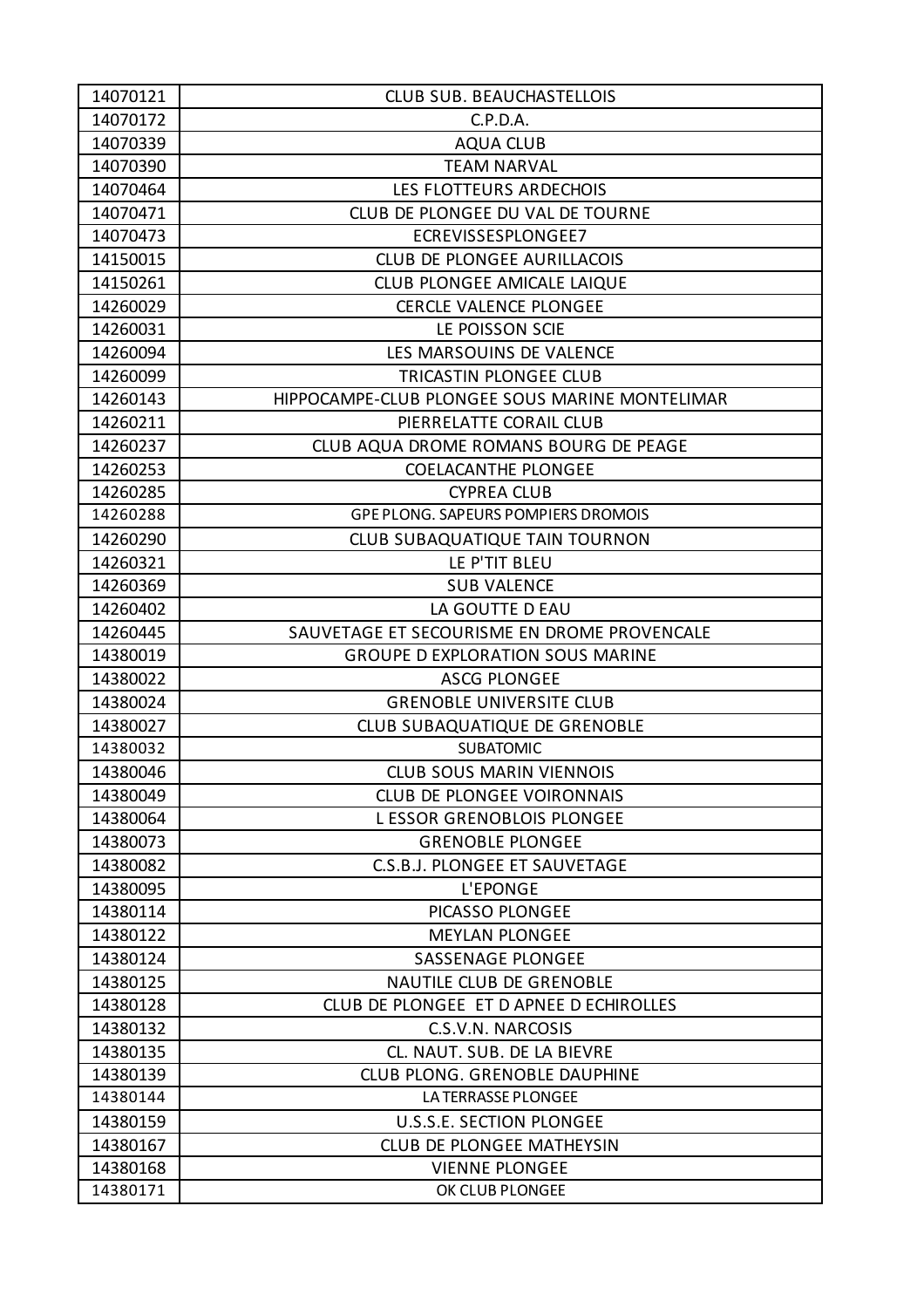| 14380179 | AMICAL CLUB SEYSSINETTOIS                 |
|----------|-------------------------------------------|
| 14380182 | C.S. LES DAUPHINS DE LA TOUR              |
| 14380184 | OKEANOS CLUB                              |
| 14380185 | <b>G.E.T.S. GRENOBLE</b>                  |
| 14380196 | <b>HEWLETT PACKARD</b>                    |
| 14380197 | ENERGIE SPORT NORD ISÈRE PLONGÉE          |
| 14380204 | RHODIA CLUB PLONGEE                       |
| 14380224 | <b>NAUTILUX PLONGEE</b>                   |
| 14380226 | <b>GRENOBLE ENERGIE SPORT</b>             |
| 14380234 | CERCLE NAUTIQUE DU PAYS D'ALLEVARD        |
| 14380287 | <b>CLUB AQUA BULLES LES ABRETS</b>        |
| 14380328 | LE DELTAQUATIQUE                          |
| 14380362 | CLUB D'ACTIVITES SUBAQUATIQUES DE MOIRANS |
| 14380367 | <b>CHAMAGNIEU PLONGEE</b>                 |
| 14380383 | <b>VOREPPE PLONGEE</b>                    |
| 14380405 | <b>ECOLE PLONGEE SASSENNAGEOISE</b>       |
| 14380412 | <b>SPORTS ALPES EVASION</b>               |
| 14380415 | CLUB DE PLONGEE DU SUD GRESIVAUDAN        |
| 14380418 | <b>BAROMETRIX</b>                         |
| 14380419 | PALMYBULLES PLONGEE SOUS MARINE           |
| 14380426 | PACIFICA PLONGEE                          |
| 14380431 | SANSBULLES                                |
| 14380444 | <b>CSA EPA PLONGEE</b>                    |
| 14380454 | <b>BLEU EVASION PLONGEE</b>               |
| 14380469 | <b>PROTEUS PLONGEE</b>                    |
| 14380476 | <b>DAUPHINE PLONGEE</b>                   |
| 14380478 | <b>BULLE D AVENTURE</b>                   |
| 14380480 | <b>CLUB DES MEROUS COOLS</b>              |
| 14380486 | UNIVERSITY SCUBADIVING SCHOOL OF GRENOBLE |
| 14380487 | PROTEGE TA MER                            |
| 14380492 | <b>NEREE PLONGEE</b>                      |
| 14420018 | O.R.P.A. - SECTION PLONGEE                |
| 14420020 | CLUB STEPHANOIS DE PLONGEE S/M            |
| 14420030 | C.S.A.D.N. DE ROANNE PLONGEE              |
| 14420037 | <b>CLUB ROANNAIS DE PLONGEE</b>           |
| 14420088 | SUBAQUATIQUE CLUB FOREZIEN                |
| 14420141 | A.S.P.T.T. DE ST ETIENNE                  |
| 14420195 | SOUS L'EAU CLUB APPELOU                   |
| 14420256 | ASSOCIATION COSTELLOISE SUBAQUATIQUE      |
| 14420275 | <b>CLUB DE PLONGEE DE HURONGUES</b>       |
| 14420356 | SIRENES ET VIEILLES PALMES                |
| 14420377 | <b>URODELES</b>                           |
| 14420391 | <b>PLONGEE PLUS</b>                       |
| 14420423 | <b>PLONGEE HANDIVAL 42</b>                |
| 14420434 | <b>EAURIZON PLONGEE</b>                   |
| 14420440 | <b>AQUA SCIENCES</b>                      |
| 14420442 | ST ETIENNE PASSION PLONGEE                |
| 14420466 | <b>LES BARJOTS</b>                        |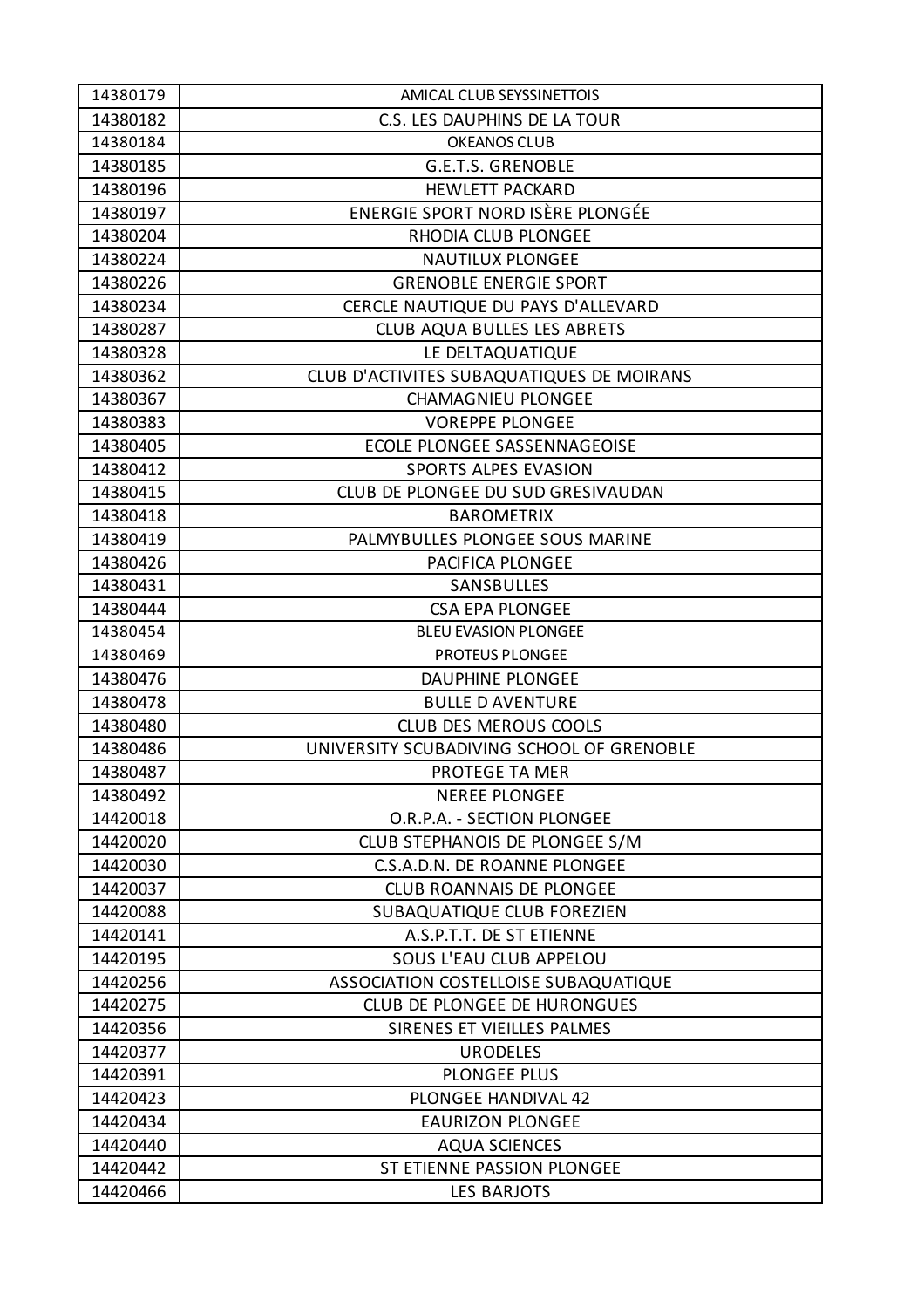| 14420475 | CLUB DE PLONGEE CHARLIEU                    |
|----------|---------------------------------------------|
| 14420477 | <b>EAU BLEUE 42</b>                         |
| 14420479 | PLONGEE CLUB FOREZIEN                       |
| 14420493 | SENSATION'IMMERSION                         |
| 14430067 | CLUB VELLAVE PLONGEE S/M                    |
| 14430449 | <b>VULCAINS SUB VELLAVE</b>                 |
| 14430457 | <b>ESPRIT PLONGEE BRIVADOIS</b>             |
| 14630007 | UNION SPORTIVE ISSOIRIENNE                  |
| 14630026 | CLUB DE PLONG. S/M CLERMONTOIS              |
| 14630035 | CAP CLUB ARVERNE DE PLONGEE                 |
| 14630059 | <b>CLUB SUBAQUATIQUE THIERNOIS</b>          |
| 14630078 | <b>CERCLE AUVERGNE NAGE/PALMES</b>          |
| 14630080 | <b>ASCAIA</b>                               |
| 14630134 | AMBERT SUBAQUA CLUB                         |
| 14630140 | A.S. ROMAGNAT PLONGEE                       |
| 14630203 | RIOM SUBAQUATIQUE                           |
| 14630241 | OMNISPORTS CLUB MONTAGNARD                  |
| 14630243 | HOMMES GRENOUILLES DE COURNON               |
| 14630334 | CLUB D'ACTIVITES SUB DE CHAMALIERES         |
| 14630380 | <b>CLERMONT HOCKEY SUB</b>                  |
| 14630381 | <b>USAM BULLES</b>                          |
| 14630452 | AUVER DIVING CLUB DE CHAMALIERES            |
| 14690001 | <b>U.R.S.R.S.A.</b>                         |
| 14690003 | <b>SUB AQUA GONE</b>                        |
| 14690005 | <b>ASSP LYON</b>                            |
| 14690011 | <b>ABYSSE PLONGEE</b>                       |
| 14690012 | G.A.S.M. - M.J.C.                           |
| 14690028 | CLUB SUBAQUATIQUE BEAUJOLAIS                |
| 14690045 | <b>GOLDEN CLUB SUB. ST PRIESTOIS</b>        |
| 14690051 | A.S.C.E.M.                                  |
| 14690055 | <b>CLUB SUBAQUATIQUE DE BRON</b>            |
| 14690056 | C.O. RHONE POULENC SPECIA                   |
| 14690057 | G.L.U.P.                                    |
| 14690066 | <b>ASPTT GRAND LYON</b>                     |
| 14690081 | CLUB DE PLONGEE DU LOUP PENDU               |
| 14690087 | <b>GROUPE SUBAQUATIQUE LUGDUNUM DES IEG</b> |
| 14690090 | <b>NEPTUNE CLUB</b>                         |
| 14690093 | C.M.O.V. PLONGEE                            |
| 14690101 | LYON SPORT METROPOLE                        |
| 14690103 | <b>THALASSA LYON PLONGEE</b>                |
| 14690106 | <b>TSF PLONGEE</b>                          |
| 14690109 | SECTION PLONGEE PIERRE BENITE               |
| 14690112 | <b>CLUB DES DAUPHINS MONPLAISIR</b>         |
| 14690113 | L'ATLANTIDE PLONGEE                         |
| 14690152 | LE LAGON                                    |
| 14690156 | <b>AQUARIUS</b>                             |
| 14690157 | <b>TOURING PLONGEE</b>                      |
| 14690162 | <b>GALATHEE PLONGEE</b>                     |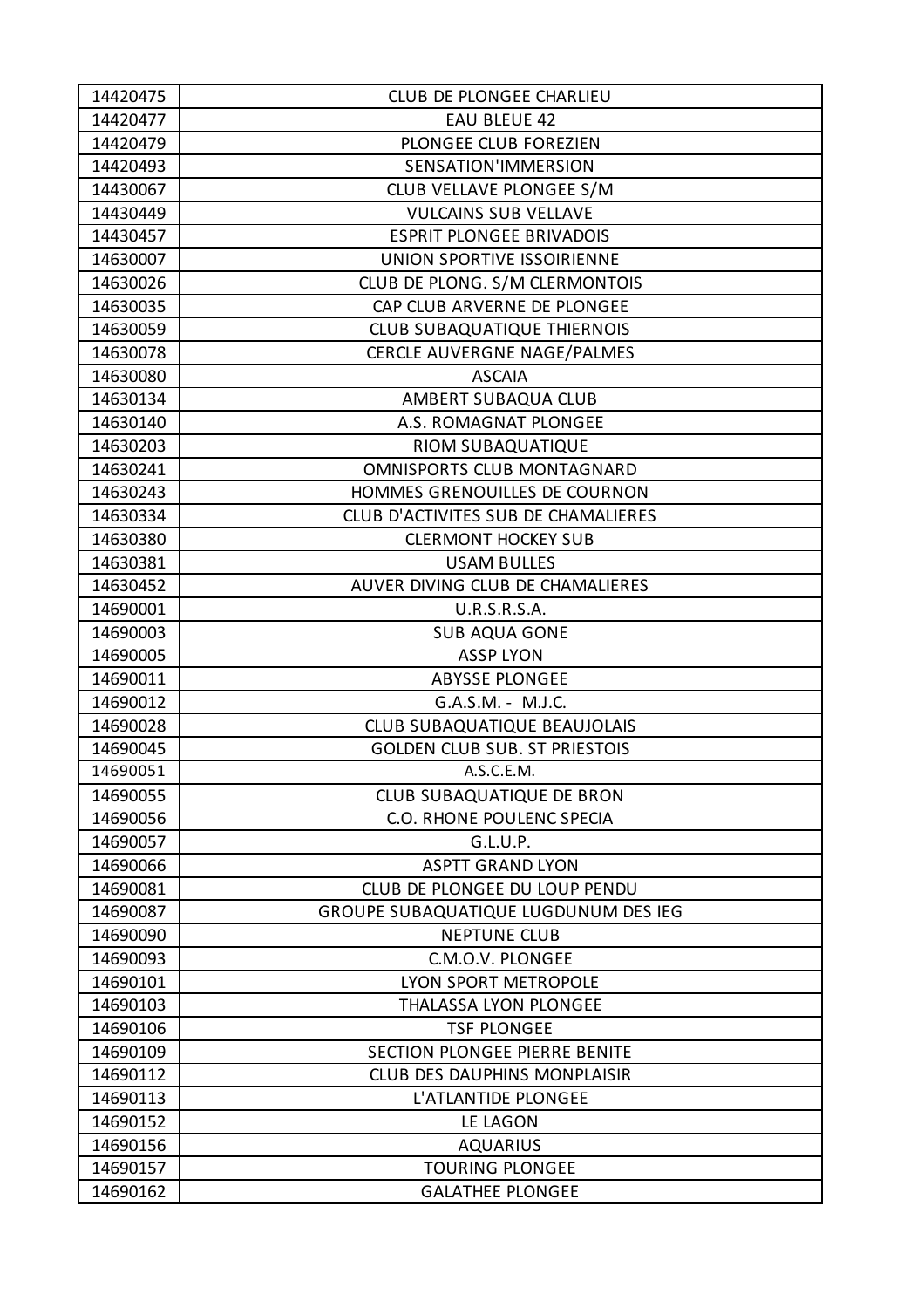| 14690166 | LE NAUTILE                                       |
|----------|--------------------------------------------------|
| 14690192 | RENDEZ-VOUS SAULEENS                             |
| 14690205 | A.L. TROLLSPORTS PLONGEE                         |
| 14690214 | <b>CLUB COOLAPIC</b>                             |
| 14690230 | <b>C.A.S. DE CRAPONNE</b>                        |
| 14690231 | AMICALE LAIQUE ST GENIS LAVAL-LES GONES A BULLES |
| 14690232 | <b>GORGONES CORAIL</b>                           |
| 14690252 | L'EMBELLIE BULLE                                 |
| 14690254 | PALMES EN DELIRE                                 |
| 14690259 | CENTRE DE PLONGEE D'IRIGNY                       |
| 14690269 | U.J.S.M. - PLONGEE                               |
| 14690280 | PLONGEE EVASION                                  |
| 14690286 | CS DE MIONS LE PARADIS SOUS MARIN                |
| 14690292 | LE MAKO CLUB                                     |
| 14690296 | GPE RECHERCHE ARCHEO. AQUAT. LYONNAIS            |
| 14690304 | <b>LES REQUINS MARTEAUX</b>                      |
| 14690315 | <b>CLUB LE CONGRE</b>                            |
| 14690318 | MONT D'OR SUBAQUATIQUE                           |
| 14690326 | <b>ATLANTIS PLONGEE</b>                          |
| 14690338 | <b>H2O</b>                                       |
| 14690347 | <b>GIVORS PLONGEE</b>                            |
| 14690352 | <b>LYON PALME</b>                                |
| 14690359 | <b>FUN PLONGEE SS MARINES</b>                    |
| 14690360 | <b>PLOUF</b>                                     |
| 14690366 | AQUA BULLES BEAUJOLAISES                         |
| 14690372 | <b>CYRNEA - L'APNEE A LYON</b>                   |
| 14690389 | PLONGEURS DES MONTS DE TARARE                    |
| 14690392 | <b>NEMO TEK</b>                                  |
| 14690409 | CLUB DE PLONGEE DE L'OZON                        |
| 14690424 | <b>AQUATIC CLUB FIDESIEN</b>                     |
| 14690436 | <b>LES STAB BULOTS</b>                           |
| 14690446 | <b>STELLA NAUTICA</b>                            |
| 14690450 | <b>CALYPSO PLONGEE</b>                           |
| 14690451 | <b>MONOPALME CROIX ROUSSE</b>                    |
| 14690462 | <b>BIG BORDEL GROUP</b>                          |
| 14690470 | <b>CLUB SUB DU PAYS MORNANTAIS</b>               |
| 14690472 | AQUATIC CLUB DE GRAND CHAMP                      |
| 14690482 | <b>AQUAGONES PPL</b>                             |
| 14690488 | <b>ALAI SUB</b>                                  |
| 14690489 | <b>TEK AURA</b>                                  |
| 14690490 | LES PIRATES AU GRAND R                           |
| 14690491 | <b>DIVING FOR FUTURE</b>                         |
| 1469818M | UCPA-69                                          |
| 14730009 | G.S.R.L.                                         |
| 14730052 | CLUB ALBERTVILLOIS PLONGEE S/M                   |
| 14730126 | CLUB DE PLONGEE AIX LES BAINS LAC DU BOURGET     |
| 14730228 | <b>CLUB SUBAQUATIQUE MAURIENNE</b>               |
| 14730282 | AMICALE SAPEURS POMPIERS AIX LES BAINS           |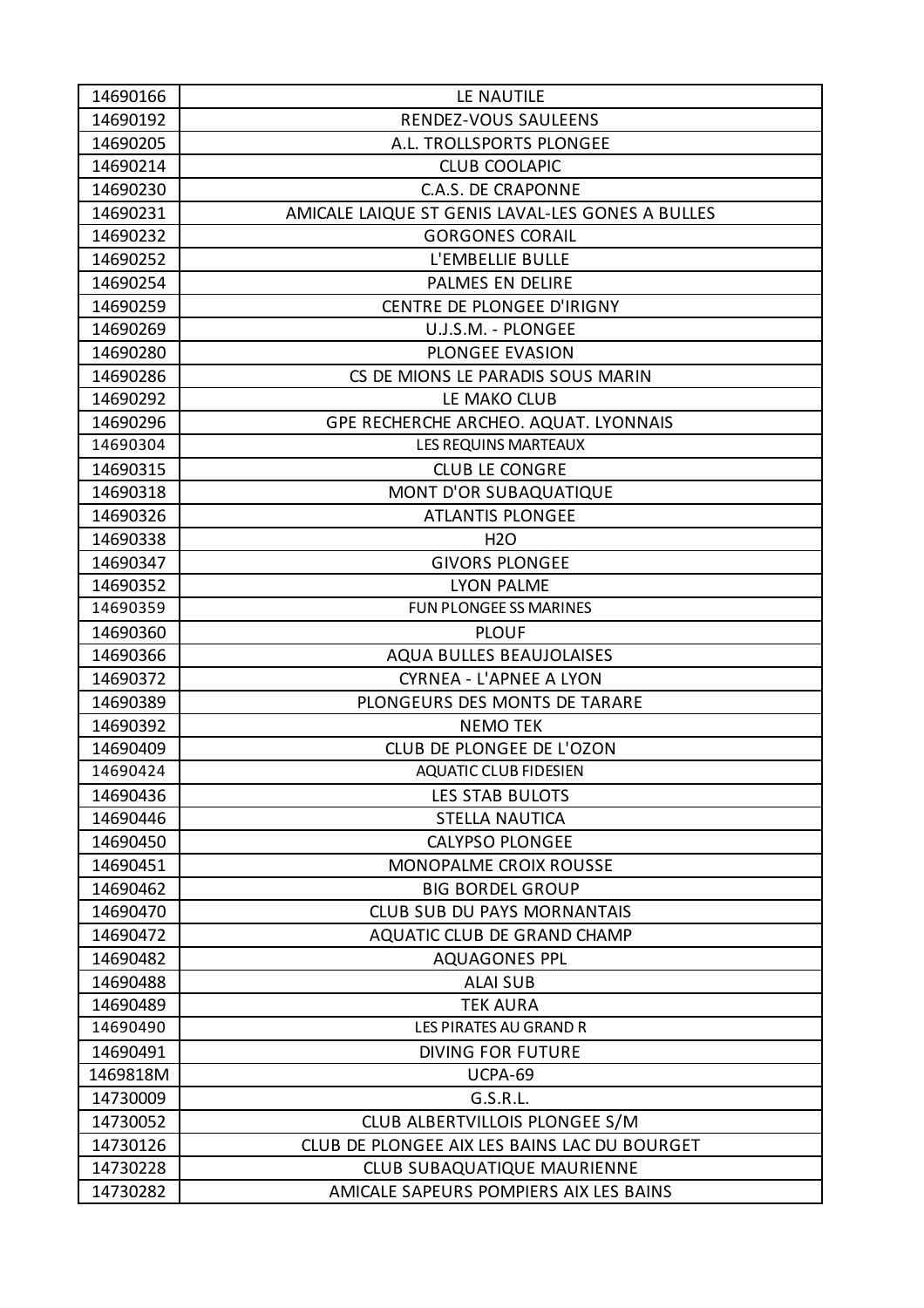| 14730293             | C.P.S. OMBLES CHEVALIER DU BOURGET LAC                         |
|----------------------|----------------------------------------------------------------|
| 14730336             | LES PTITES BULLES DE GRIGNON                                   |
| 14730340             | <b>CLUB PANNE D'AIR CIRCUS</b>                                 |
| 14730354             | <b>CHAMBERY PLONGEE</b>                                        |
| 14730429             | CLUB DE PLONGEE DU PAYS ROCHETTOIS                             |
| 14730474             | <b>CEPAGE</b>                                                  |
| 14740006             | <b>CLUB SUBAQUATIQUE D EVIAN</b>                               |
| 14740014             | <b>CLUB SUB. DU LEMAN</b>                                      |
| 14740016             | <b>CLUB SUBAQUATIQUE ANNECY</b>                                |
| 14740047             | CLUB DE PLONGEE DU MONT BLANC                                  |
| 14740058             | SUBAQUA CLUB DE FAUCIGNY                                       |
| 14740061             | <b>EXOCET - LEMAN</b>                                          |
| 14740063             | LA PALANQUEE DE MORZINE                                        |
| 14740083             | A.S.P.T.T. D'ANNECY                                            |
| 14740169             | <b>CHAMONIX H20</b>                                            |
| 14740187             | <b>ENERGIE SPORTS</b>                                          |
| 14740191             | <b>AQUA THIOU AVENTURE</b>                                     |
| 14740193             | <b>CLUB LA COULE DOUCE</b>                                     |
| 14740266             | <b>CLUB DE PLONGEE SALLANCHES</b>                              |
| 14740271             | <b>DELPHIS PLONGEE</b>                                         |
| 14740312             | AQUA DIVING                                                    |
| 14740323             | <b>LEMAN PLONGEE</b>                                           |
| 14740361             |                                                                |
| 14740378             | <b>AQUATEAM</b><br><b>HORIZON PLONGEE</b>                      |
|                      | POSEIDON PASSY PLONGEE                                         |
| 14740427             | <b>EAU LIBRE</b>                                               |
| 14740428             |                                                                |
| 14740458<br>14740465 | TRIBU EXPLO CANYONS ET KARST A L ETAT LIQUIDE<br>PLOUF PLONGEE |
|                      | <b>AXOLOTL PLONGEE</b>                                         |
| 14740485             | <b>CLUB NAUTIQUE ST PIERRAIS</b>                               |
| 16010001             |                                                                |
| 17010005             | L HIPPOCAMPE<br>CLUB EUROPEEN D'APNEE ET DE PLONGEE            |
| 18010001             |                                                                |
| 19010001             | CLUB DE PLONGEE DU HERON                                       |
| 19010002             | MUSHA SUBAQUATIQUE CLUB                                        |
| 21010003             | LES ENFANTS DU LAGON                                           |
| 22140006             | CLUB SUBAQUATIQUE DE CAEN                                      |
| 22140023             | <b>CER SUB</b>                                                 |
| 22140029             | <b>GPE DES PLONGEURS SAUVETEURS</b>                            |
| 22140040             | ASS. COURSEULLAISE DES PLONGEURS                               |
| 22140042             | U.S.O.M. PLONGEE                                               |
| 22140048             | <b>CAEN OUISTREHAM PLONGEE</b>                                 |
| 22140051             | CENTRE SOCIO CULTUREL LEO LAGRANGE                             |
| 22140053             | CLUB HONFLEURAIS ACTIV. NAUT.                                  |
| 22140060             | CLUB PLONGEE TROUVILLE S/MER                                   |
| 22140075             | L HIPPOCAMPE CLUB CALVADOS                                     |
| 22140076             | BELOUGA CLUB SUB DE VIRE                                       |
| 22140082             | <b>CLUB LEXOPROFONDE</b>                                       |
| 22140084             | <b>CADIHO PLONGEE</b>                                          |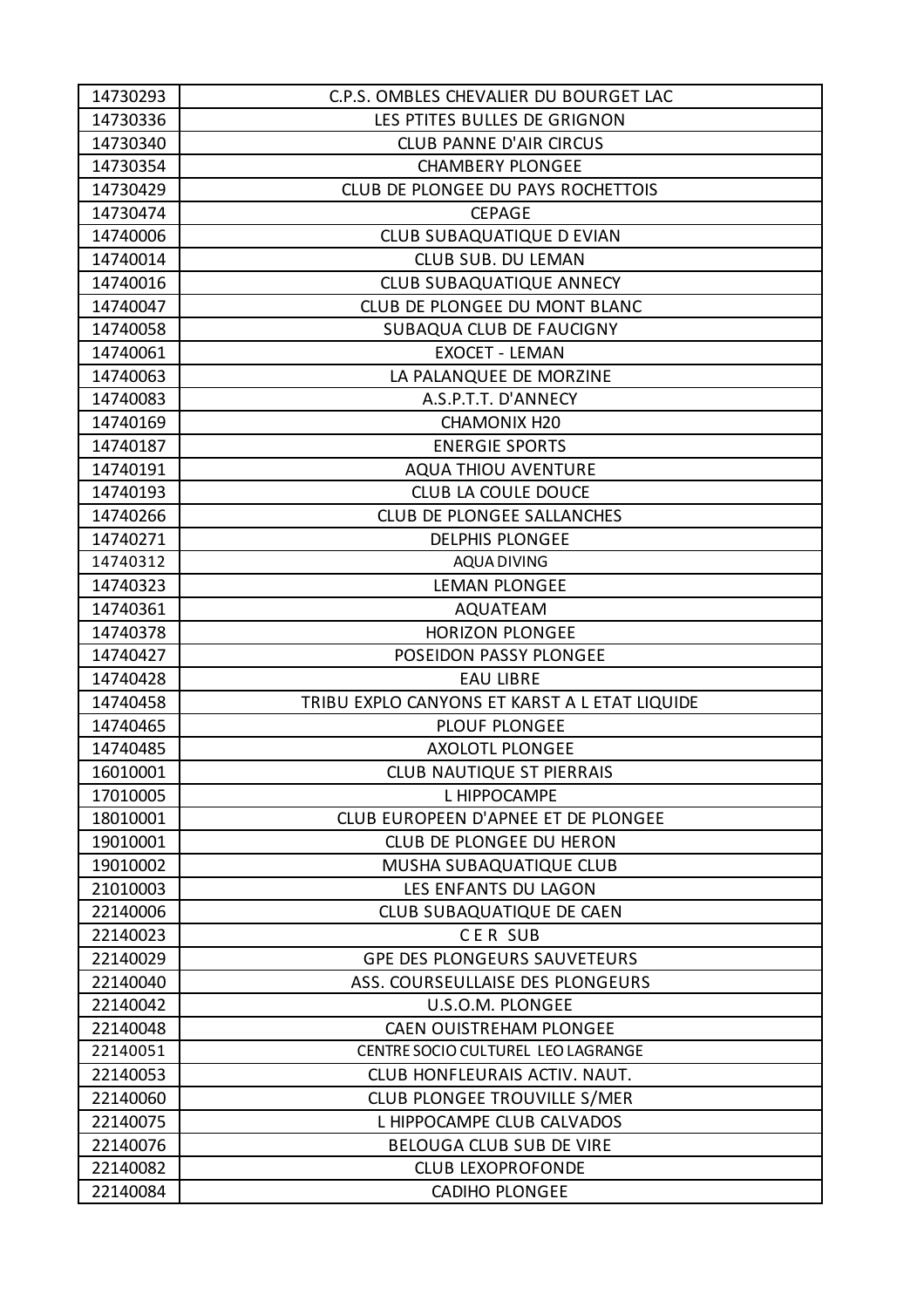| 22140086 | <b>SUB ALLIGATORS</b>                                |
|----------|------------------------------------------------------|
| 22140101 | HEROUVILLE NAGE AVEC PALMES                          |
| 22140116 | YACHT CLUB DE PORT WINSTON ARROMANCHES TRACY PLONGEE |
| 22140121 | CLUB SUBAQUATIQUE DE LISIEUX                         |
| 22140129 | <b>CAP SUB</b>                                       |
| 22140131 | <b>ADELIE PLONGEE</b>                                |
| 22140138 | <b>TEK PLONGEE ODYSSEE</b>                           |
| 22140146 | ABYSS COEUR DE NACRE PLONGEE                         |
| 22140147 | <b>D DAY DIVING</b>                                  |
| 22140148 | ECOLE DE PLONGEE L ESPADON                           |
| 22270001 | STADE PORTE NORMANDE DE VERNON                       |
| 22270008 | A.O.N. EURE ET SEINE                                 |
| 22270015 | <b>SQUALES BERNAYENS</b>                             |
| 22270016 | CENTRE EBROICIEN DE PLONGEE                          |
| 22270032 | <b>LES TRAPARDS</b>                                  |
| 22270062 | LES LAMANTINS - CLUB PLONG. DE PONT AUDEMER          |
| 22270074 | CLUB PLONG. DU VAL DE REUIL                          |
| 22270091 | <b>ASB PLONGEE</b>                                   |
| 22270111 | LES KAWAN HANDIPLONG'EURE                            |
| 22270122 | <b>BERNAY PLONGEE PLAISIR</b>                        |
| 22270123 | LE BALISTE CLUB DE GISORS                            |
| 22500002 | A.S. DE L'ARSENAL DE CHERBOURG                       |
| 22500007 | C. S. HIPPOCAMPE DE GRANVILLE-CHAUSEY                |
| 22500017 | <b>CLUB LE BARRACUDA</b>                             |
| 22500026 | <b>CHERBOURG NATATION PLONGEE</b>                    |
| 22500061 | AS AREVA NC                                          |
| 22500065 | <b>CLUB SUBAQUATIQUE DE COUTANCES</b>                |
| 22500080 | <b>HAGUE SUD PLONGEE</b>                             |
| 22500102 | C.S. BAIE DU MONT ST MICHEL                          |
| 22500109 | <b>HAGUE MARINE</b>                                  |
| 22500127 | POLE PLONGEE NORMANDIE                               |
| 22500136 | PALME SPORTIVE CHERBOURG EN COTENTIN                 |
| 22500142 | DONVILLE EVASION PLONGEE                             |
| 22610005 | <b>SCAPHANDRE CLUB ALENCONNAIS</b>                   |
| 22610037 | LES DAUPHINS BAGNOLAIS                               |
| 22610049 | UNION SPORTIVE MORTAGNAISE                           |
| 22610054 | <b>FLERS PLONGEE</b>                                 |
| 22610056 | SECTION ARGENTANAISE SUB.                            |
| 22610103 | LA BELLE OTARIE                                      |
| 22610108 | SUBAQUATIC CLUB DU PAYS DE L AIGLE                   |
| 22760009 | CLUB DES SPORTS S/M DIEPPOIS                         |
| 22760011 | LES AQUANAUTES NORMANDS                              |
| 22760012 | <b>OCTOPUS CLUB</b>                                  |
| 22760014 | G.C.O.B. PLONGEE                                     |
| 22760022 | <b>C.O. RENAULT SANDOUVILLE</b>                      |
| 22760030 | <b>CLUB SUBAQUATIQUE ROUENNAIS</b>                   |
| 22760031 | ECOLE DE PLONGEE PAUL ELUARD                         |
| 22760033 | ASS. AMICALE COURONNAISE                             |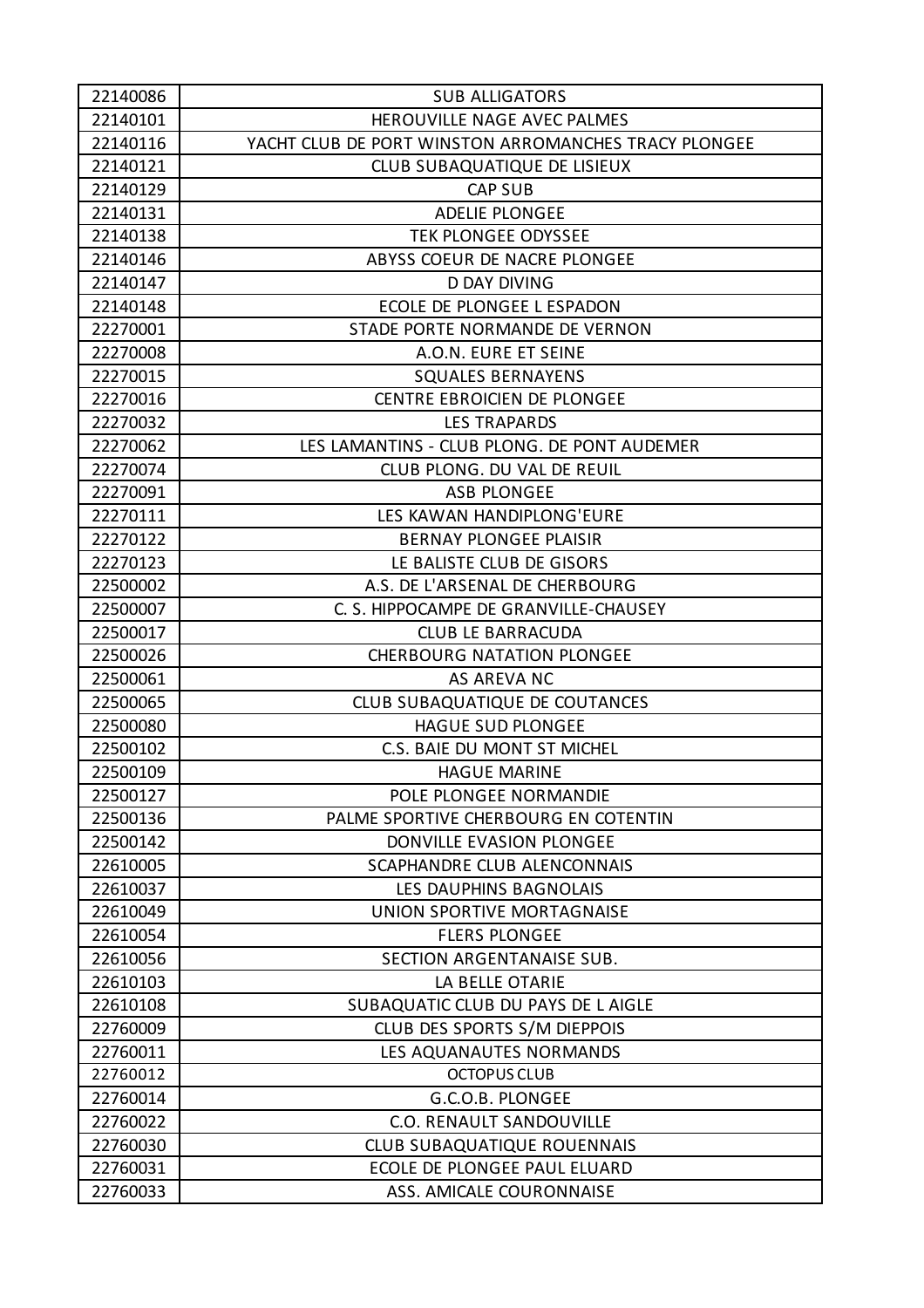| 22760035 | C.S. DE GRAVENCHON ST JACQUES                  |
|----------|------------------------------------------------|
| 22760036 | ATHLETIC CLUB RENAULT FONDERIE CLEON           |
| 22760039 | AS SPORTIVE TOTAL PLATEFORME NORMANDIE         |
| 22760041 | CHASSE SOUS MARINE ET PLONGEE QUEVILLAISSE     |
| 22760044 | <b>CLUB SUBAQUATIQUE FECAMPOIS</b>             |
| 22760058 | <b>GROUPE ACTIVITES S/M DE ROUEN</b>           |
| 22760059 | <b>HIPPOCAMPE CLUB</b>                         |
| 22760064 | LES PLONGEURS VALERIQUAIS DE LA COTE D'ALBATRE |
| 22760070 | CMCAS HN LES AQUANAUTES                        |
| 22760079 | CLUB SUBAQUATIQUE MALAUNAY                     |
| 22760081 | CLUB ATHLETIQUE DE CANTELEU PLONGEE            |
| 22760087 | <b>GPE D'ACTIVITES SUBAQUATIQUES</b>           |
| 22760092 | A.S.R.U.C. UNIVERSITE DE ROUEN-SECTION PLONGEE |
| 22760099 | CLUB SUBAQUATIQUE DE L AGGLO DELBEUF           |
| 22760113 | LES HIPPOCAMPES DU ROBEC                       |
| 22760114 | MANTA CLUB BOUCLE DE SEINE                     |
| 22760115 | <b>OCEAN'EAUX 76</b>                           |
| 22760117 | CAMPUS DIVING ECOLE PLONGEE MONT ST AIGNAN     |
| 22760119 | PLONGEE CLUB COTE D'ALBATRE                    |
| 22760120 | <b>OBJECTIF 120 ASSOCIATION TEK MANCHE</b>     |
| 22760125 | <b>CAUX MOANA</b>                              |
| 22760134 | PLONGEE AND CAUX 76                            |
| 22760135 | <b>COELACANTHE PLONGEE</b>                     |
| 22760139 | <b>ASSOCIATION SUB BAIE DE SEINE</b>           |
| 22760140 | ACTIVE PLONGEE LE HAVRE                        |
| 22760141 | <b>ABYSS</b>                                   |
| 22760145 | PALMES LOISIRS NORMANDIE-PLN                   |
| 2301AMIS | AMIS DES MALDIVES                              |
| 2301AQCL | <b>AQUACLUB</b>                                |
| 2301ASBL | <b>CORAIL CLUB ASBL</b>                        |
| 2301AT2P | <b>ALPES TERRE 2 PLONGEES</b>                  |
| 2301CAFP | SECTION PLONGEE DU CAFC                        |
| 2301TETH | <b>TETHYS SCUBA CLUB</b>                       |
| 2301YANI | YANICA SCUBA CLUB                              |
| 25210050 | <b>DIJON PLONGEE</b>                           |
| 25210072 | SPELEO CLUB DE DIJON                           |
| 25210147 | <b>AQUA CLUB 21</b>                            |
| 25210170 | <b>MOBY DICK CLUB</b>                          |
| 25210202 | CLUB DE RECHERCHE AQUATIQUE BEAUNOIS           |
| 25210245 | C.S.L.G.B. SECTION PLONGEE                     |
| 25210331 | SPELEO CLUB DE POMMARD                         |
| 25210363 | LES PLONGEURS DE NUITS                         |
| 25210401 | SPELEO SECOURS DIJON BOURGOGNE                 |
| 25210416 | <b>AQUA TEK MONTBARD PLONGEE</b>               |
| 25210433 | <b>NAUTIL UB</b>                               |
| 2521818D | UCPA <sub>21</sub>                             |
| 25250007 | <b>GROUPE COMTOIS SUBAQUATIQUE</b>             |
| 25250021 | <b>GPE EXPLORATION BETHONCOURT</b>             |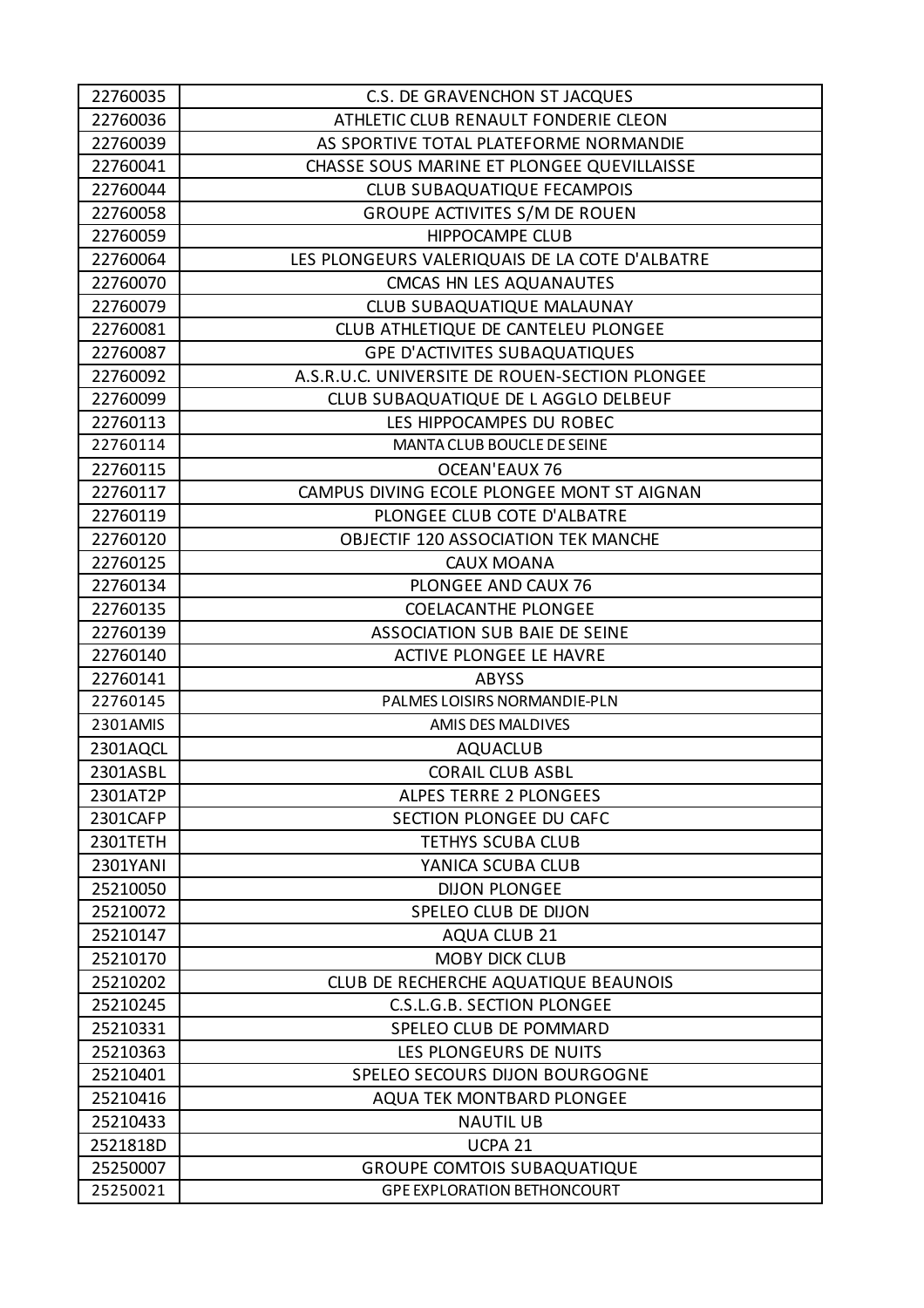| 25250029 | <b>AQUA SPORT COMTOIS</b>                             |
|----------|-------------------------------------------------------|
| 25250050 | GPE EXPLOR. SUB. PONTISSALIEN                         |
| 25250076 | <b>BESANCON UNIVERSITE CLUB</b>                       |
| 25250108 | PTEROIS CLUB                                          |
| 25250146 | <b>AQUATIQUE CLUB SOCHALIEN</b>                       |
| 25250157 | CLUB MONTBELIARD SPORTS AQUATIQUES                    |
| 25250215 | AMICALE SPORTIVE TERRITORIALE BISONTINE               |
| 25250223 | COS SECTION AQUATIQUE                                 |
| 25250230 | LA MEDUSE                                             |
| 25250263 | CLUB SPORTIF DES LOISIRS GENDARMERIE DE FRANCHE COMTE |
| 25250462 | <b>FRASNE PLONGEE</b>                                 |
| 25390033 | DOLE SUBAQUATIQUE                                     |
| 25390113 | <b>CLUB DE PLONGEE LEDONIEN</b>                       |
| 25390132 | PLONGEE CLUB ST CLAUDE                                |
| 25390164 | CLUB SUBAQUATIQUE DU HAUT JURA                        |
| 25390197 | LES ARGONAUTES DU JURA                                |
| 25390214 | <b>ESOX CLUB PLONGEE</b>                              |
| 25390261 | AIR SOUS L EAU                                        |
| 25390272 | <b>H2O PLONGEE</b>                                    |
| 25580044 | <b>GROUPE SUBAQUATIQUE NIVERNAIS</b>                  |
| 25580069 | ASAV CLUB DES PLONGEURS NIVERNAIS                     |
| 25580155 | UNION COSNOISE SPORTIVE PLONGEE                       |
| 25580333 | <b>ABYSSE CLUB NIVERNAIS</b>                          |
| 25700020 | LURE PLONGEE                                          |
| 25700058 | <b>VESOUL PLONGEE SUBAQUATIQUE</b>                    |
| 25700181 | C.S.A. DE LA BASE AERIENNE 116                        |
| 25700186 | CLUB PLONG. LA VALLEE DU RAHIN                        |
| 25700203 | ASS.SPORT.AUTOMOBILES PEUGEOT                         |
| 25700231 | <b>AQUA GRAY</b>                                      |
| 25710010 | <b>CLUB SUBAQUATIQUE MACONNAIS</b>                    |
| 25710025 | A.S. PRE-NAUT CHALON S/SAONE                          |
| 25710065 | AS GAZELEC SUBAQUATIQUE                               |
| 25710075 | A.S.P.N. DU CREUSOT                                   |
| 25710076 | AUTUN PLONGEE CENTRE NAUTIQUE                         |
| 25710129 | <b>CLUB THALASSA</b>                                  |
| 25710164 | LE CHAROLAIS SOUS L'EAU                               |
| 25710165 | LES PLONGEURS DU LOUHANNAIS                           |
| 25710406 | PLONGEE LOISIRS CHALON                                |
| 25890008 | U.S. JOIGNY                                           |
| 25890105 | CLUB DE PLONGEE P. BERT                               |
| 25890218 | MIGENNES SUBAQUATIQUE                                 |
| 25890277 | A.S.G.E.A. SUBAQUATIQUE                               |
| 25890385 | SENS-PLONGEE                                          |
| 25890410 | <b>GERMIGNY AQUA CLUB</b>                             |
| 25890461 | <b>HAPPY TEK DIVERS - HTD 89</b>                      |
| 25900008 | A.S. BELFORT PLONGEE                                  |
| 25900110 | <b>SRD PLONGEE</b>                                    |
| 25900142 | CLUB DE PLONGEE BULL BELFORT                          |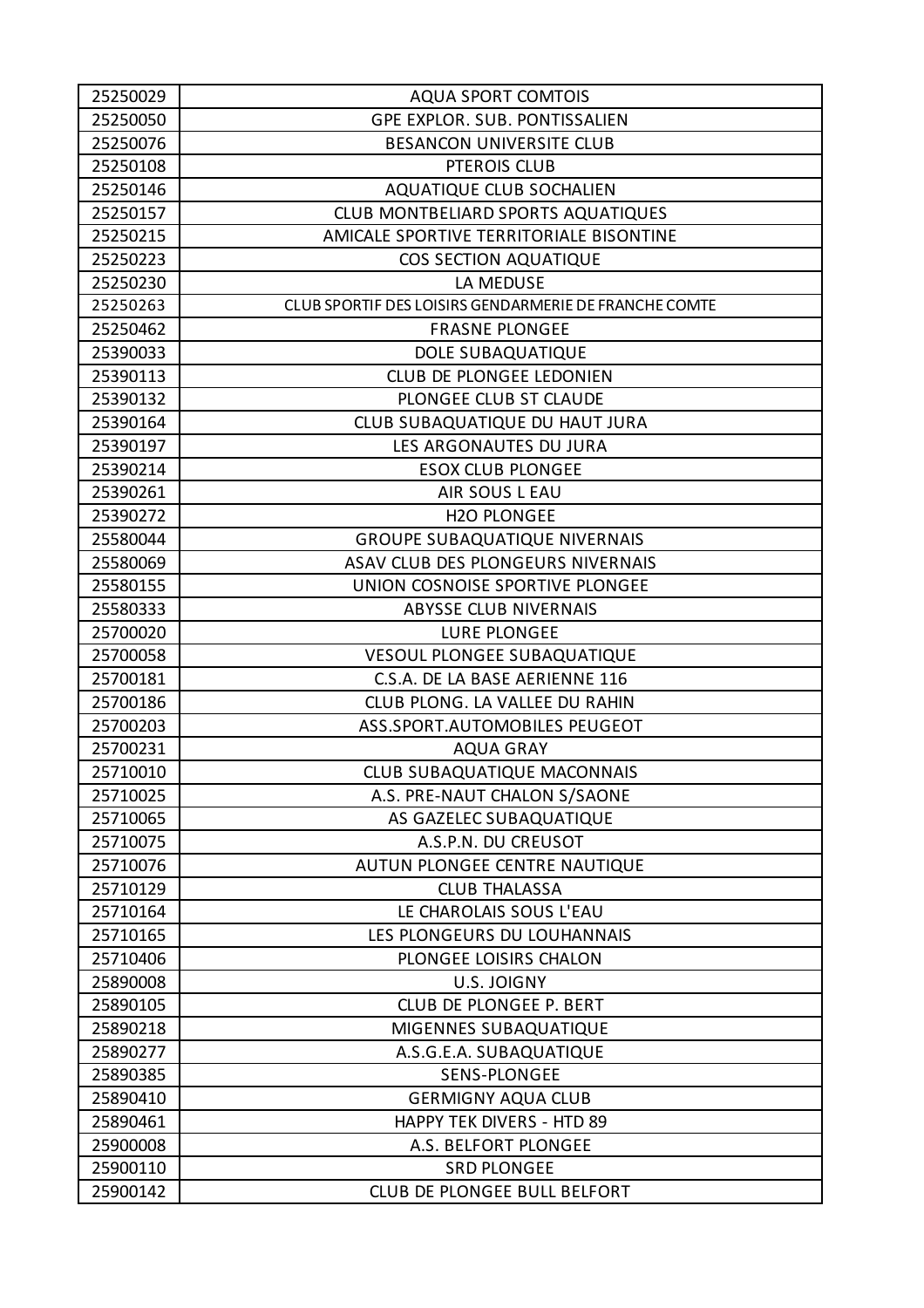| 25900226 | LES LIONS PALMES                                  |
|----------|---------------------------------------------------|
| 25900271 | <b>ATLANTIS CLUB</b>                              |
| 27180342 | <b>BERRY PLONGEE</b>                              |
| 27180347 | <b>BOURGES PLONGEE</b>                            |
| 27180546 | <b>CLUB SPORTIF ARMEES SUB PLONGE</b>             |
| 27180646 | <b>AQUA BEFFES CLUB</b>                           |
| 27180724 | LYEVRE DE MER PLONGEE                             |
| 27280120 | SUBAQUA CLUB DE CHARTRES                          |
| 27280190 | CLUB SUBAQUATIQUE DE DREUX                        |
| 27280262 | CLUB SUBAQUATIQUE DUNOIS                          |
| 27280419 | SUBAQUA CLUB VERNOUILLET                          |
| 27280496 | <b>CLUB DE PLONGEE BONNEVALAIS</b>                |
| 27280690 | PLONGEE AUNEAU BLEURY ST SYMPHORIEN               |
| 27280706 | PERCHE PLONGEE                                    |
| 27280719 | <b>BONNEVAL AQUA PALMES</b>                       |
| 27280730 | PALME COURVILLOISE ECOLE SPORTS AQUATIQUES ET SUB |
| 27280734 | LA PALME EURELIENNE                               |
| 27360338 | CLUB SUBAQUATIQUE CHATEAUROUX                     |
| 27360472 | CLUB AQUATIQUE D'ISSOUDUN                         |
| 27360619 | <b>CLUB SUBAQUATIQUE CHATILLON</b>                |
| 27360645 | <b>CLUB DE PLONGEE DU BLANC</b>                   |
| 27360708 | UNION SPORTIVE ARGENTON-SECTION SUBAQUATIQUE      |
| 27360728 | <b>BULLES PLONGEE ISSOUDUN</b>                    |
| 27370177 | SUBAQUATIQUE CLUB DE LOCHES                       |
| 27370180 | <b>TOURAINE PLONGEE</b>                           |
| 27370203 | <b>CHINON PLONGEE</b>                             |
| 27370285 | LA SUBAQUATIQUE RENAUDINE                         |
| 27370288 | PLONGEE CLUB JOCONDIEN                            |
| 27370538 | ASSO REVES ET AVENTURES SUBAQUATIQUES 37          |
| 27370565 | <b>ETOILE SPORTIVE OESIENNE</b>                   |
| 27370616 | A.C.A. PLONGEE                                    |
| 27370682 | CLUB ST AVERTIN SPORTS - NAGE AVEC PALMES         |
| 27370701 | <b>ABYSS PLONGEE</b>                              |
| 27370702 | UNION SPORTIVE DE CHAMBRAY LES TOURS-SECTION NAP  |
| 27370710 | UNION SPORTIVE CHAMBRAY-SUBAQUATIQUE              |
| 27370715 | TOURS NAGE AVEC PALMES                            |
| 27370721 | CAP TOURS NORD PLONGEE                            |
| 27370725 | L'HOMME VOLANT SUBAQUATIQUE                       |
| 27370731 | <b>CONFLUENCE PLONGEE</b>                         |
| 27370732 | <b>AQUALIBRE</b>                                  |
| 27370736 | 37000 LIEUES SOUS LES MERS                        |
| 27410072 | CLUB D'ACTIVITES SUB. DE BLOIS                    |
| 27410160 | A.A.J.B. PLONGEE                                  |
| 27410322 | ASS. SUBAQUATIQUE SALBRISIENNE                    |
| 27410394 | <b>PERLE</b>                                      |
| 27410445 | <b>ASS. ROTO SPORTS</b>                           |
| 27410500 | <b>VENDOME PLONGEE</b>                            |
| 2745001P | ASPCD-SECTION PLONGEE                             |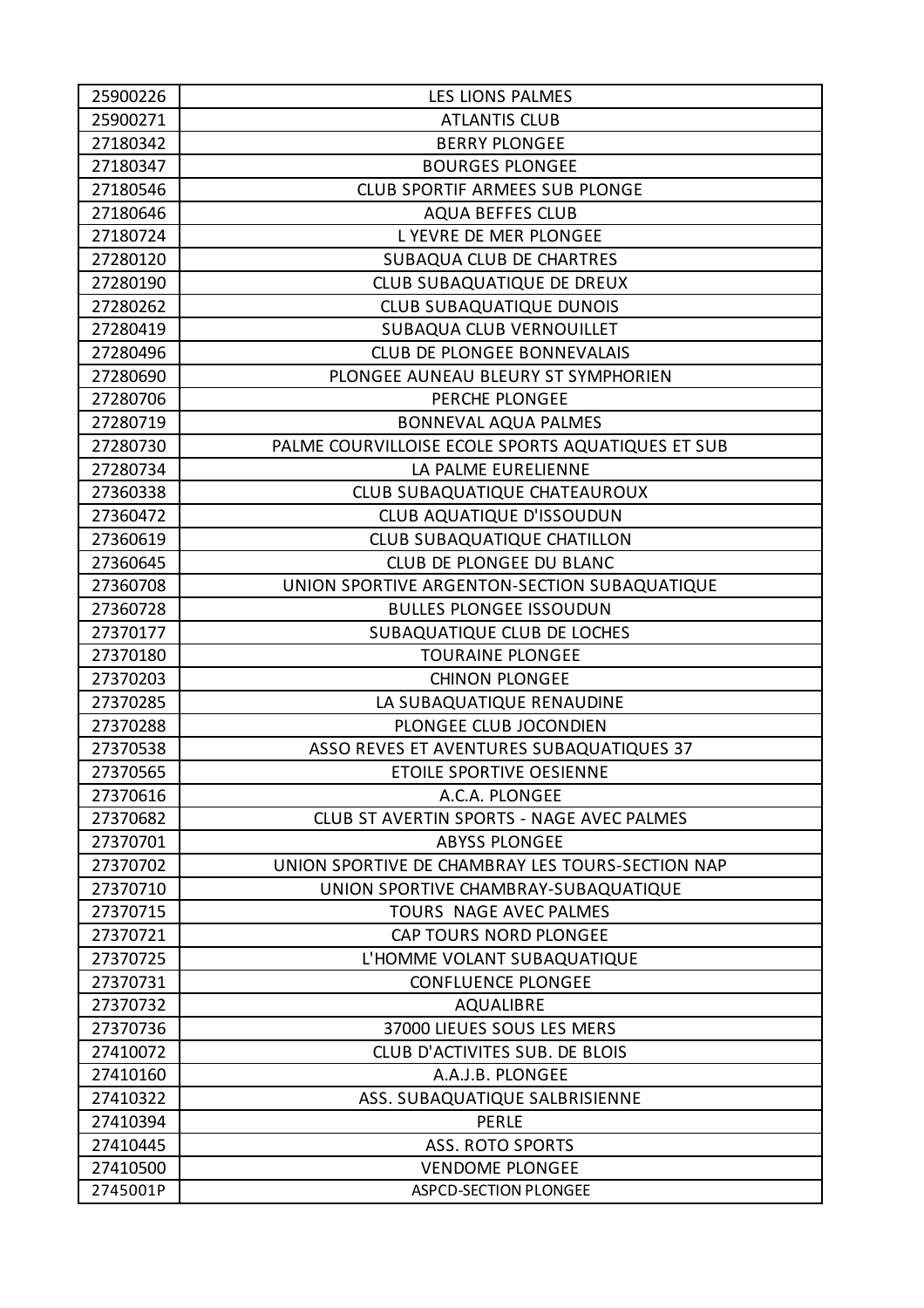| 27450111 | <b>CENTRE SUBAQUATIQUE ORLEANAIS</b> |
|----------|--------------------------------------|
| 27450220 | U.S. MUNICIPALE DE MONTARGIS         |
| 27450241 | <b>TRITON'S CLUB</b>                 |
| 27450395 | SUBAQUATIQUE CLUB SARANAIS           |
| 27450411 | A.S. GIEN PLONGEE                    |
| 27450425 | <b>GROUPE DE PLONGEE CHAPELLOIS</b>  |
| 27450440 | LA PALME CHALETTOISE                 |
| 27450488 | AQUA CLUB CASTELNEUVIEN              |
| 27450506 | <b>EAU VIVE PLONGEE ORLEANS</b>      |
| 27450549 | CLUB J3 SPORTS AMILLY - PLONGEE      |
| 27450606 | <b>CLUB ARC EN EAU</b>               |
| 27450704 | DAMPIERRE EN BURLY PLONGEE           |
| 27450705 | LES PALMEURS DU GATINAIS             |
| 27450707 | <b>BULLES DU LOIRET-BDL</b>          |
| 27450711 | LES PALMEURS DES BORDES LOIRE        |
| 27450712 | <b>BEAUGENCY PLONGEE</b>             |
| 27450714 | UNION SPORTIVE ORLEANAISE APNEE      |
| 27450716 | JARGEAU ABYSSE CLUB                  |
| 27450726 | <b>ANTIOPELLE BIO CLUB</b>           |
| 27450727 | <b>SQUILLES</b>                      |
| 27450733 | LE COURS D EAU                       |
| 27450735 | PLAISIR ET PASSION DE LA PLONGEE     |
| 33040107 | 04 PLONGEE                           |
| 33040391 | <b>CLUB DIGNOIS DE PLONGEE</b>       |
| 33040399 | <b>ABYSSE UBAYE</b>                  |
| 33040402 | EDUCA'PLONGE04                       |
| 33040443 | <b>BULDO</b>                         |
| 33050144 | CLUB DE PLONGEE DE GAP               |
| 33050198 | <b>CLUB DE PLONGEE D'EMBRUN</b>      |
| 33050241 | LES AIGLES DES MERS                  |
| 33050369 | NAGEURS DES TORRENTS ALPINS          |
| 33050445 | <b>ALPNEE</b>                        |
| 33060007 | <b>CLUB MOANA</b>                    |
| 33060009 | <b>NUC SUBAQUATIQUE</b>              |
| 33060036 | <b>SPONDYLE CLUB</b>                 |
| 33060048 | A.S.C. - C.H.U. DE NICE              |
| 33060053 | C.I.P. GOLFE JUAN                    |
| 33060067 | <b>KAMIKAZE CLUB</b>                 |
| 33060086 | LA MAINA                             |
| 33060133 | CLUB DE PLONGEE THOMSON CSF          |
| 33060139 | STADE LAURENTIN PLONGEE S/M          |
| 33060154 | S.P. ALCATEL CANNES                  |
| 33060156 | PLONGEE CLUB NAUSICAA                |
| 33060159 | <b>GAZELEC SPORTS COTE D'AZUR</b>    |
| 33060165 | LA PALANQUEE 06                      |
| 33060166 | <b>CLUB ANTIBES SUB. AZUR</b>        |
| 33060186 | <b>TELEMAQUE PLONGEE</b>             |
| 33060188 | AS CENTRE NICE PLONGEE               |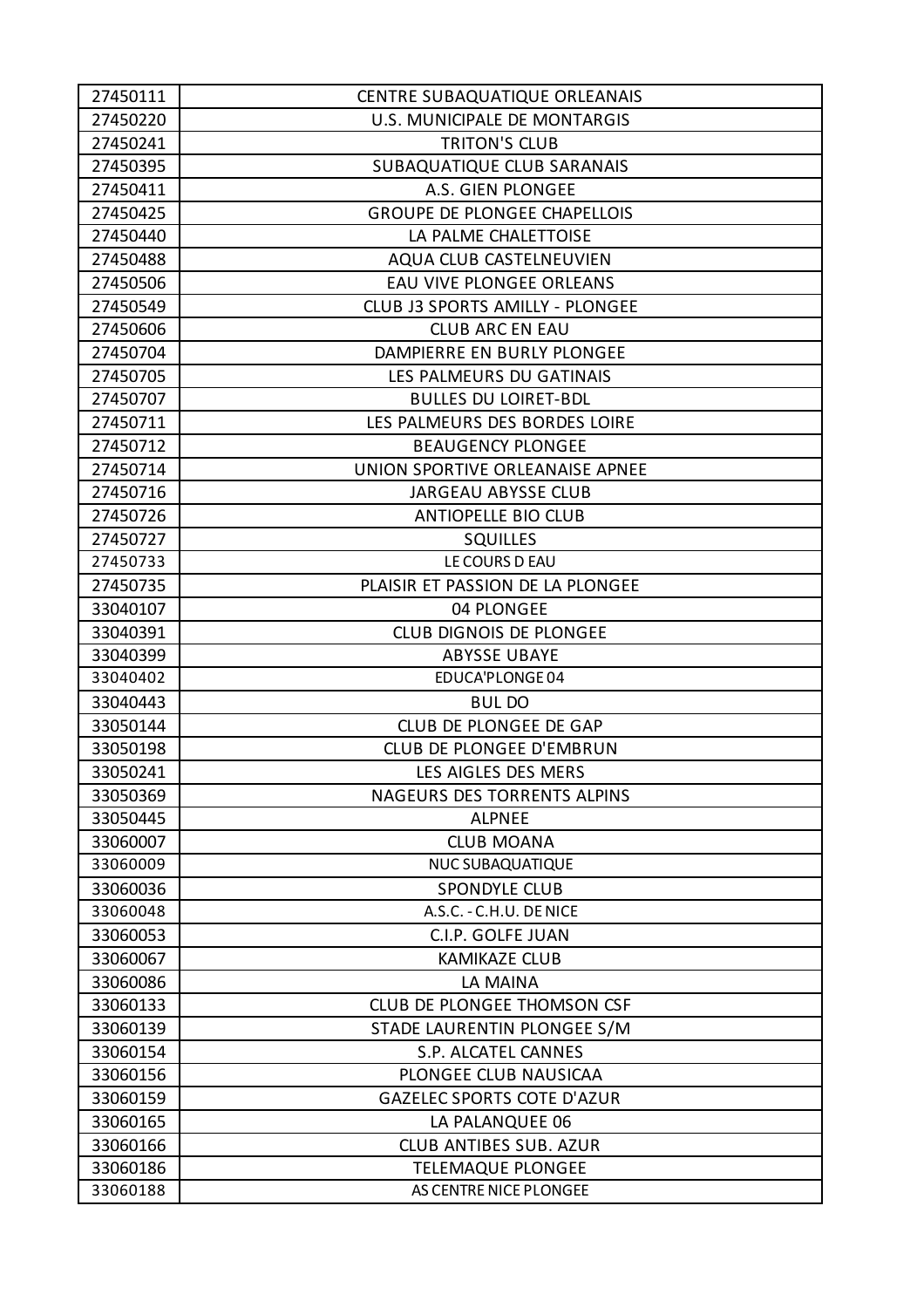| 33060201 | <b>CSA GENDARMERIE</b>                         |
|----------|------------------------------------------------|
| 33060210 | <b>AQUASCIENCE U.N.S.A</b>                     |
| 33060216 | <b>CLUB SPORTIF IBM NICE SOPHIA</b>            |
| 33060228 | <b>ASSOCIATION PLONGEE D ANTIBES</b>           |
| 33060240 | <b>ALPHA PLONGEE</b>                           |
| 33060277 | <b>CLUB BLEU NEPTUNE</b>                       |
| 33060292 | <b>BLEU PLONGEE ANTIBES</b>                    |
| 33060329 | <b>ORCA CLUB</b>                               |
| 33060334 | <b>CIPA</b>                                    |
| 33060338 | AQUA DIVE NIKAIA                               |
| 33060339 | PLONGEE FRANCE INTERNATIONAL                   |
| 33060353 | <b>AMADEUS PLONGEE</b>                         |
| 33060354 | <b>NEMO PLONGEE</b>                            |
| 33060362 | MANTA L'EAU DIVING                             |
| 33060363 | <b>ESTEREL PLONGEE</b>                         |
| 33060371 | <b>CAP PLONGEE</b>                             |
| 33060377 | <b>MARE INCOGNITUM</b>                         |
| 33060388 | ECOLE DE PLONGEE DES ALPES MARITIMES           |
| 33060395 | ASSOCIATION DE PLONGEE IEMANJA                 |
| 33060398 | <b>INASS</b>                                   |
| 33060400 | PLONGEE AIGLE NAUTIQUE                         |
| 33060411 | THE HELL S DIVERS                              |
| 33060412 | <b>IMAGES NATURE PRODUCTION</b>                |
| 33060414 | CLUB DE PLONGEE LES BULLES BLEUES DE NICE      |
| 33060420 | <b>GABIAN PLONGEE CLUB</b>                     |
| 33060424 | LES COPAINS D'ABORD                            |
| 33060449 | <b>LA LOMELLINA</b>                            |
| 33060465 | LES BULLES DE NATURDIVE                        |
| 3306339F | <b>PLONGEE FRANCE</b>                          |
| 33130001 | G.P.E.S                                        |
| 33130003 | <b>CORAIL CLUB</b>                             |
| 33130005 | <b>ASPTT MARSEILLE</b>                         |
| 33130022 | SPORTING CLUB - SCPAM                          |
| 33130023 | A.S.BERROISE                                   |
| 33130031 | <b>CERCLE SPORTIF DE LAVERA</b>                |
| 33130032 | <b>CLUB DE LA MER</b>                          |
| 33130035 | AILES SPORTIVES AIRBUS HELICOPTERS             |
| 33130042 | A.S. DE PREVENTION NAUTIQUE                    |
| 33130048 | <b>CLUB LA PLONGEE</b>                         |
| 33130050 | U.S. DES TRAMWAYS DE MARSEILLE                 |
| 33130053 | A.S.C.E.A. CADARACHE PLONGEE                   |
| 33130057 | G.R.A.S.M.                                     |
| 33130059 | CL.DE PLONGEE ET D'ARCHEOLOGIE DE PORT DE BOUC |
| 33130061 | <b>MARSEILLE SPORTS LOISIRS CULTURE</b>        |
| 33130063 | YACHTING CLUB LA POINTE ROUGE                  |
| 33130068 | CLUB ARLESIEN ACTIVITES SUB.                   |
| 33130072 | CLUB DE PLONGEE DU ROVE                        |
| 33130077 | A.S.S.E SUBAQUATIQUE                           |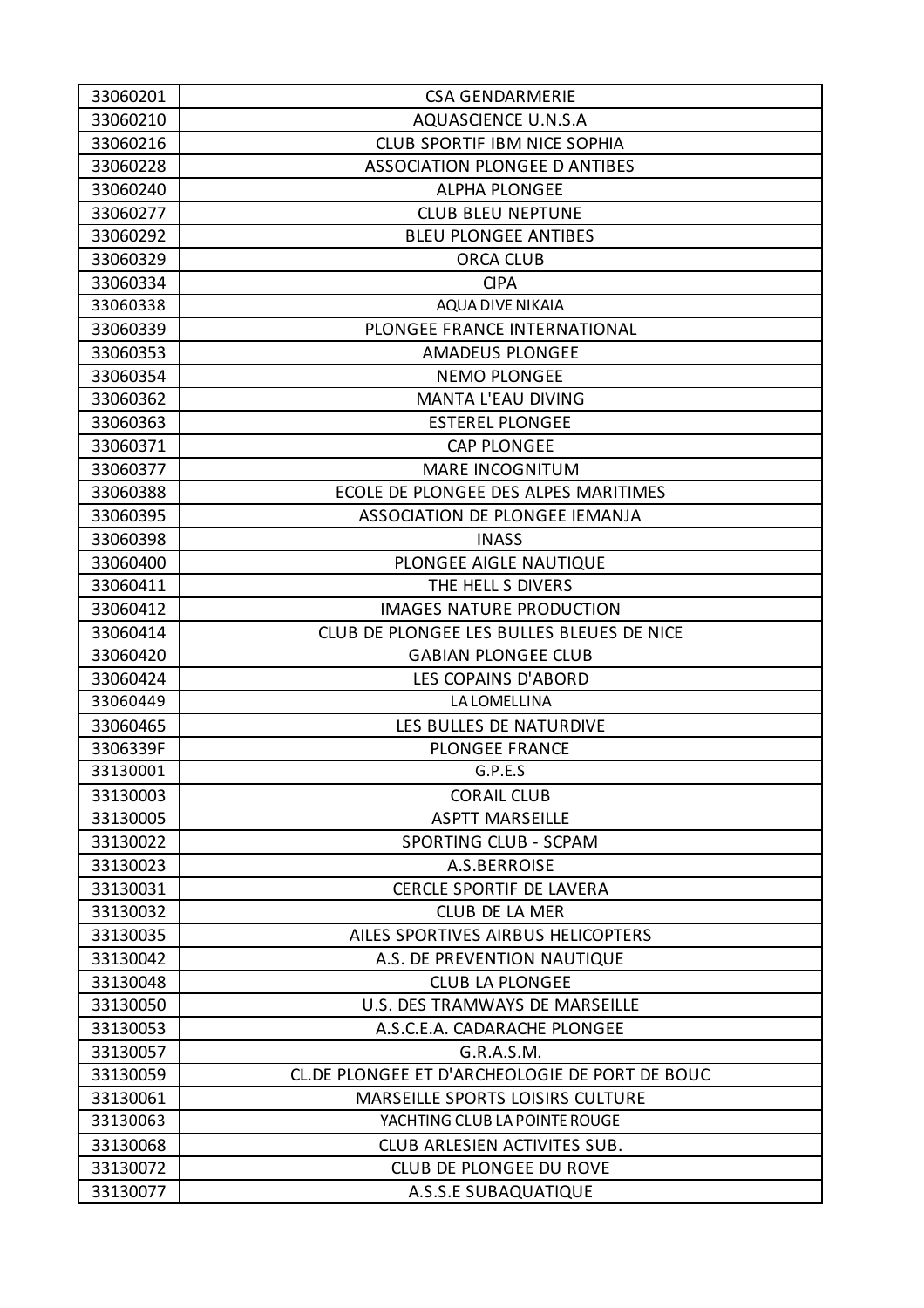| 33130082 | C. SUB. DE CARRY LE ROUET                   |
|----------|---------------------------------------------|
| 33130086 | G.E.R.C.S.M.                                |
| 33130090 | <b>C.O. DASSAULT BREGUET ISTRES</b>         |
| 33130105 | <b>ISTRES PLONGEE MAKO CLUB</b>             |
| 33130106 | A.D.A.M.S.                                  |
| 33130112 | A.S.L.P. DE SOLLAC FOS PLONGEE              |
| 33130123 | CLUB FOSSEEN DE PLONGEE ET D'ACTIVITES S/M  |
| 33130136 | <b>CLUB CIOTADEN</b>                        |
| 33130137 | CLUB SUBAQUATIQUE DES PENNES MIRABEAU       |
| 33130143 | STE NAUT. ESTAQUE MOUREPIANE                |
| 33130148 | <b>ACTIVITES SUB. MARIGNANE</b>             |
| 33130152 | SUBAQUATIQUE CLUB LAMBESCAIN                |
| 33130156 | <b>CARRY PLONGEE</b>                        |
| 33130157 | <b>AUBAGNE PLONGEE PASSION</b>              |
| 33130158 | PLONGEE PAYS D AIX                          |
| 33130162 | C.P. SOUS MARIN DE VITROLLES - LE POULPE    |
| 33130163 | ATSCAF DES BDR                              |
| 33130165 | CTRE RECHERCHE PLONG. SOUTER.               |
| 33130175 | S.L.C. DE MIRAMAS                           |
| 33130177 | <b>SAR CLUB</b>                             |
| 33130183 | AU CLUB VIEUX PLONGEURS                     |
| 33130188 | CLUB DE PLONGEE LE RHODANIEN                |
| 33130197 | SUBAQUATIQUE SEVIGNE SAINTE MARGUERITE      |
| 33130211 | <b>CLUB SUBAQUATIQUE LUYNOIS</b>            |
| 33130217 | NEPTUNE CLUB PLONGEE ENVIRONNEMENT          |
| 33130222 | <b>SPORTS ACTIONS AVENTURES</b>             |
| 33130224 | CLUB DES AMIS PLONGEURS PHOCEENS            |
| 33130232 | ATELIER BLEU DU CAP DE L'AIGLE-ATELIER BLEU |
| 33130239 | <b>MARSEILLE COTE MER PLONGEE</b>           |
| 33130240 | C.S.M. PLONGEE                              |
| 33130245 | PAYS D AIX NATATION                         |
| 33130262 | <b>CLUB CIOTAT PLONGEE</b>                  |
| 33130264 | <b>CSAM LA CIGALE</b>                       |
| 33130270 | ASS. VITROLLES CHASSE S/M                   |
| 33130274 | <b>CAMARGUE AZUR PLONGEE</b>                |
| 33130280 | U.S.P.M. PLONGEE                            |
| 33130295 | LES PLONGEURS DES CALANQUES                 |
| 33130300 | LYONDELL PLONGEE                            |
| 33130311 | CNPRS - CLUB L ENFANT ET LA MER             |
| 33130333 | <b>GORGONES CLUB DE PLONGEE</b>             |
| 33130339 | <b>MOULTI PLOUFS</b>                        |
| 33130347 | <b>SENSATIONS BLEUES</b>                    |
| 33130348 | PLONGEE MEDITERRANEENNE TRANQUILLE          |
| 33130351 | <b>LITTLE NEMO</b>                          |
| 33130354 | LA LIBELLULE D'ENSUES LA REDONNE            |
| 33130357 | <b>MASSILIA SUB</b>                         |
| 33130358 | PLONGEE LOISIRS FOSSEENS                    |
| 33130359 | LE DORIS PLONGEE                            |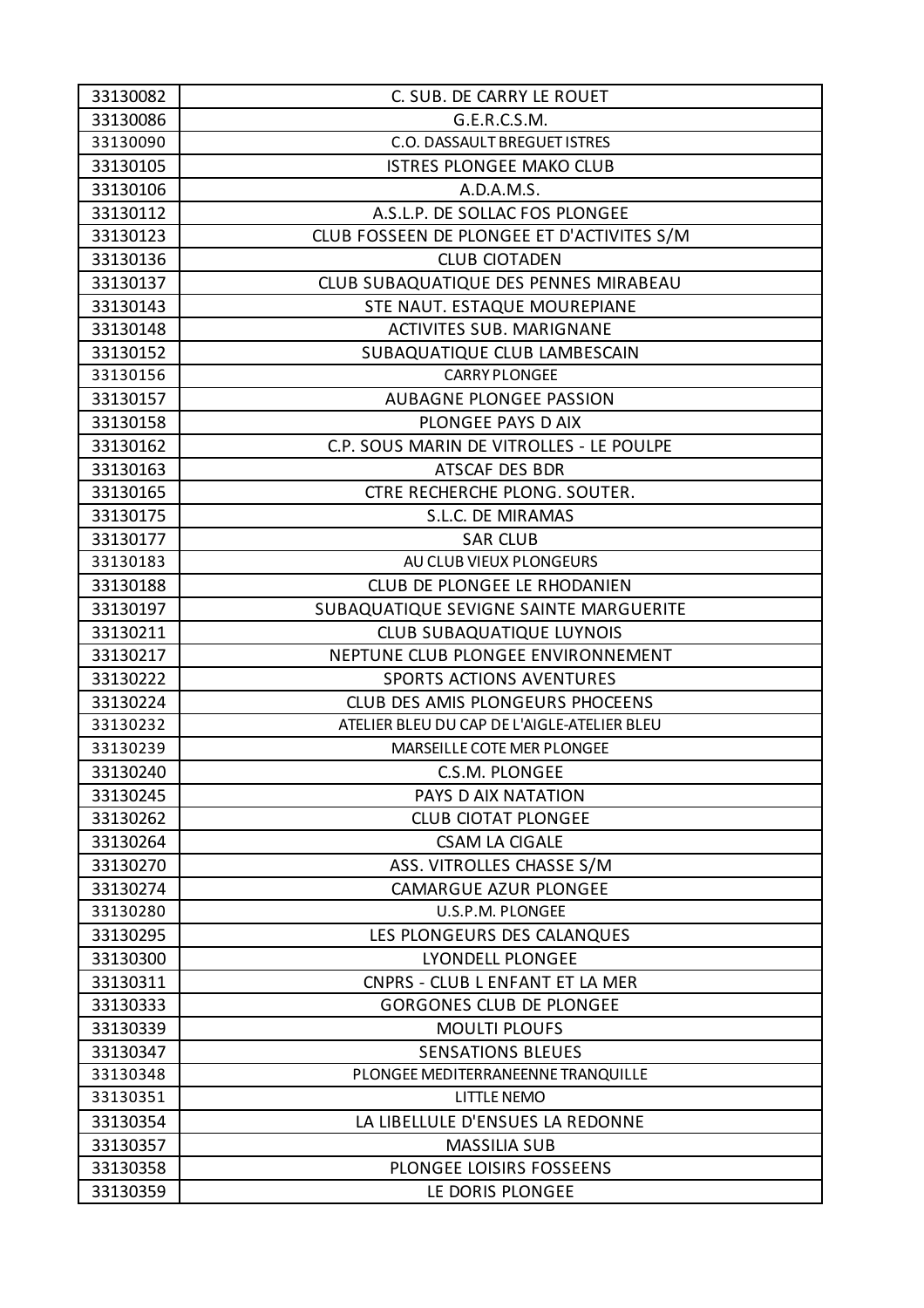| 33130361 | <b>CSA PLONGEE 1ER RE</b>                      |
|----------|------------------------------------------------|
| 33130362 | <b>CSLG 13 - SECTION PLONGEE</b>               |
| 33130363 | LES CHEVALIERS DES MERS                        |
| 33130378 | <b>MER ET PLONGEES</b>                         |
| 33130380 | <b>SUB CONTACT-MEDITERRANEE</b>                |
| 33130384 | OLYMPIQUE DE CABRIES-CALAS                     |
| 33130385 | PLEIN BLEU                                     |
| 33130389 | CERCLE DE VOILE DE MARTIGUES                   |
| 33130390 | <b>CLUB DES PLONGEURS AUTONOMES</b>            |
| 33130392 | CFMS <sub>13</sub>                             |
| 33130401 | <b>NO LIMIT</b>                                |
| 33130404 | <b>GENERATION GRAND BLEU</b>                   |
| 33130409 | SEPTENTRION ENVIRONNEMENT                      |
| 33130410 | <b>MARS HOCKEY SUB</b>                         |
| 33130418 | CERCLE ACTIVITES AQUATIQUES DE PROVENCE        |
| 33130420 | LE NATUROSCOPE                                 |
| 33130427 | ABLOC PASSION PLONGEE                          |
| 33130429 | AIX EN PROVENCE PLONGEE                        |
| 33130430 | APNEE COTE BLEU                                |
| 33130433 | <b>ECOLE DE PLONGEE - JEUNES</b>               |
| 33130434 | <b>BEUCHAT ENTRE NOUS</b>                      |
| 33130438 | <b>BUBBLES MART</b>                            |
| 33130439 | LES PLONGEURS D ABORD                          |
| 33130440 | PORT MIOU PLAISANCE ET PLONGEE-SECTION PLONGEE |
| 33130447 | ASSO MARSEILLAISE D APNEE                      |
| 33130448 | <b>TECH ATTITUDE</b>                           |
| 33130451 | <b>COTE BLEUE DIVING CLUB</b>                  |
| 33130452 | <b>AQUA ZEN</b>                                |
| 33130455 | LE CRABE DE LA COTE BLEUE                      |
| 33130463 | <b>CAB PLONGEE</b>                             |
| 33130467 | PALANA ENVIRONNEMENT                           |
| 33130471 | O POULPE PHOCEEN                               |
| 3313818N | UCPA-13                                        |
| 33830012 | <b>ENTRE DEUX EAUX</b>                         |
| 3383001P | <b>CSAM-APNEE</b>                              |
| 33830045 | <b>CLUB SUBAQUATIQUE DRACENOIS</b>             |
| 33830046 | <b>CSM SEYNOIS</b>                             |
| 33830058 | U.S.E.C.A.N. PLONGEE                           |
| 33830068 | <b>ULYSSE CLUB</b>                             |
| 33830072 | LECQUES AQUANAUT CLUB                          |
| 33830097 | <b>CLUB DE PLONGEE D AGAY</b>                  |
| 33830118 | <b>CLUB DE PLONGEE IERO</b>                    |
| 33830121 | <b>CLUB DE PLONGEE DE BOULOURIS</b>            |
| 33830124 | <b>CLUB DE PLONGEE SIX FOURNAIS</b>            |
| 33830137 | CENTRE DE PLONGEE DE SAINT MANDRIER            |
| 33830138 | CL. PL. MIRAMAR - BASE NAUTIQUE                |
| 33830162 | <b>CENTRE PLONGEE LA TOUR FONDUE</b>           |
| 33830174 | ASS. MATTHANIA SUBAQUATIQUE                    |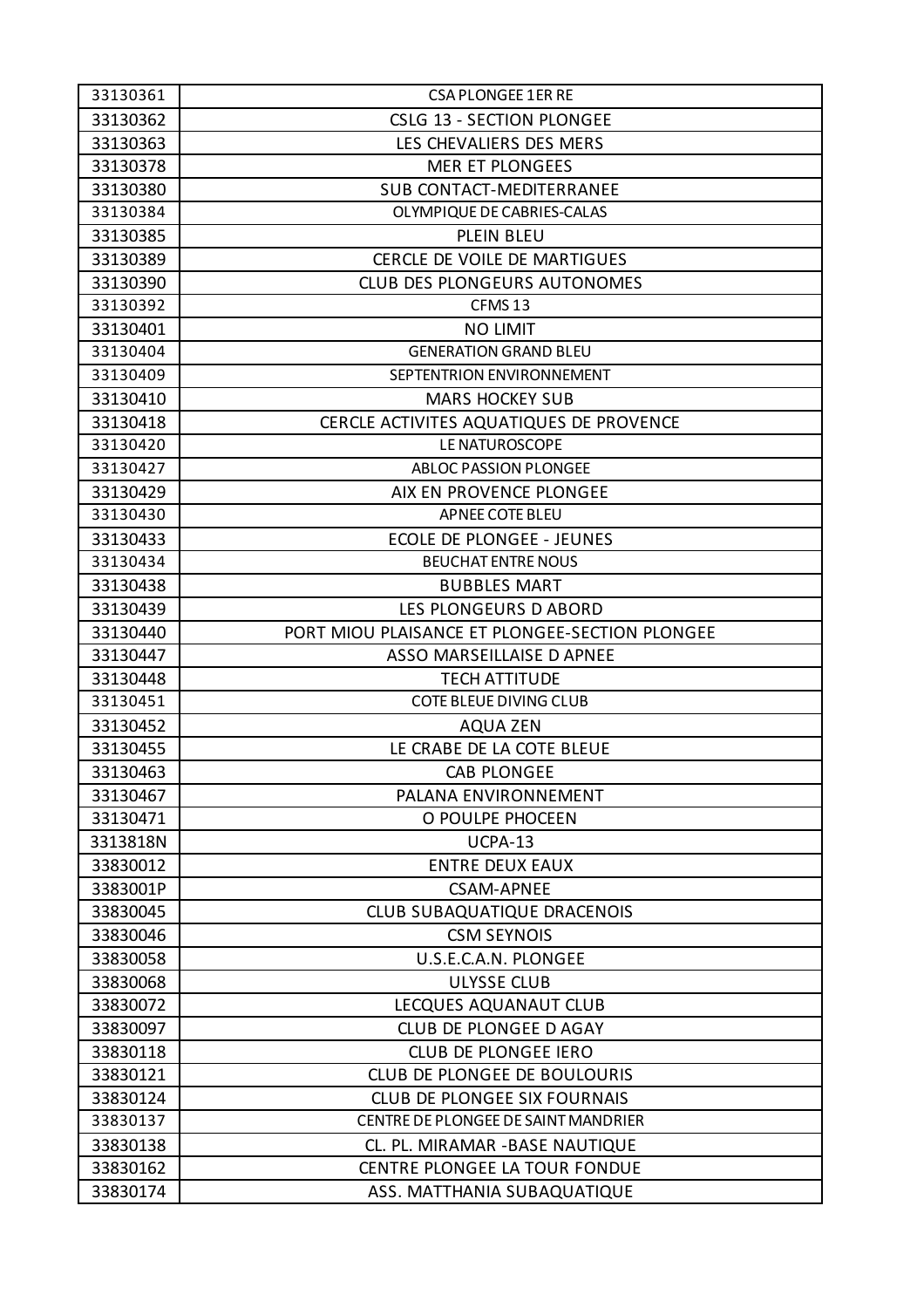| 33830193 | CTRE FREJUSSIEN EXPLORAT. S/M                       |
|----------|-----------------------------------------------------|
| 33830200 | CENTRE DE PLONGEE DU PRADET                         |
| 33830215 | <b>CLUB APNEA LA SEYNE</b>                          |
| 33830238 | CLUB DE PLONGEE ST FERREOL                          |
| 33830270 | <b>AQUA PASSION</b>                                 |
| 33830280 | CLUB DE PLONGEE MILITAIRE DU 54EME R.A.             |
| 33830281 | <b>CLUB SALINS PLONGEE</b>                          |
| 33830317 | <b>AQUABULLES</b>                                   |
| 33830321 | C.I.P.Bendor                                        |
| 33830330 | <b>PLONGEE EVASION</b>                              |
| 33830331 | <b>ARCHIMEDE PLONGEE</b>                            |
| 33830345 | AMICALE DES PLONGEURS DE L'ESTEREL                  |
| 33830347 | <b>CLUB INTERNATIONAL D'APNEE HYEROIS</b>           |
| 33830351 | <b>CRANS</b>                                        |
| 33830352 | HYERES HOCKEY SUBAQUATIQUE                          |
| 33830356 | CLUB SUBAQUATIQUE DES TETARDS                       |
| 33830368 | CENTRE PLONGEE CARQUEIRANNAIS                       |
| 33830370 | <b>ESPACE MER FORMATION</b>                         |
| 33830372 | CLUB DE PLONGEE DE L ESCALET                        |
| 33830373 | CLUB SPORTIF ET ARTISTIQUE MEDITERRANEE             |
| 33830380 | <b>ASCM TOULON APNEE</b>                            |
| 33830382 | <b>ASSCPM SECTION PLONGEE</b>                       |
| 33830383 | <b>ESCALL - SECTION PLONGEE</b>                     |
| 33830390 | ASSOCIATION SPORTIVE AQUATILIS HYERES               |
| 33830394 | <b>CSA EMD PLONGEE</b>                              |
| 33830404 | <b>BLUE DEEP PLONGEE</b>                            |
| 33830406 | CTRE LOISIRS JEUNESSE POLICE NAT FREJUS ST RAPHAEL  |
| 33830410 | SECTION PLONGEE DU VAL D'ISSOLE                     |
| 33830415 | LES PLONGEURS DU DIMANCHE                           |
| 33830416 | <b>ESTEREL BLUE WATER</b>                           |
| 33830417 | <b>AQUATIC</b>                                      |
| 33830419 | <b>SUB TROPIC</b>                                   |
| 33830422 | LES BULLEURS TOULONNAIS                             |
| 33830423 | <b>CLUB MER LOISIRS SPORTIFS</b>                    |
| 33830450 | O VIVR                                              |
| 33830454 | <b>H2O SANARY</b>                                   |
| 33830457 | <b>ECOLE INTERNATIONALE D APNEE</b>                 |
| 33830460 | SAINT RAPHAEL APNEE                                 |
| 33830461 | <b>APOGON PLONGEE</b>                               |
| 33830462 | SAINT RAPHAEL ACTIVITES AQUATIQUES EN MEDITER APNÉE |
| 33830464 | TOUS PLONGEURS EN MER                               |
| 33830466 | <b>TORTUE GIRELLE CLUB</b>                          |
| 33830468 | <b>GOODDIVE</b>                                     |
| 33830469 | PERMIS BATEAU DU SUD                                |
| 33830472 | YODIVE                                              |
| 33830473 | <b>CAVALAIRE PLONGEE</b>                            |
| 3383818H | UCPA-83                                             |
| 33840062 | ATOM SPORTS PIERRELATTE SPORTS SOUS MARINS          |